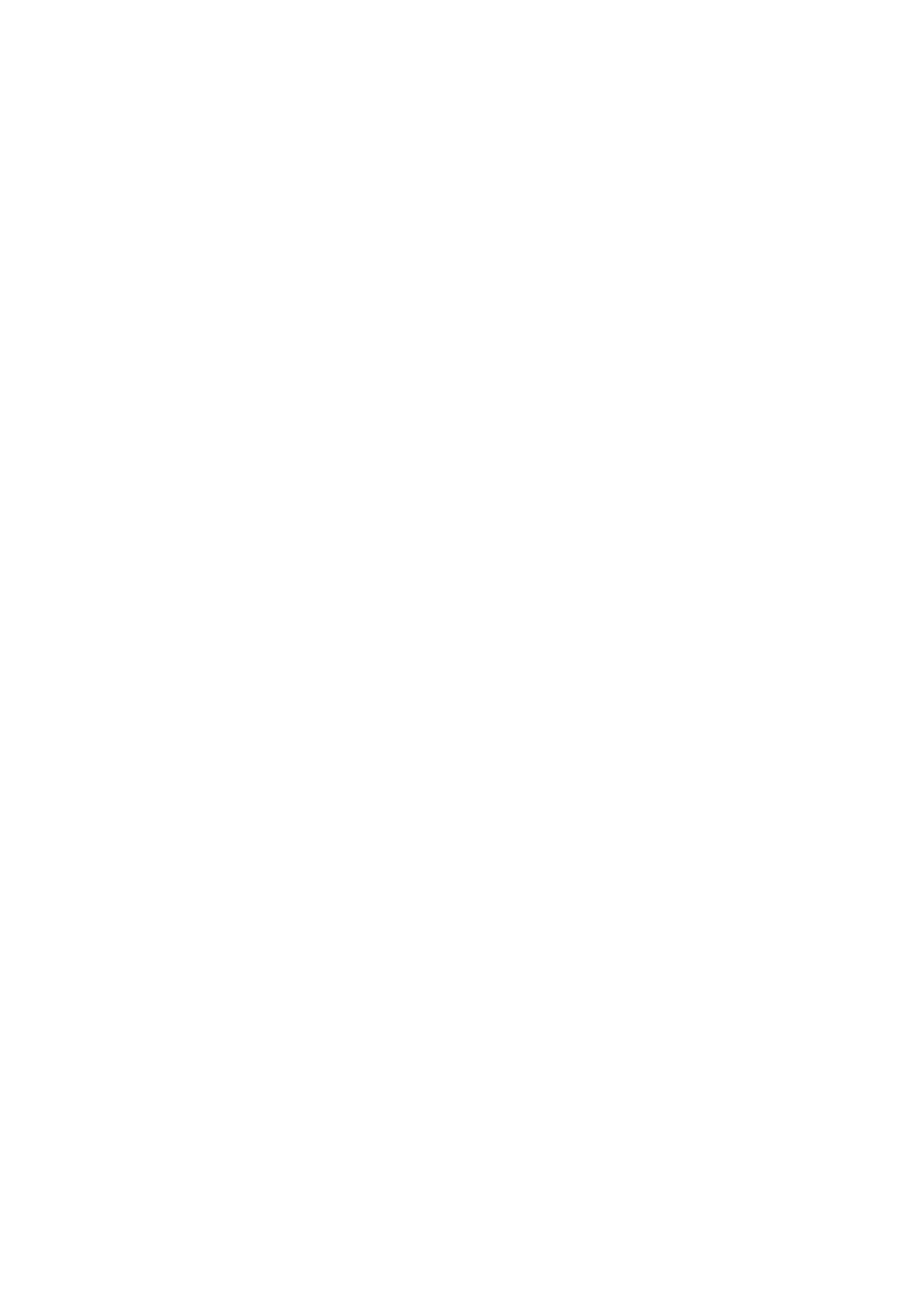# **CITY OF COCKBURN**

# **SUMMARY OF AGENDA TO BE PRESENTED TO THE ORDINARY COUNCIL MEETING TO BE HELD ON TUESDAY, 15 JANUARY 2002 AT 7:30 P.M.**

# **Page**

 $\equiv$ 

| 1 <sub>1</sub> |                                                                                                         |                                                                                                                                                                         |                |
|----------------|---------------------------------------------------------------------------------------------------------|-------------------------------------------------------------------------------------------------------------------------------------------------------------------------|----------------|
| 2.             |                                                                                                         |                                                                                                                                                                         |                |
| 3.             |                                                                                                         |                                                                                                                                                                         |                |
| 4.             |                                                                                                         | ACKNOWLEDGEMENT OF RECEIPT OF WRITTEN DECLARATIONS                                                                                                                      |                |
| 5.             |                                                                                                         |                                                                                                                                                                         |                |
| 6.             |                                                                                                         | ACTION TAKEN ON PREVIOUS PUBLIC QUESTIONS TAKEN ON                                                                                                                      |                |
| 7.             |                                                                                                         |                                                                                                                                                                         |                |
| 8.             |                                                                                                         |                                                                                                                                                                         |                |
|                | 8.1                                                                                                     | (OCM1 1 2002) - ORDINARY COUNCIL MEETING - 18/12/01                                                                                                                     | $\overline{2}$ |
| 9.             |                                                                                                         |                                                                                                                                                                         |                |
| 10.            |                                                                                                         |                                                                                                                                                                         |                |
| 11.            | BUSINESS LEFT OVER FROM THE PREVIOUS MEETING (If                                                        |                                                                                                                                                                         |                |
| 12.            | DECLARATION BY COUNCILLORS WHO HAVE NOT GIVEN DUE<br>CONSIDERATION TO MATTERS CONTAINED IN THE BUSINESS |                                                                                                                                                                         |                |
| 13.            |                                                                                                         |                                                                                                                                                                         |                |
|                | 13.1                                                                                                    | (OCM1 1 2002) - BOUNDARY RATIONALISATION - FARRINGTON ROAD,<br>LEEMING (1113471) (DMG) (ATTACH)                                                                         | 3              |
|                | 13.2                                                                                                    | (OCM1_1_2002) - APPOINTMENT FOR VACANCIES<br><b>THE</b><br>ON<br>COCKBURN/SPLIT SISTER CITY COMMITTEE (1021) (LJCD)                                                     | 4              |
| 14.            |                                                                                                         |                                                                                                                                                                         | 7              |
|                | 14.1                                                                                                    | (OCM1_1_2002) - CLOSURE OF PEDESTRIAN ACCESS WAY BETWEEN<br>LOTS 179 AND 180 GLEN IRIS DRIVE, JANDAKOT (KJS) (451120)                                                   | 8              |
|                | 14.2                                                                                                    | (OCM1 1 2002) - REVOCATION OF PLANNING APPROVAL - FUNCTION<br>CENTRE - LOT 9 (NO. 220) WATTLEUP ROAD, WATTLEUP -<br>OWNER/APPLICANT: V LOMBARDO (4412312) (MR) (ATTACH) | 9              |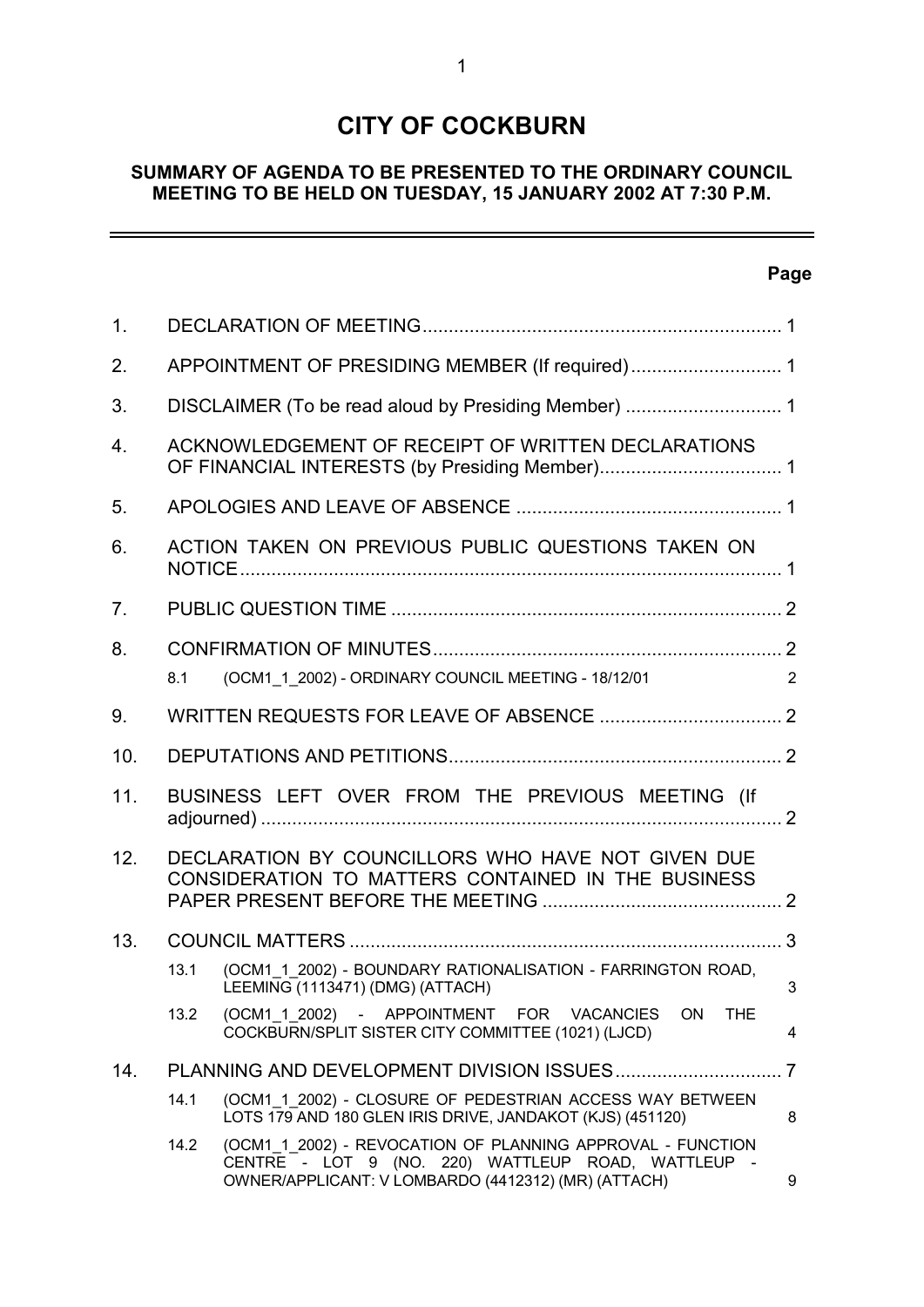|     | 14.3  | (OCM1 1 2002) - PROPOSED SUBDIVISION - PT LOT 146 JANDAKOT<br>ROAD, BANJUP (116158) (MR)(ATTACH)                                                                                                                                          | 13 |
|-----|-------|-------------------------------------------------------------------------------------------------------------------------------------------------------------------------------------------------------------------------------------------|----|
|     | 14.4  | (OCM1 1 2002) - ROAD CLOSURE PURSUANT TO SECTION 58 OF THE<br>LAND ADMINISTRATION ACT 1997 - ROMA STREET, COOGEE (450648)<br>(KJS)                                                                                                        | 17 |
|     | 14.5  | (OCM1 1 2002) - METROPOLITAN REGION SCHEME AMENDMENT<br>1040/33 - TAPPER ROAD EXTENSION, ATWELL SOUTH - SUBMISSION<br>AND INITIATION OF DISTRICT ZONING SCHEME NO. 2 AMENDMENT NO.<br>233 (9104033; 92233; 109802; 115032) (SOS) (ATTACH) | 18 |
|     | 14.6  | (OCM1 1 2002) - PROPOSED MAP AMENDMENT TO DISTRICT ZONING<br>SCHEME NO. 2 - AMENDMENT NO.234 - REMOVAL OF R20 CODE (92234)<br>(MR) (ATTACH)                                                                                               | 23 |
|     | 14.7  | (OCM1 1 2002) - METROPOLITAN REGION SCHEME AMENDMENT NO.<br>1038/33 - THOMSONS LAKE REGIONAL CENTRE - SUBMISSION AND<br>INITIATION OF AMENDMENT NO. 235 TO DISTRICT ZONING SCHEME<br>NO. 2 (9103833; 9629; 92235) (AJB) (ATTACH)          | 28 |
|     | 14.8  | (OCM1 1 2002) - FENCE - 12B HYAM STREET, HAMILTON HILL (2203934)<br>(VG) (ATTACH)                                                                                                                                                         | 34 |
|     | 14.9  | (OCM1 1 2002) - NON COMPLIANCE WITH CONDITIONS OF APPROVAL -<br>VULCAN ENGINEERING, LOT 169 (NO. 95) QUILL WAY, HENDERSON -<br>OWNER: KATOP PTY LTD (T/AS VULCAN ENGINEERING) - APPLICANT:<br>GORDON VUKUSICH (3316799) (DB) (ATTACH)     | 36 |
|     | 14.10 | (OCM1 1 2002) - METROPOLITAN REGION SCHEME AMENDMENT NO.<br>1032/33 - SOUTH WEST METROPOLITAN TRANSIT ROUTE (9103233;<br>9635) (AJB) (ATTACH)                                                                                             | 39 |
|     | 14.11 | (OCM1 1 2002) - METROPOLITAN REGION SCHEME AMENDMENT NO.<br>1041/33 - SOUTH WEST DISTRICTS OMNIBUS (NO. 5) (9104133) (AJB)<br>(ATTACH)                                                                                                    | 44 |
| 15. |       | FINANCE AND CORPORATE SERVICES DIVISION ISSUES 47                                                                                                                                                                                         |    |
|     | 15.1  | (OCM1 1 2002) - LIST OF CREDITORS PAID (5605) (KL) (ATTACH)                                                                                                                                                                               | 47 |
|     | 15.2  | (OCM1 1 2002) - COCKBURN POWER BOATS ASSOCIATION - REQUEST<br>FOR DONATION OF RATES (3300120) (KL)                                                                                                                                        | 48 |
| 16. |       |                                                                                                                                                                                                                                           |    |
| 17. |       |                                                                                                                                                                                                                                           |    |
|     | 17.1  | (OCM1_1_2002) - PROPOSED AMENDMENT TO COUNCIL POLICY ACS2<br>"APPLICATIONS TO COUNCIL FOR GRANT FUNDED PROJECTS" (8170)<br>(RA) (ATTACH)                                                                                                  | 50 |
|     | 17.2  | (OCM1 1 2002) - PROPOSED NEW POSITION STATEMENT PSCS16<br>"CRITERIA FOR AGREEMENTS FOR MANAGEMENT OF COUNCIL<br>CLUB/CHANGE ROOMS (1953) (RA) (ATTACH)                                                                                    | 51 |
|     | 17.3  | (OCM1 1 2002) - PROPOSED DENTAL HEALTH CLINIC - CIVIC CENTRE<br>SITE, SPEARWOOD (2201726) (RA) (ATTACH)                                                                                                                                   | 53 |
|     | 17.4  | (OCM1 1 2002) - RECREATION ADVISORY COMMITTEE RESTRUCTURE<br>(8162) (AJ) (ATTACH)                                                                                                                                                         | 56 |
| 18. |       |                                                                                                                                                                                                                                           |    |
| 19. |       | MOTIONS OF WHICH PREVIOUS NOTICE HAS BEEN GIVEN 59                                                                                                                                                                                        |    |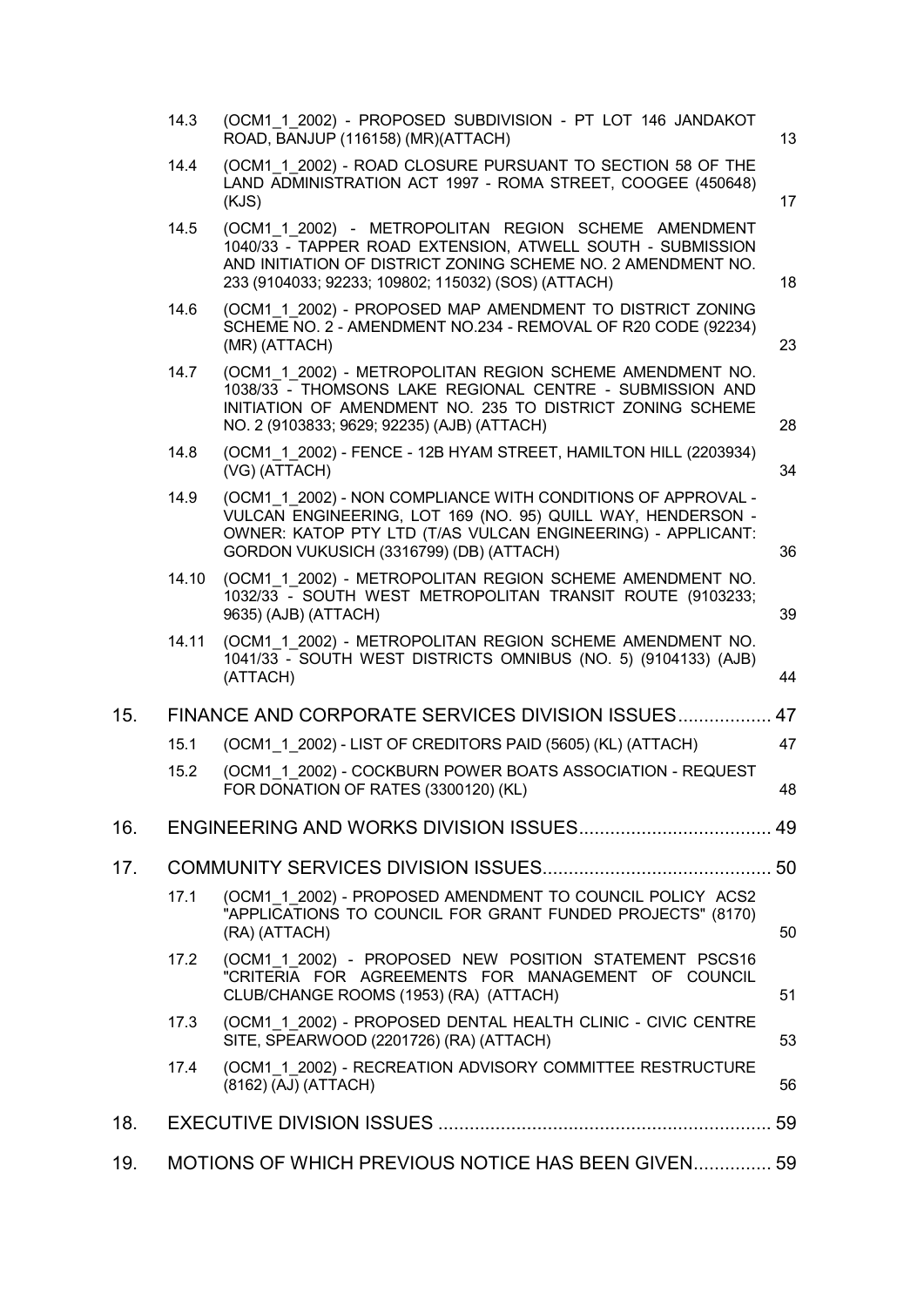| 20. NOTICES OF MOTION GIVEN AT THE MEETING FOR                                                          |  |
|---------------------------------------------------------------------------------------------------------|--|
| 21. NEW BUSINESS OF AN URGENT NATURE INTRODUCED BY<br>DECISION OF MEETING BY COUNCILLORS OR OFFICERS 59 |  |
| 22. MATTERS TO BE NOTED FOR INVESTIGATION, WITHOUT                                                      |  |
|                                                                                                         |  |
| 24. RESOLUTION OF COMPLIANCE (Section 3.18(3), Local Government                                         |  |
|                                                                                                         |  |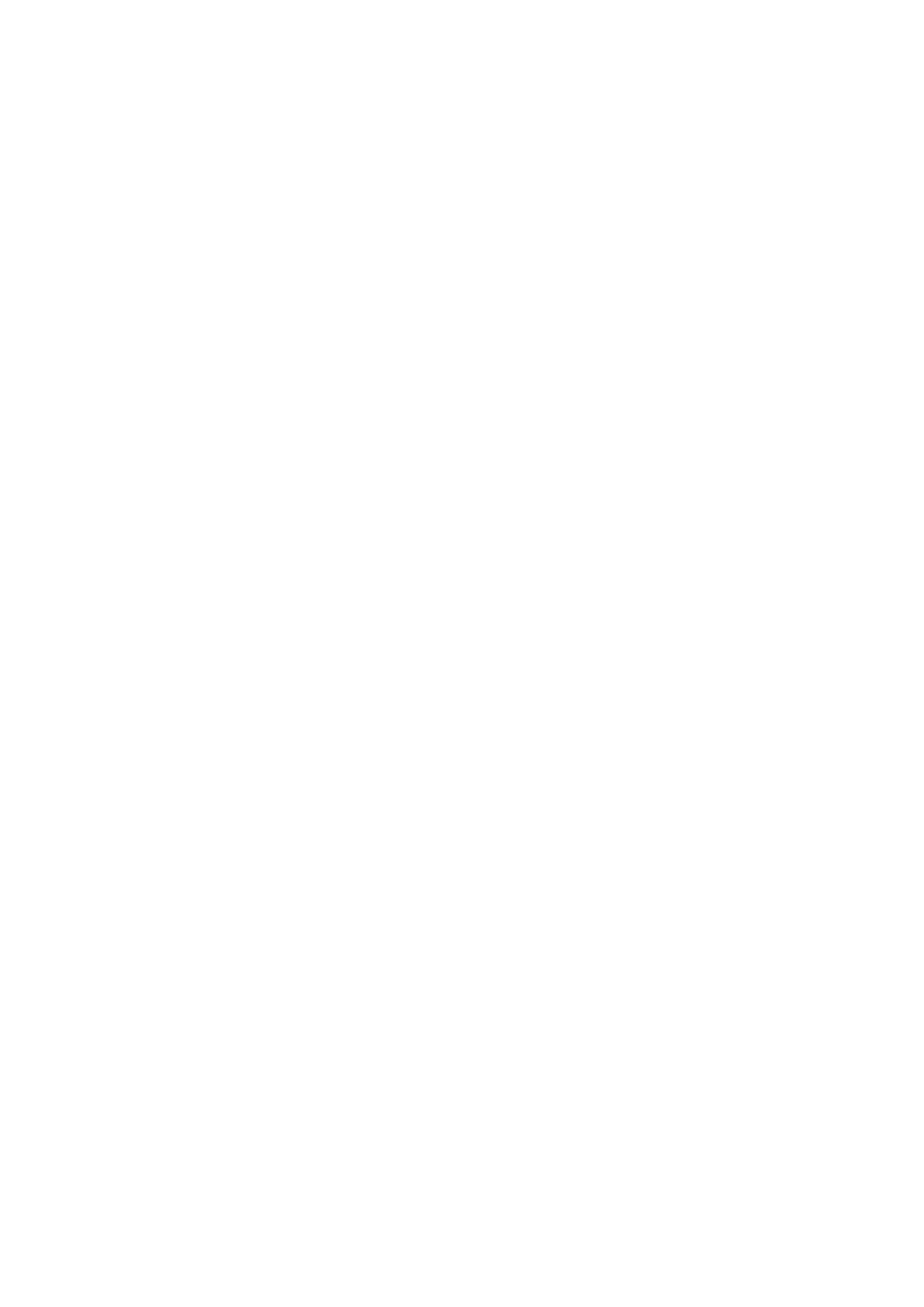# **CITY OF COCKBURN**

**AGENDA TO BE PRESENTED TO THE ORDINARY COUNCIL MEETING TO BE HELD ON TUESDAY, 15 JANUARY 2002 AT 7:30 P.M.**

## **1. DECLARATION OF MEETING**

## **2. APPOINTMENT OF PRESIDING MEMBER (If required)**

#### **3. DISCLAIMER (To be read aloud by Presiding Member)**

Members of the public who attend Council Meetings, should not act immediately on anything they hear at the Meetings, without first seeking clarification of Council's position. Persons are advised to wait for written advice from the Council prior to taking action on any matter that they may have before Council.

## **4. ACKNOWLEDGEMENT OF RECEIPT OF WRITTEN DECLARATIONS OF FINANCIAL INTERESTS (by Presiding Member)**

## **5. APOLOGIES AND LEAVE OF ABSENCE**

| CIr L. Humphreys    | ۰.                       | Leave of Absence |
|---------------------|--------------------------|------------------|
| CIr M. Reeve-Fowkes | $\sim$                   | Apology          |
| CIr I. Whitfield    | $\overline{\phantom{0}}$ | Apology          |

### **6. ACTION TAKEN ON PREVIOUS PUBLIC QUESTIONS TAKEN ON NOTICE**

**Mr Bert Renner - Ordinary Council Meeting - 18 December 2001 - Public Question Time -** advised that there was a rubbish bin located in front of a plaque at Coogee Beach which should be moved. He was also concerned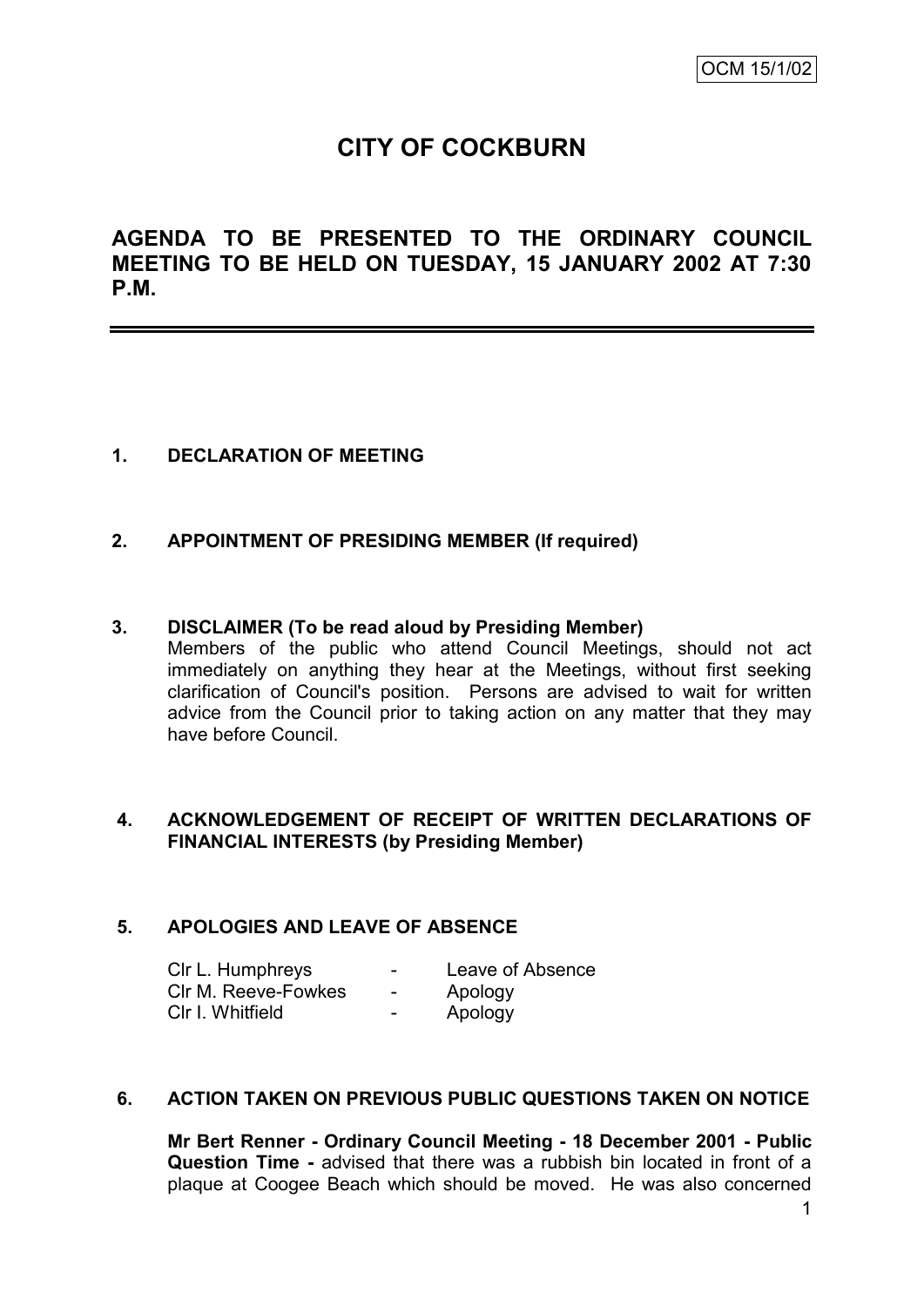about the increased workload of the CEO and suggested the Mayor should be able to assist.

A letter dated 20 December 2001 advised that the bin at Coogee Beach will be relocated shortly. It also stated that the current working arrangement between the Mayor and the CEO reflects the intention of the Local Government Act 1995, which provides a clear definition of responsibilities for the Mayor, Elected Members and the Chief Executive Officer which are rigidly followed at the City.

## **7. PUBLIC QUESTION TIME**

## **8. CONFIRMATION OF MINUTES**

## **8.1 (OCM1\_1\_2002) - ORDINARY COUNCIL MEETING - 18/12/01**

#### **RECOMMENDATION**

That the minutes of the Ordinary Council Meeting held on 18 December 2001 be accepted as a true and accurate record.

**COUNCIL DECISION**

# **9. WRITTEN REQUESTS FOR LEAVE OF ABSENCE**

**10. DEPUTATIONS AND PETITIONS**

# **11. BUSINESS LEFT OVER FROM THE PREVIOUS MEETING (If adjourned)**

Nil

## **12. DECLARATION BY COUNCILLORS WHO HAVE NOT GIVEN DUE CONSIDERATION TO MATTERS CONTAINED IN THE BUSINESS PAPER PRESENT BEFORE THE MEETING**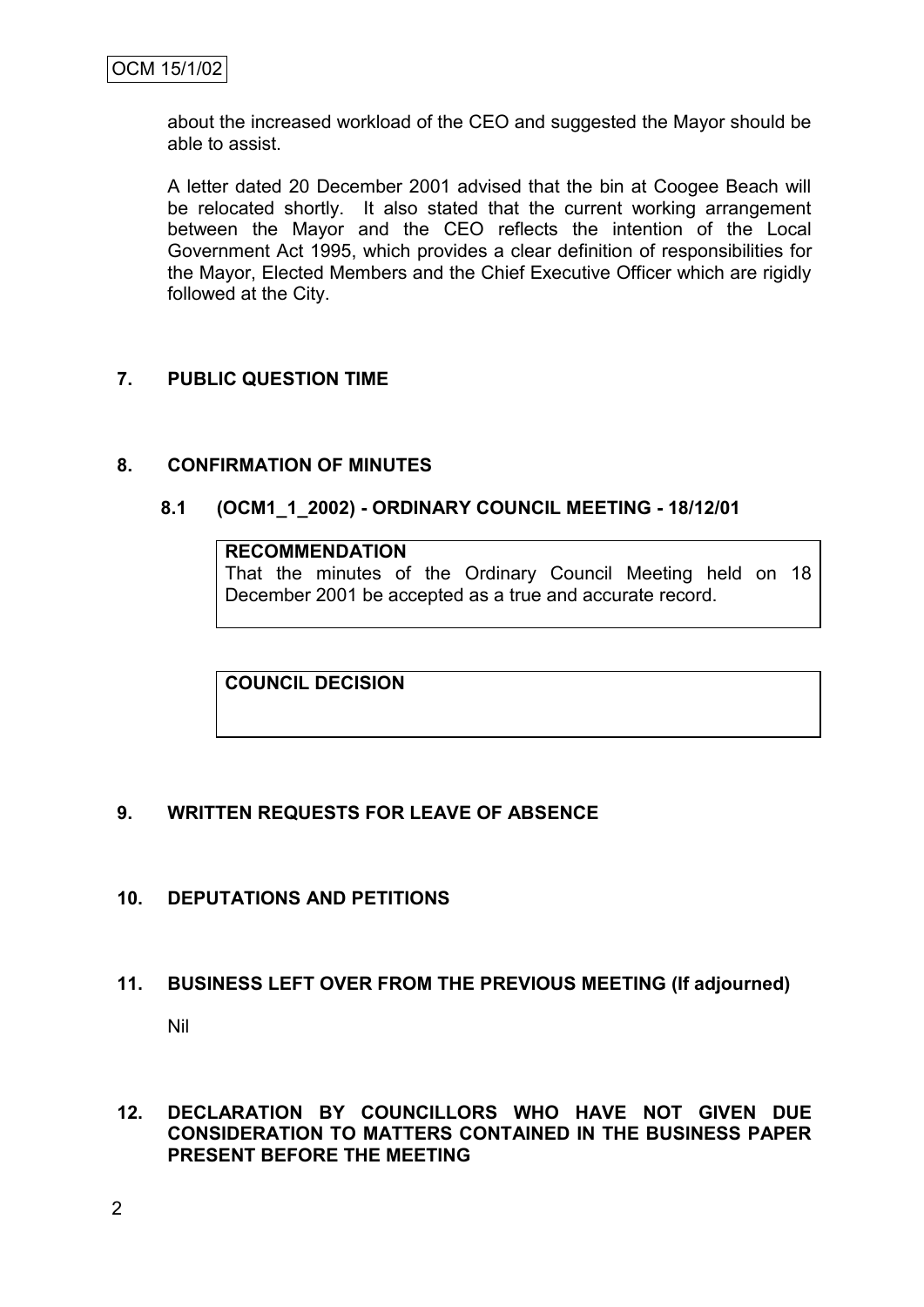## **13. COUNCIL MATTERS**

## **13.1 (OCM1\_1\_2002) - BOUNDARY RATIONALISATION - FARRINGTON ROAD, LEEMING (1113471) (DMG) (ATTACH)**

#### **RECOMMENDATION**

That Council not pursue the issue of rationalising the District boundary between the Cities of Cockburn and Melville east of the Kwinana Freeway, Leeming, at this stage, however, reconsider the matter following the completion of the current review involving the boundary being located along Farrington Road, west of the Kwinana Freeway, from North Lake Road.

# **COUNCIL DECISION**

# **Background**

At the December 2001 Council Meeting, Clr Oliver requested that a report be prepared and presented to Council, on the possibility of moving Council's boundary, east of the freeway to the northern side of Farrington Road, to Karel Avenue and that the City of Melville be requested to consider such a boundary adjustment.

Previous to that, at the November 2001 Council Meeting, it was requested that a report be prepared on making the entire length of Farrington Road, the boundary between the Cities of Cockburn and Melville.

A Report was subsequently prepared and circulated to Elected Members through the "Councillors Info" publication.

## **Submission**

N/A

## **Report**

There would appear to be some concern amongst Elected Members that there remains an inequity in the northern/southern boundary between the Cities of Cockburn and Melville. This concern surrounds the presumption that the boundary should be aligned with Farrington Road, for its entire length between North Lake Road, North Lake and Karel Avenue, Leeming.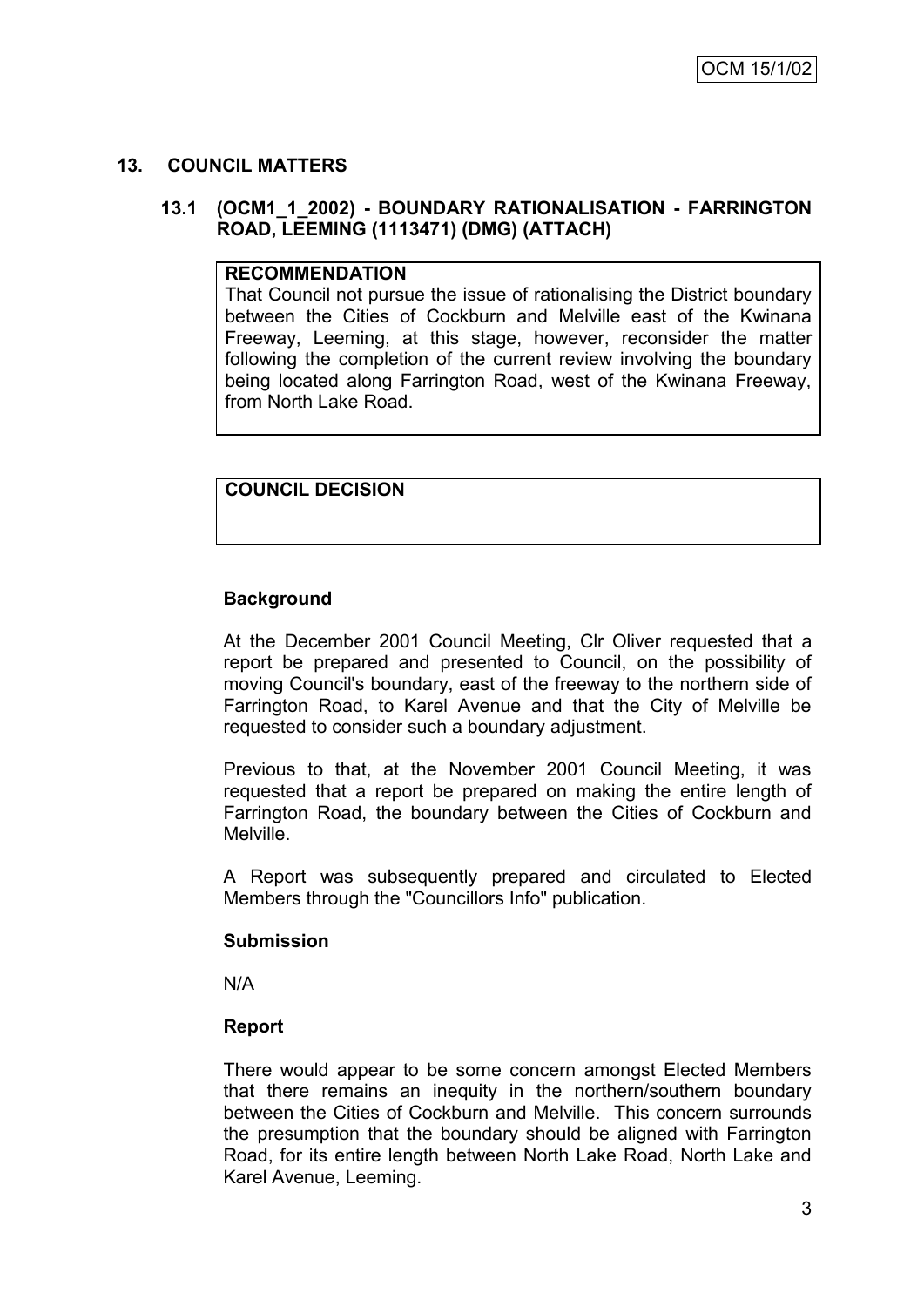While this issue has been raised before, the City of Melville has shown no interest in pursuing this option, preferring to concentrate on that part of Farrington Road west of the Kwinana Freeway.

Consequently, following the canvassing of the opinions of affected landowners and residents of the North Lake area, Council agreed to support the realignment of the District boundary to coincide with the Farrington Road reserve between Kwinana Freeway and North Lake Road.

It is considered important to contemplate the merits of the boundary east and west of the Kwinana Freeway as two separate initiatives.

Therefore, it is suggested that the current issue, dealing with the section of Farrington Road west of the Freeway, be pursued at this stage and once the formalities are concluded, the prospect of a boundary adjustment east of the Freeway be resurrected and examined separately to enable the situation to be analysed in its own right.

#### **Strategic Plan/Policy Implications**

Key Result Area "Managing Your City" refers.

#### **Budget/Financial Implications**

Nil

## **Implications of Section 3.18(3) Local Government Act, 1995**

Nil

## **13.2 (OCM1\_1\_2002) - APPOINTMENT FOR VACANCIES ON THE COCKBURN/SPLIT SISTER CITY COMMITTEE (1021) (LJCD)**

#### **RECOMMENDATION** That Council:-

- (1) appoints Mr Marinko Pecotic and Mr John Grljusich as Community representatives and ………………… (Elected Member) to the Cockburn/Split Sister City Committee, with ………………… (Elected Member) as Deputy Delegate; and
- (2) review its commitment to the Sister City Arrangements with Split (Croatia) and Yueyang (China) currently in place, prior to the adoption of the 2002/03 budget.

## **TO BE CARRIED BY ABSOLUTE MAJORITY OF COUNCIL**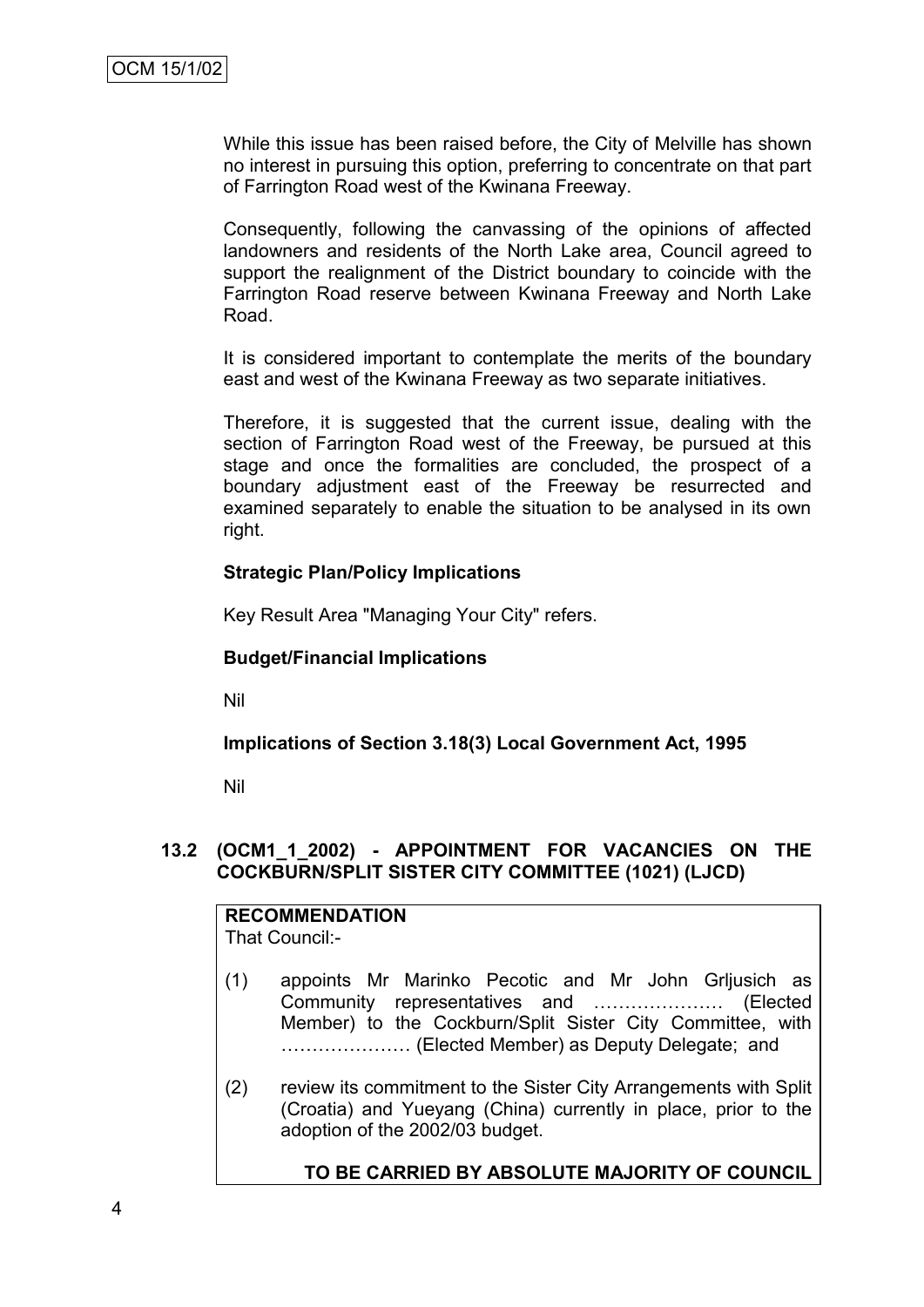## **COUNCIL DECISION**

## **Background**

The vacancies which occurred on the Cockburn/Split Sister City Committee, were due to the non-attendance of two Committee members, namely Mrs M Vujcic and Mrs M Lacman. An advertisement was placed in the Cockburn Herald inviting nominations from interested persons to become a member of the Committee to fill the vacancies available on the Committee. This procedure was carried in accordance with the Operational Guidelines of the Committee adopted by Council in 1996, although the advertisement called for three vacancies, on the premise that only one of the Council appointments had been filled. The Committee was informed that the advertisement of three vacancies on the Committee was incorrect and that in fact only two vacancies existed.

The Cockburn/Split Sister City Committee dealt with the nominations received, at its meeting on 12 December 2001, when 10 community representatives were elected to the committee, with no representation from Council at that time.

Nominations were received from Mrs Diana Unkovich, Mr Marinko Pecotic, Mr John Grljusich and Mrs Denisa Zaknich.

#### **Submission**

As there were four (4) nominations for two vacancies, the Committee decided by a motion to conduct a secret ballot and the results of the ballot were:-

| Mrs Diana Unkovich        |   |
|---------------------------|---|
| <b>Mr Marinko Pecotic</b> | 6 |
| Mr John Grijusich         |   |
| Mrs Denisa Zaknich        |   |

Therefore, based on the results of the secret ballot, the Committee recommendation was:

Moved Mr Y Radich seconded Mr I Svilicich, that Marinko Pecotic and John Grljusich be appointed to fill the vacancies on the Cockburn/Split Sister City Committee.

# **CARRIED**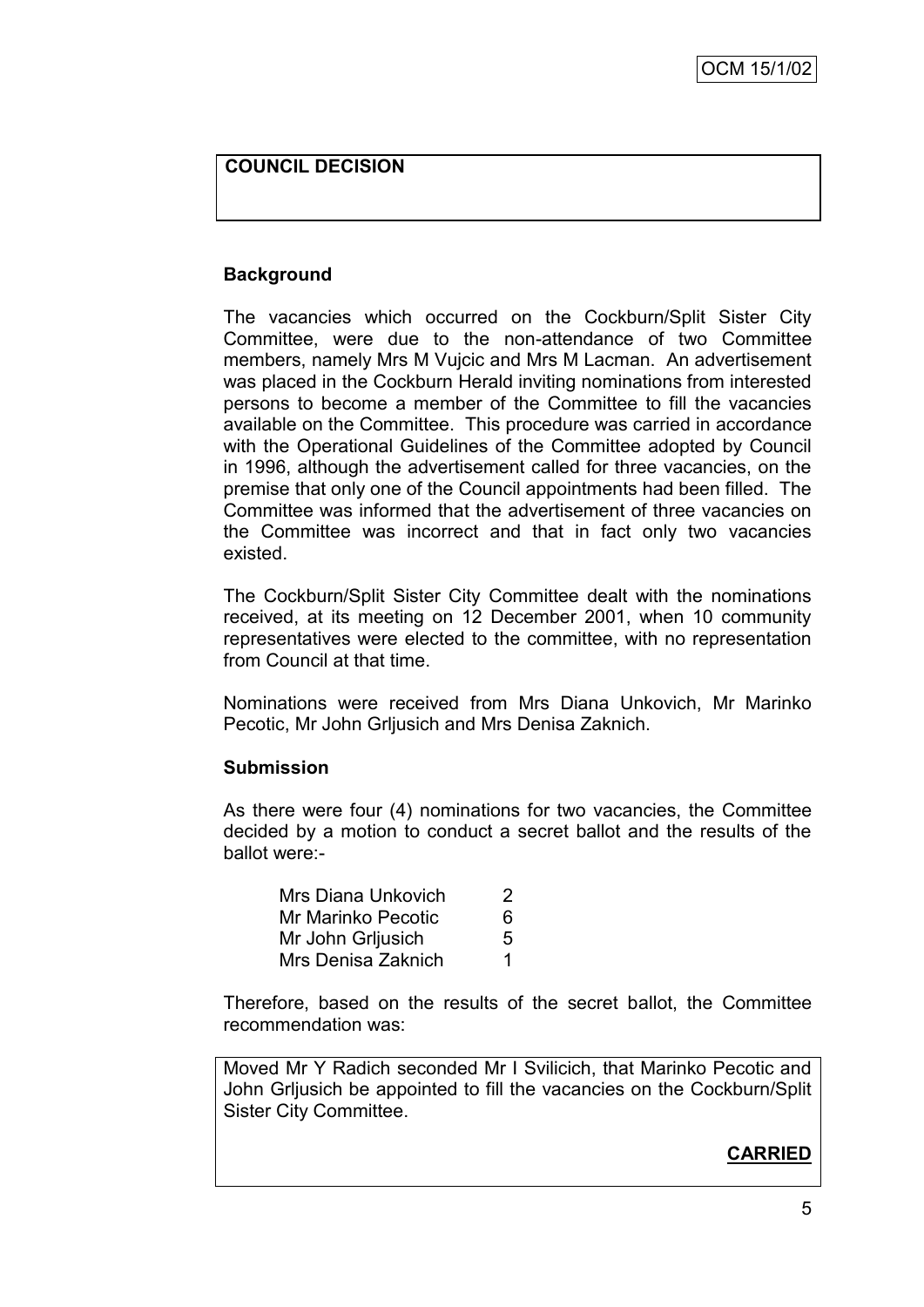#### **Report**

On the 5<sup>th</sup> November 1996 Council adopted the Cockburn / Split Sister City Committee Operational Guidelines (copy attached) and in respect to the membership of the Committee Clause 3.1 thereof reads:-

*3.1 The Committee shall comprise a maximum of twelve (12) voting members made up of two (2) Councillors appointed by Council and ten (10) members of the community, in addition to the presence of Council Officers as determined by the Chief Executive Officer who will be non voting.*

Council's contribution to the membership of the Committee is covered by clause 3.8 of the Operational Guidelines and it states that *"Two (2) Councillors are to be elected to the Committee by Council together with a Deputy Delegate for a term of twelve (12) months."* This clause in part has been satisfied with the appointment of Councillor Allen to the Committee. However, Council may elect another Councillor to sit on the Committee along with a Deputy Delegate.

If the appointment of two community representatives is accepted and Council elects another member as well as a Deputy Delegate to the Committee then the Committee membership structure will be in accordance with the Operational Guidelines.

Clause 3.10 of the Operational Guidelines reads as follows:-

*3.10 Any member may resign at any time by advising his or her resignation to the Committee in writing and the Committee must advertise such casual vacancy and recommend a replacement to Council. The replacement must be endorsed by Council.*

Further, Clause 3.11 states:-

*3.11 A Committee member who is absent from three (3) consecutive meetings without leave being granted or an apology shall automatically forfeit membership and the vacancy filled as herein provided (ref. 3.10).*

The vacancies which occurred on the Committee were advertised in accordance with clause 3.10 and the Committee has decided upon whom it wishes to fill the vacancies on the Committee. The endorsement process of the recommendation of the Committee mirrors section 5.10(1) of the Local Government Act 1995, which in effect states that Council is to appoint persons to the Committee.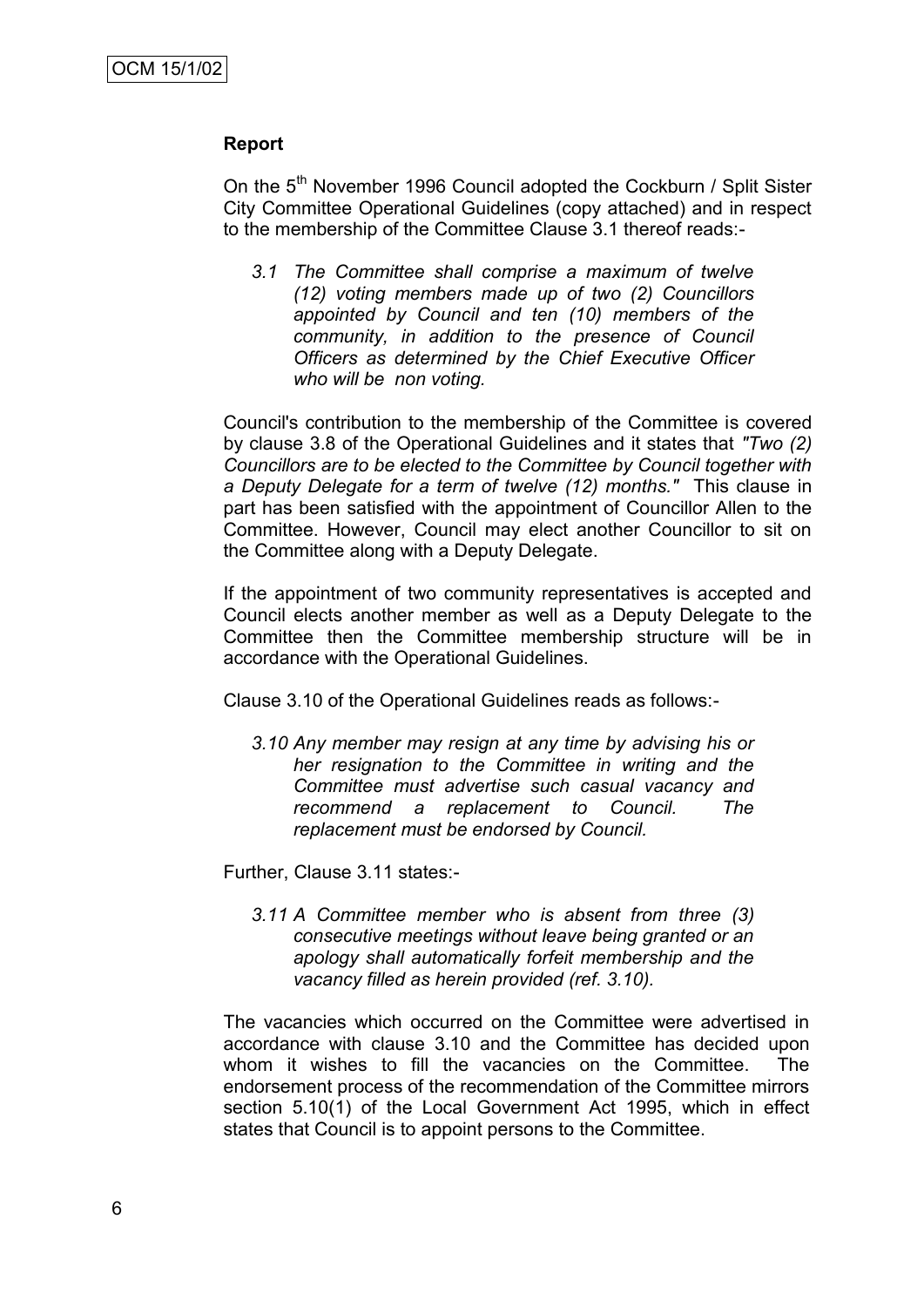In summary, the options open to Council are:-

- Accept the recommendation of the Committee.
- Not accept the recommendation of the Committee and appoint alternative Community nominees to the Committee.
- Not appoint any further community representatives to the Committee (in recognition of the difficulty the Committee has experienced in recent times in being unable to achieve a quorum).
- Appoint an additional Elected Member (and Deputy) to the Committee (as per clause 3.8 of the Operational Guidelines).

Any of these options are open for Council to consider, as clause 3.1 of the Guidelines states the Committee shall comprise a **MAXIMUM** of 12 persons (being 2 Elected Members and 10 Community representatives).

The recommendation presented by the Administration is in conformity with the Council adopted Guidelines of 1996. However, it is noted that the Guidelines for the Committee have not been reviewed since.

It is also noted that neither this Committee, nor the Cockburn/Yueyang (China) Sister City Committee has been active in pursuing the original objectives of their establishment. Therefore, it is considered appropriate to review the arrangements currently in place and make a recommendation to Council on the suitability of these Agreements and whether Council should continue its involvement with them into the future.

## **Strategic Plan/Policy Implications**

Key Result Area "Managing Your City" refers.

## **Budget/Financial Implications**

N/A

## **Implications of Section 3.18(3) Local Government Act, 1995**

Nil.

## **14. PLANNING AND DEVELOPMENT DIVISION ISSUES**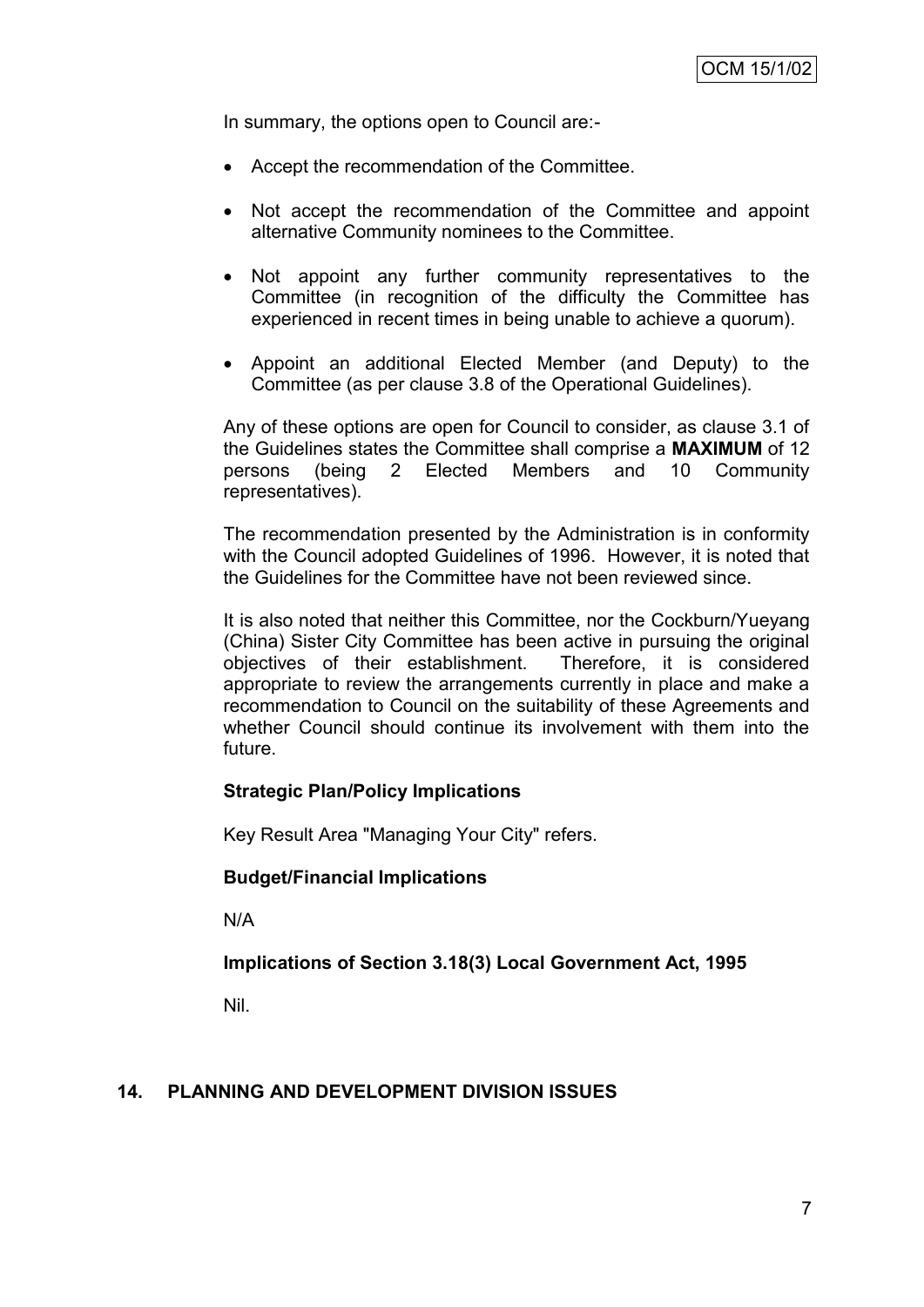## **14.1 (OCM1\_1\_2002) - CLOSURE OF PEDESTRIAN ACCESS WAY BETWEEN LOTS 179 AND 180 GLEN IRIS DRIVE, JANDAKOT (KJS) (451120)**

## **RECOMMENDATION**

That Council request that the Department of Land Administration close the pedestrian access way between Lots 179 and 180 Glen Iris Drive, Jandakot.

# **COUNCIL DECISION**

## **Background**

The owner of Lot 179, a vacant lot, has requested the closure of the pedestrian access way prior to him submitting any building plans.

The access way is bounded by masonry block walls except for the entrance. The access way has no purpose as it leads only to the railway reserve at the rear of the lots.

#### **Submission**

Requests have been received by both owners of Lots 180 and 179 to close the access way and purchase the land from the State.

## **Report**

All of the service authorities and the Department for Planning and Infrastructure have been sent requests seeking comments to the closure. There have been no objections received.

A planning assessment has been undertaken and given the absence of any current or potential pedestrian or cycleway linkages, the assessment recommends that the access way be closed. Other residents, not being the adjoining owners, have contacted Council officers requesting that the access way be closed. There is a belief that criminal elements were using the access way as an escape route after committing break-ins within the vicinity.

## **Strategic Plan/Policy Implications**

The Corporate Strategic Plan Key Result Areas which apply to this item are:-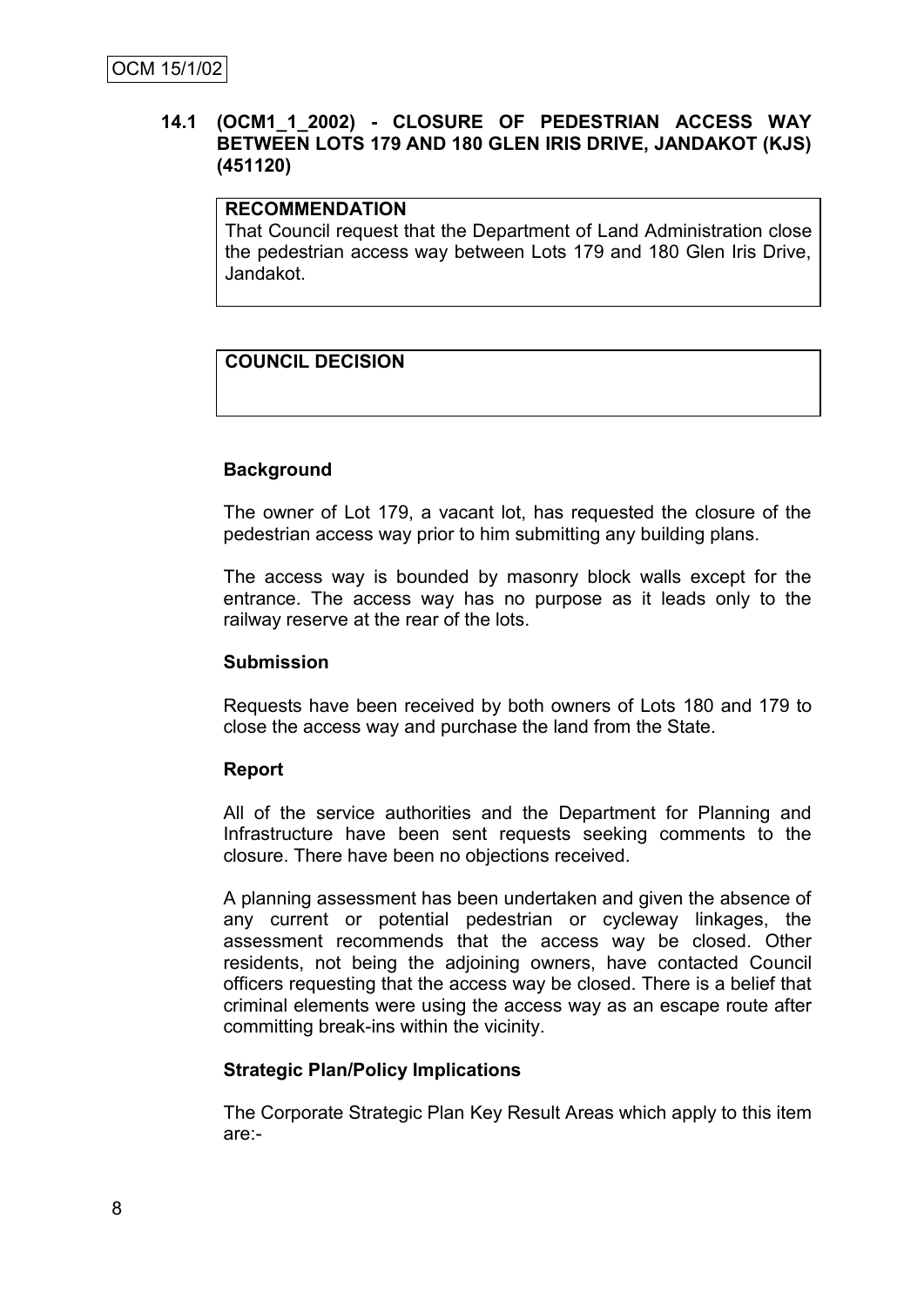- 2. Planning Your City
	- *"To ensure that the planning of the City is based on an approach which has the potential to achieve high levels of convenience for its citizens."*

# **Budget/Financial Implications**

N/A

**Implications of Section 3.18(3) Local Government Act, 1995**

Nil.

## **14.2 (OCM1\_1\_2002) - REVOCATION OF PLANNING APPROVAL - FUNCTION CENTRE - LOT 9 (NO. 220) WATTLEUP ROAD, WATTLEUP - OWNER/APPLICANT: V LOMBARDO (4412312) (MR) (ATTACH)**

# **RECOMMENDATION**

That Council:

- (1) defer revoking the planning approval granted by the Council at its Ordinary Meeting on 18 July 2000, for a Function Centre - Lot 9 (No 220) Wattleup Road Wattleup, subject to (2) (3) and (4) below;
- (2) re-affirm to Mr Vince Lombardo ("owner") and Mr Robert Buckby (―occupier‖) that private parties fall within the ambit of the Function Centre approval where compliance of the relevant conditions is mandatory;
- (3) place the owner and occupier on probation for a 4-month performance based period where full compliance with conditions of approval must be achieved. The occupier must give prior notification of function dates, attendee numbers, start and finish times to allow the City to undertake inspections of the function centre operating to ascertain compliance with the planning approval; and
- (4) during the 4-month probationary period, if the function centre is found to be in breach of any conditions of planning approval at any time, authorise the Director of Planning and Development to immediately proceed to revoke the function centre approval under authority of the Council.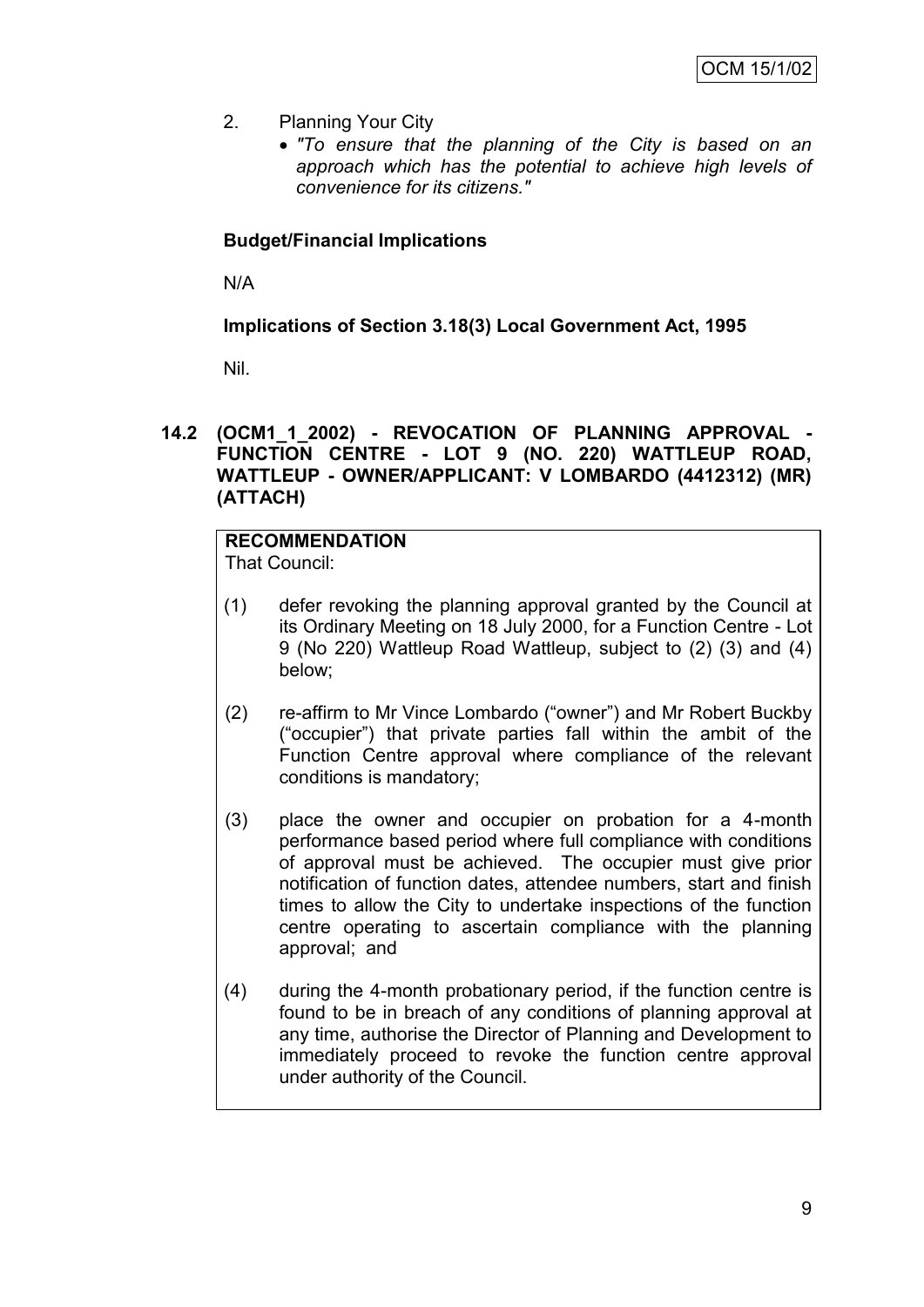## **COUNCIL DECISION**

## **Background**

Council, at its Ordinary Meeting held on 18 December 2001, resolved as follows:-

- *"(1) revoke the planning approval granted by the Council at its Ordinary Meeting on 18 July 2000 for a Function Centre - Lot 9 (No 220) Wattleup Road Wattleup, pursuant to Clause 6.3.5 of the City of Cockburn Town Planning Scheme – District Zoning Scheme No 2 subject to (2) and (3) below;*
- *(2) notify the owner of the Council's decision and inform the owner of the opportunity to give reasons, within 14 days of the date of the Council decision, explaining why the approval for the function centre should not be revoked;*
- *(3) should the owner not respond within the 14 day period as provided for in recommendation (2), the Director of Planning and Development is to proceed with the revocation in accordance with the Council decision however, should a written response be received from the owner in accordance with recommendation (2) above within the period specified, then the matter is to be referred to the Council for its consideration; and*
- *(4) advise the WAPC and Council's solicitor of the Council's decision in the event that the Director of Planning and Development revokes the planning consent for the function centre as provided for in recommendation (3)".*

Further background to this matter can be sourced from Item 14.12 OCM 18/12/01.

On 19 December 2001, a notice was served on the owner using the exact words from the Council's decision at its Ordinary Meeting on 18 December 2001. This notice prompted a telephone call from Mr Vince Lombardo ("owner") the following day, where the Principal Planner explained that the proposed revocation was attributed to past breaches of conditions of planning consent.

On 21 December 2001, Mr Robert Buckby ("operator") contacted the City where the same explanation was given for the proposed revocation of approval. Although the notice did not explain the reasons why the Council was pursuing the revocation of approval, this was clarified verbally and both the owner and operator clearly understood the reasons for the notice being served.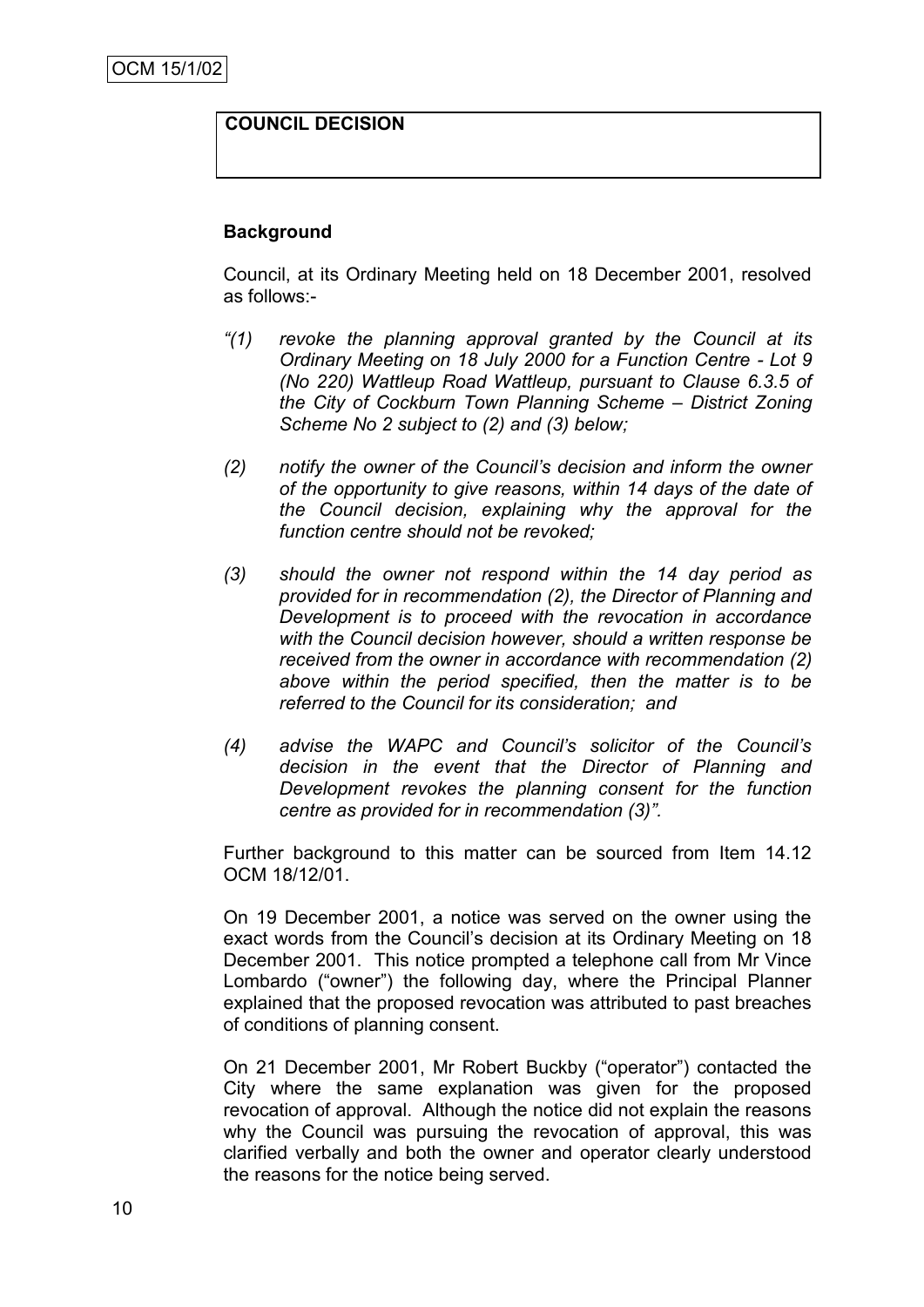### **Submission**

Mrs Lombardo contacted her husband by telephone upon receiving notification from the City by post of the Council's decision on 18 December 2001 and this prompted an interim reply by e-mail on 20 December 2001 from Vince Lombardo, in which he advised that he was working off-shore, near Karratha and would not be back in Perth until 4 January 2002. Accordingly, he requested that he be given until that time to investigate Council's concerns.

Mr Vince Lombardo later confirmed on 3 January 2002, that the lease on the premises expires in another 3 months, which gives him the ability to let the lease 'run out' if desired. Mr Lombardo indicated there were business maritime functions that could be operated during the day related to various industries established in Henderson. Mr Lombardo asserted that he is not associated nor did he have any knowledge of non-compliant functions being carried out at the premises.

A facsimile message was received from Clayton Utz lawyers on behalf of Mr Buckby ("operator"), advising amongst other things, that despite the fact that the Scheme includes a clause allowing revocation of an approval, this does not itself mean that the revocation is lawful.

An extract from the correspondence states [viz]:

*"In our view the power of revocation purported to be provided by the relevant provision of the Scheme is beyond the power of the City as a matter of law. Further an in any event, the matter in which that process has been commenced by the City denies our client procedural fairness. Any reliance by Council on a purported power of revocation of a planning approval otherwise validly issued will be the subject of challenge."*

Clayton Utz has requested a clear statement to their client providing a reason for the purported revocation and a reasonable period of time within which a submission addressing the legal and factual issues can be prepared.

## **Report**

The background to serving of the notice is adequately explained in the background to this report and addresses Clayton Utz response in part.

Council's solicitors have also confirmed that there are no provisions in the Town Planning & Development Act that set out the ability or process for the revocation of planning approvals. There are various Town Planning Schemes in the State including the City of Cockburn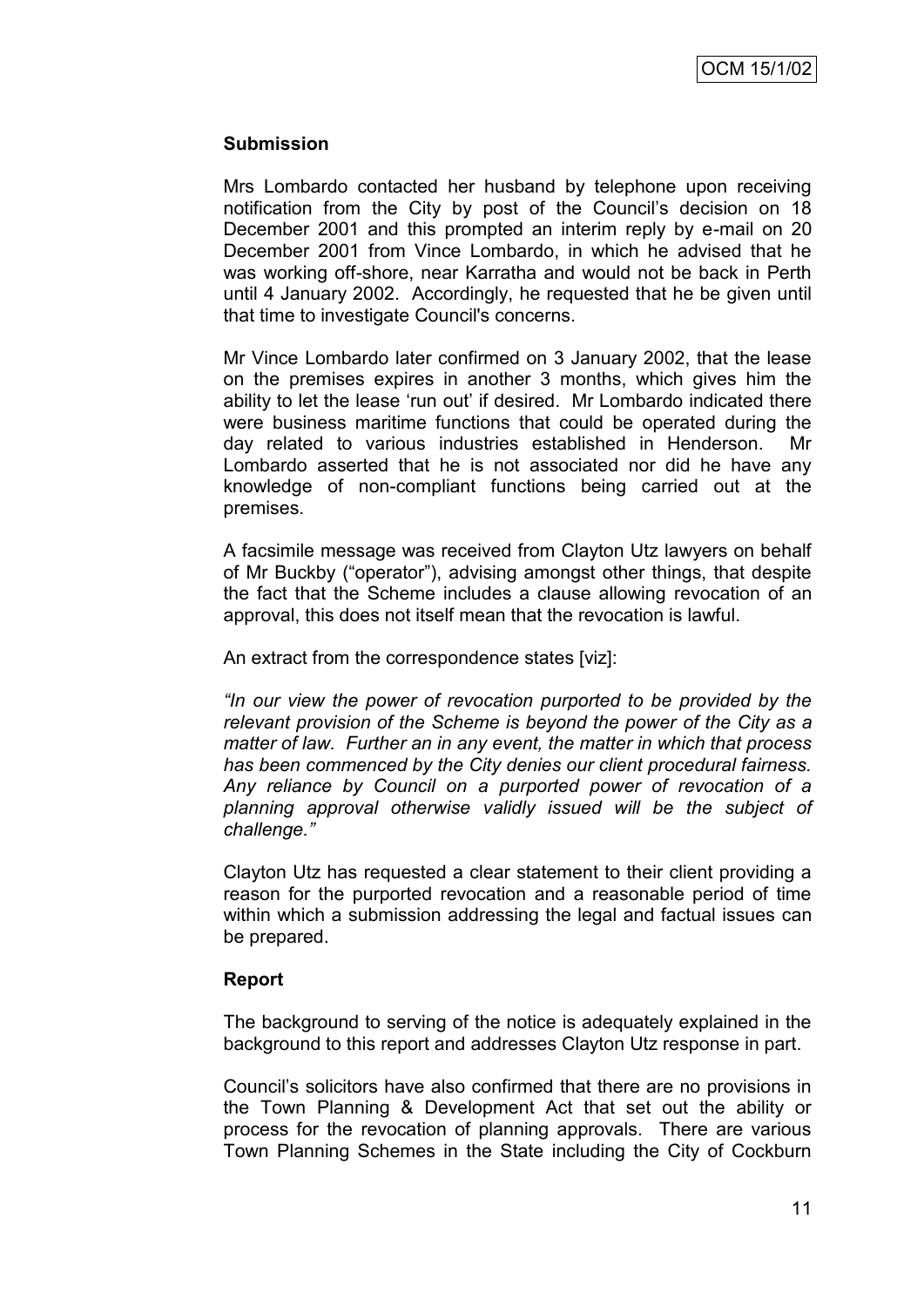Town Planning Scheme No 2., that allow for planning approvals to be revoked where a development is in breach of conditions of approval.

Section 8(2)(b) of the Act allows the Council to include special provisions in a Town Planning Scheme to assist in enforcing observance of the Scheme. The City's Scheme has the full force and effect of the Act upon gazettal.

Council's solicitors verbally confirmed that the owner has two options if the function centre approval is revoked.

- Option One Challenge the legality of the decision in the Supreme Court, which is the costly option.
- Option Two Appeal the decision, which involves the exercise of discretion of the Council to the Town Planning Appeal Tribunal based on the reasonableness of the revocation.

For a revocation of approval to be valid on planning grounds, the Council must first satisfy itself that there is recent and on-going evidence to substantiate a recent breach of conditions during the period of the function centre being operated by the current operator (Mr Buckby).

It is recommended that the Council defer making a final decision based on the response from Mr Lombardo received on 7 and 8 January 2002, copies of which have been provided to Elected Members.

This approach seems to be fair and reasonable. The position also enables the operator and owner to put their management practices in order to satisfy conditions of approval, with the understanding that non compliance will result in the revocation of approval.

## **Strategic Plan/Policy Implications**

The Corporate Strategic Plan Key Result Areas which apply to this item are:-

- 2. Planning Your City
	- *"To ensure that the planning of the City is based on an approach which has the potential to achieve high levels of convenience for its citizens."*

#### **Budget/Financial Implications**

The cost of preparing a second prosecution for breach of planning approval would be over \$7,000.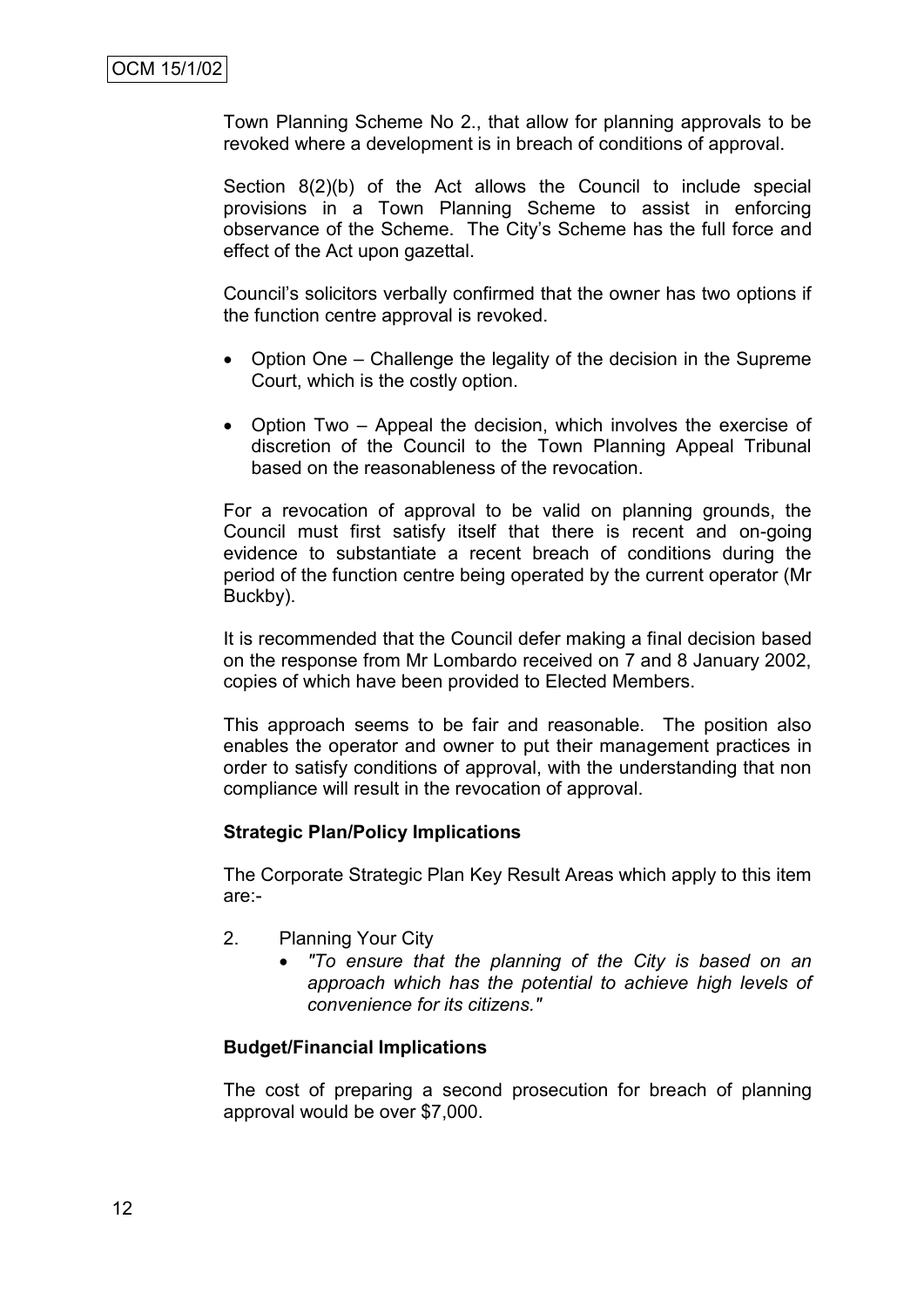# **Implications of Section 3.18(3) Local Government Act, 1995**

Planning approvals for the affected land are now controlled under the provisions of the Hope Valley-Wattleup Redevelopment Act, which are administered by the Western Australian Planning Commission.

## **14.3 (OCM1\_1\_2002) - PROPOSED SUBDIVISION - PT LOT 146 JANDAKOT ROAD, BANJUP (116158) (MR)(ATTACH)**

# **RECOMMENDATION**

That Council:

- (1) advise the Western Australian Planning Commission that Council does not support the subdivision of Pt Lot 146 Jandakot Road, Banjup for the following reasons:-
	- 1. The land has not been rehabilitated in accordance with the approved excavation management plan.
	- 2. Potential environmental impacts on the land.
	- 3. The creation of an undesirable precedent.
	- 4. Set out in the Council's letter to the Western Australian Planning Commission dated 17 July 2001 and 3 December 2001.
- (2) instigate further legal action against the owner of Lot 146 Jandakot Road, Banjup for non-compliance with planning conditions in respect to the use of the land for an extractive industry.

# **COUNCIL DECISION**

#### **Background**

| l ZONING:                                             |                                 | MRS: Rural – Water Protection |  |
|-------------------------------------------------------|---------------------------------|-------------------------------|--|
|                                                       |                                 | DZS2: Resource                |  |
| <b>LAND USE:</b>                                      | Disused Sand Excavation, Vacant |                               |  |
| APPLICANT:<br><b>Paterson Tudor Owen &amp; Parker</b> |                                 |                               |  |
| OWNER:                                                | <b>Barelle Pty Ltd</b>          |                               |  |
| l LOT SIZE:                                           | 52.6ha                          |                               |  |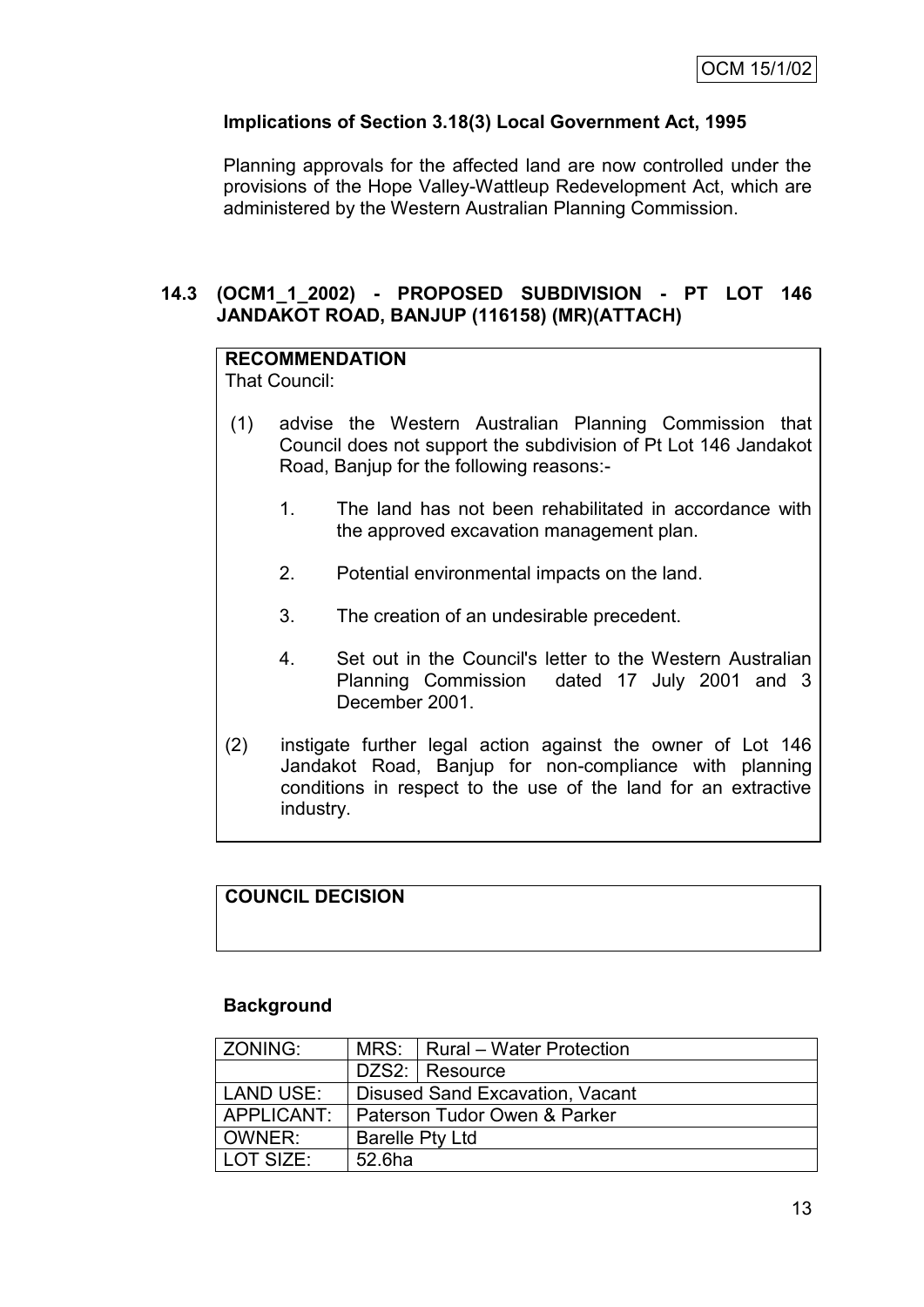The current owner, Barelle Pty Ltd, has operated an extractive industry on its Jandakot Road site since 1977.

Council, at its Ordinary Meeting held on 16 September 1997, resolved to re-approve the extraction of sand from Pt Lot 146 Jandakot Road. The excavation involved the removal of sand over a surface area of eight hectares.

Amazon Soils & Landscaping Supplies previously operated a soil blending operation from the site despite that no prior planning consent had been obtained from the Council. The Water and Rivers Commission facilitated the relocation of the operation.

Council, at its Ordinary Meeting held on 16 February 1999, decided to initiate legal action against the owner/occupier Barelle Pty Ltd for a breach of the City of Cockburn Town Planning Scheme No 2 and the Local Law. This was on the basis that compliance with various conditions of excavation approval including rehabilitation had not been satisfied within 28 days.

The prosecution was successful and all charges were found in favour of the City against Barelle Pty Ltd. The total of fines and costs awarded were \$18,564.00.

The Western Australian Planning Commission ("Commission") advised the City of the application to subdivide the subject land in March 2001. The City Officers responded to the Commission in April and July 2001 raising various objections to the proposal regarding the need for more supportive information on land capability and site suitability and rehabilitation. The applicant responded by forwarding further reports to the Commission in October 2001. The additional information addressed most of the City's concerns, except for how the land could be rehabilitated prior to subdivision approval in accordance with Council Policy.

#### **Submission**

The proposed subdivision includes 22 lots with a minimum lots size of 2ha. A public open space reserve is proposed for the area that is a Regional Reserve – Parks & Recreation under the Metropolitan Region Scheme. The reserve includes a section of wetland classified as a Conservation Category Wetland by the Water & Rivers Commission.

The applicant has submitted the following information to the Western Australian Planning Commission in support of this proposal as summarised below:-

• Land Capability Assessment – examines the soil characteristics including hydrology, vegetation, flora, fauna, wetlands, topography against the capacity of the land to sustain 2.0 hectare size lots. ATA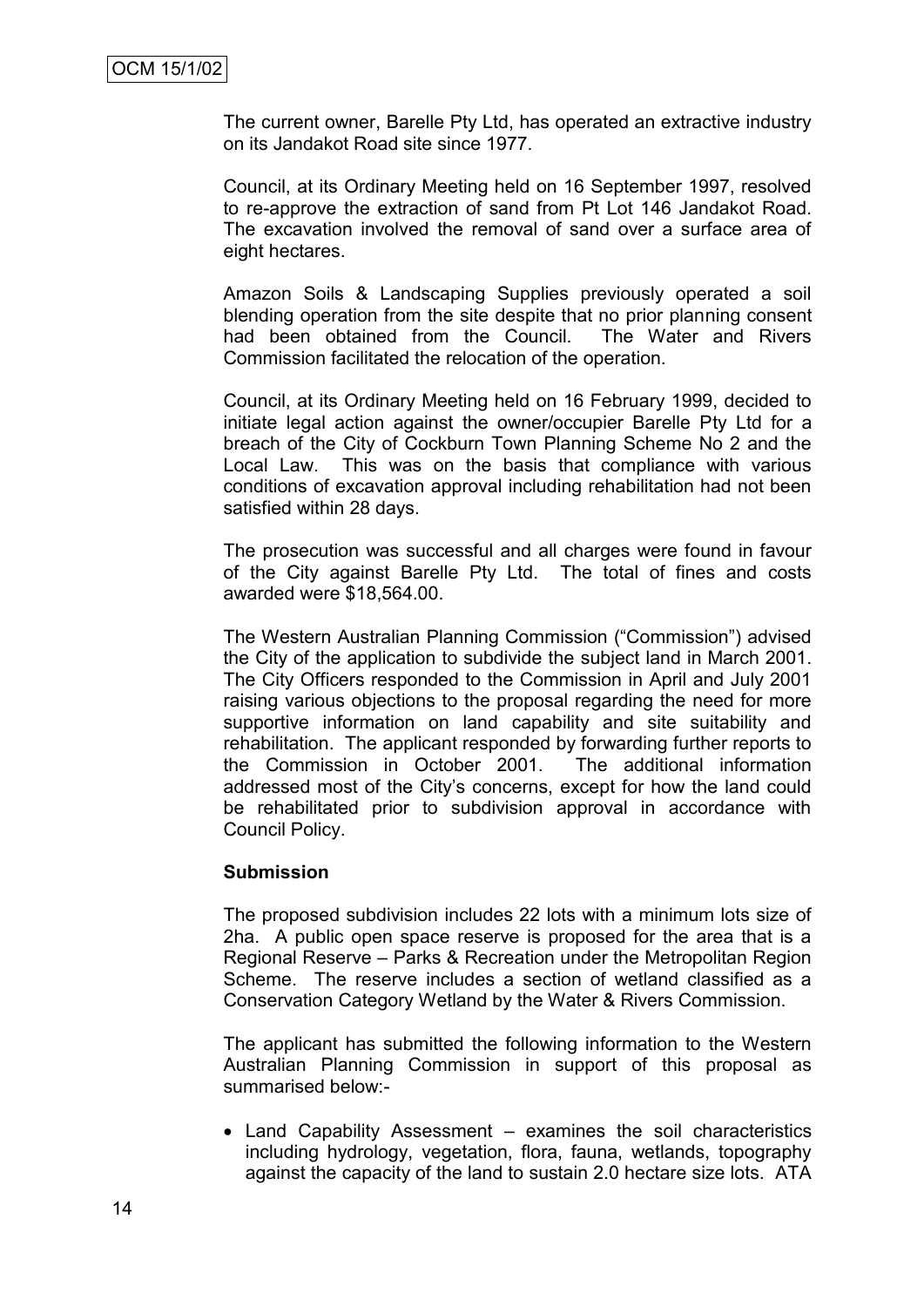confirmed that the land capability will accommodate the land use (2.0ha lot sizes minimum) subject to select locations of building envelopes and use of alternative treatment units ("ATU's") for effluent disposal.

- Geotechnical Report for the proposed subdivision to determines the suitability of road construction, and building construction (building envelope locations). The results indicated that 3 building envelopes would need to be relocated.
- Subdivider commitments rehabilitation of site to Council's satisfaction, and notification of purchasers regarding kennel etc.

#### **Report**

This proposed subdivision is referred to the Council for its recommendation to the Commission as the applicant has requested a variation to Council's – Subdivision Policy APD27 for Sand Extraction Sites and Other Sites in Jandakot & Banjup north of Armadale Road. This is in respect to obtaining subdivision approval prior to the rehabilitation of the disused quarry.

The applicants are negotiating the purchase of Pt Lot 146 from the owner Barelle Pty Ltd, who has so far been unco-operative in site remediation.

The applicant's planning consultant initiated negotiations with the City Officers following the re-submission of additional information to the WAPC. The additional information substantially addressed concerns raised by the City with the initial subdivision report with the exception of compliance with Council Policy APD27. The Council in anticipation that quarry resources would eventually be depleted and then prompt landowners to seek approval to subdivide endorsed the Policy for this reason. The Policy identifies the subject land within Precinct 2 – Lot 130 Fraser Rd and Pt Lot 146 Jandakot Rd. The proposed subdivision generally complies with a Concept Plan prepared to guide subdivision and development.

The Policy also specifies that Council will not support subdivision until the rehabilitation criteria of excavation/rehabilitation plans are satisfied. There is no evidence to suggest that the current owner has rehabilitated the site in accordance with conditions of development approval for the quarry. Despite being successfully prosecuted in the past by the City of Cockburn and submission of a bond, the site remains an "eyesore". The owners Quarry Management Plan dated January 1996 was also found to be deficient of information and low on species density, which raises doubts as to the potential for successful rehabilitation of the site.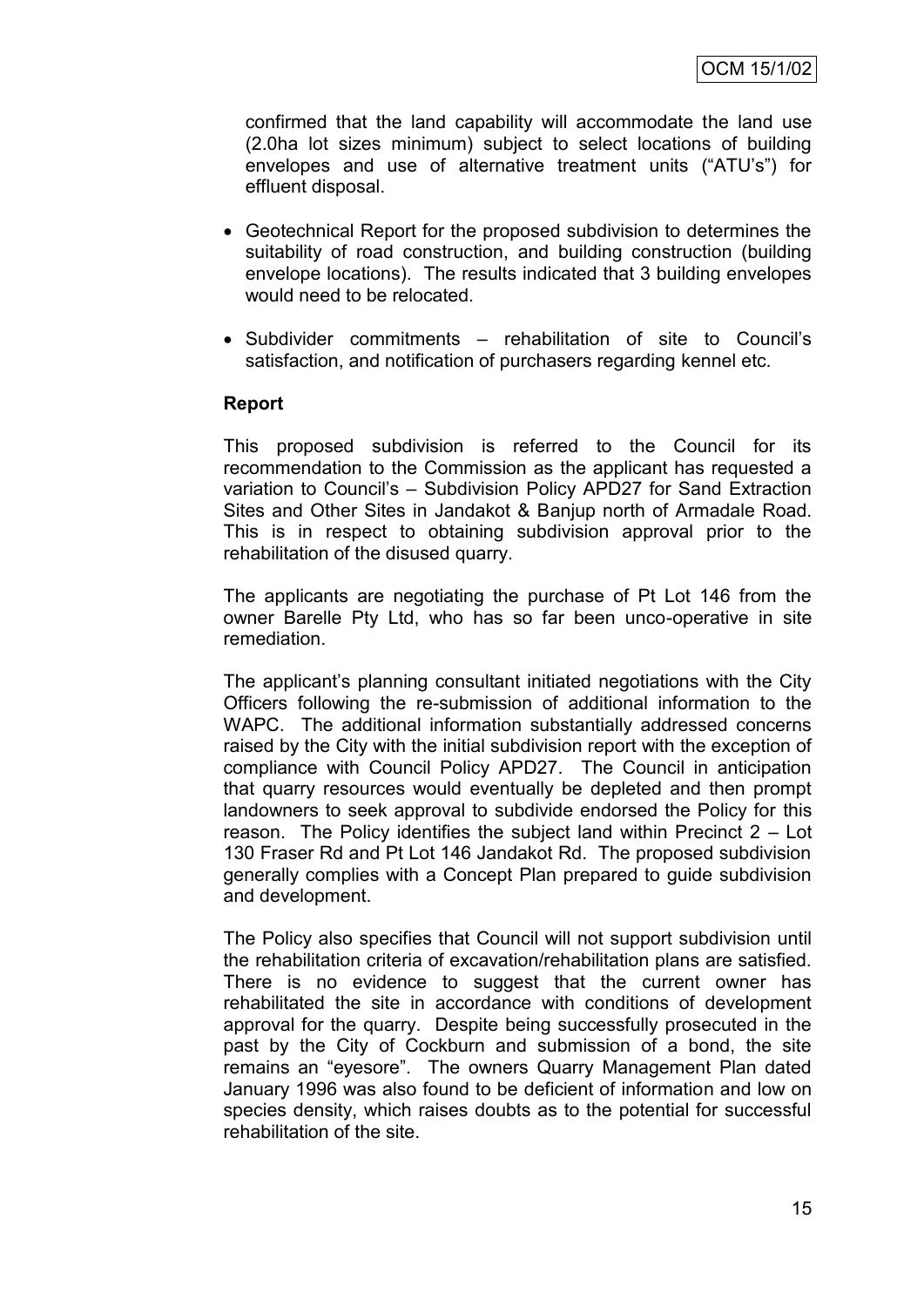The City has two options in providing further recommendations to the Commission:-

- 1. Support the subdivision subject to comprehensive conditions, which include a revised rehabilitation plan and larger bond. This would involve a variation to Council Policy. The applicant has indicated that his clients accept the special conditions listed above requiring a new rehabilitation plan and works, whereas the current owner has been so far unwilling to carry out such works.
- 2. Not support the subdivision proposal in accordance with Council's Policy and initiate further legal action against the current owner Barelle Pty Ltd for breach of conditions of development approval which constitutes an offence under section 10 (4)(a) of the Town Planning and Development Act. This will have financial implications associated with legal costs estimated at around \$7,000.

The second option is recommended in this instance given the circumstances described above. This is an opportunity for the City to defer the subdivision approval to process in order to achieve the satisfactory rehabilitation of the site which is an outstanding obligation of the current owner and any future owner.

## **Strategic Plan/Policy Implications**

The Corporate Strategic Plan Key Result Areas which apply to this item are:-

Planning Your City

- *"To ensure that the planning of the City is based on an approach which has the potential to achieve high levels of convenience for its citizens.*
- *To ensure that the development will enhance the levels of amenity currently enjoyed by the community"*

Conserving and Improving your Environment

- *"To conserve the quality, extent and uniqueness of the natural environment that exists within the district.*
- *To ensure that the development of the district is undertaken in such a way that the balance between the natural and human environment is maintained."*

## **Budget/Financial Implications**

Financial implications if the Council chose to prosecute the current owner for a breach of planning conditions regarding the sand excavation approval could be in the order of \$7,000.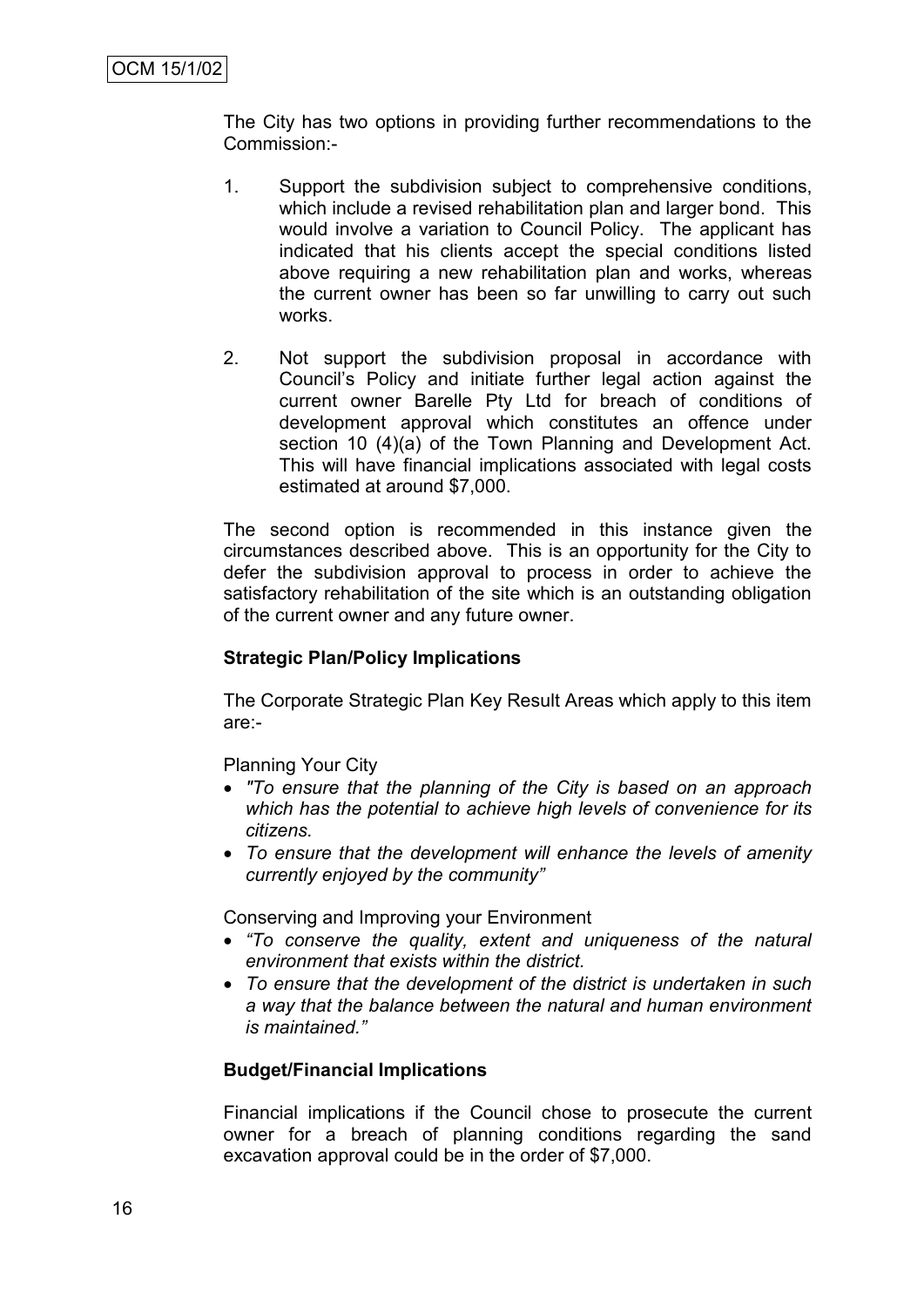# **Implications of Section 3.18(3) Local Government Act, 1995**

Nil

## **14.4 (OCM1\_1\_2002) - ROAD CLOSURE PURSUANT TO SECTION 58 OF THE LAND ADMINISTRATION ACT 1997 - ROMA STREET, COOGEE (450648) (KJS)**

## **RECOMMENDATION**

That Council request that the Department of Land Administration:-

- (1) close Roma Street, Coogee, subject to there being no objection to the proposal as a result of the statutory advertising period; and
- (2) include the closed road into Reserve 8710.

# **COUNCIL DECISION**

# **Background**

A request to place gates at the intersection of Mayor Road and Roma Street was received from residents in Shoal Court. They are citing problems with after hours use of the street by anti social groups. On discussing this request with the school, it was learnt that the school was having trouble with after hours access to the school. The school saw value in permanently closing the road so that they could better utilise the area.

## **Submission**

A letter was received from the Principal, Coogee Primary School, requesting the closure of Roma Street, Coogee.

## **Report**

The initial request for a gate at the entrance to Roma Street would have resulted in some cost being borne by the school and ongoing concerns on how and when the gates would be locked and unlocked. The section of road has no use other than access to the school. There is currently pedestrian access off Shoal Court and Mayor Road which provides a pedestrian link.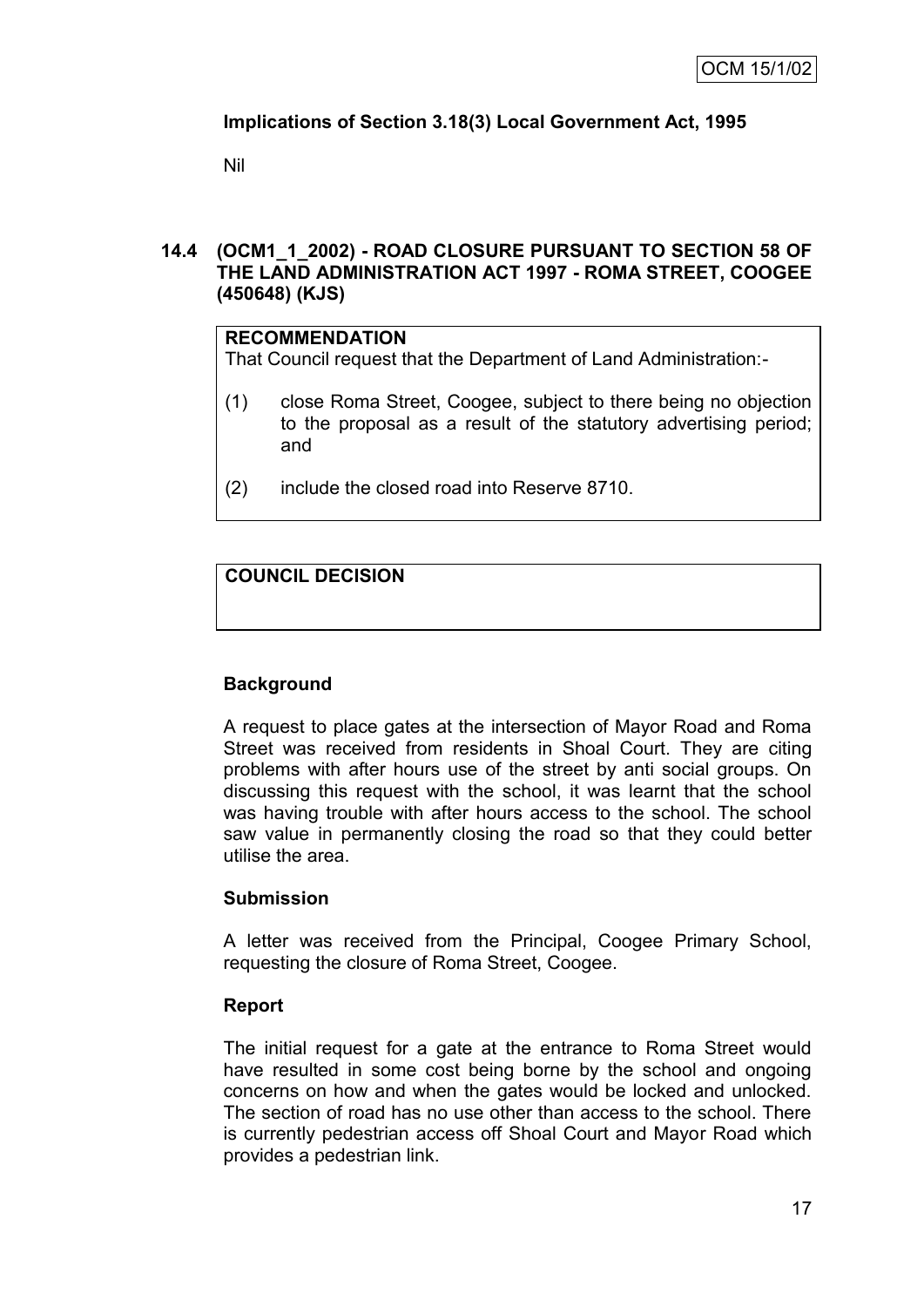It is envisaged that this pedestrian link will be maintained after the school takes possession of the road land. If this were not to be the case, then the pedestrian link could be maintained via Council's Reserve 44789.

## **Strategic Plan/Policy Implications**

The Corporate Strategic Plan Key Result Areas which apply to this item are:-

- 2. Planning Your City
	- *"To ensure that the planning of the City is based on an approach which has the potential to achieve high levels of convenience for its citizens."*

## **Budget/Financial Implications**

N/A

## **Implications of Section 3.18(3) Local Government Act, 1995**

Nil.

**14.5 (OCM1\_1\_2002) - METROPOLITAN REGION SCHEME AMENDMENT**  1040/33 - TAPPER ROAD EXTENSION, ATWELL SOUTH **SUBMISSION AND INITIATION OF DISTRICT ZONING SCHEME NO. 2 AMENDMENT NO. 233 (9104033; 92233; 109802; 115032) (SOS) (ATTACH)**

# **RECOMMENDATION**

That Council:

- (1) lodge a submission on the proposed Metropolitan Region Scheme Amendment 1040/33, expressing support for the proposal;
- (2) adopt the following amendment:-

TOWN PLANNING AND DEVELOPMENT ACT 1928 (AS AMENDED) RESOLUTION DECIDING TO AMEND CITY OF COCKBURN TOWN PLANNING SCHEME – DISTRICT ZONING SCHEME NO.2

AMENDMENT NO. 233

Resolved that Council, in pursuance of Section 7 of the Town Planning and Development Act 1928, amend the above Town Planning Scheme by:-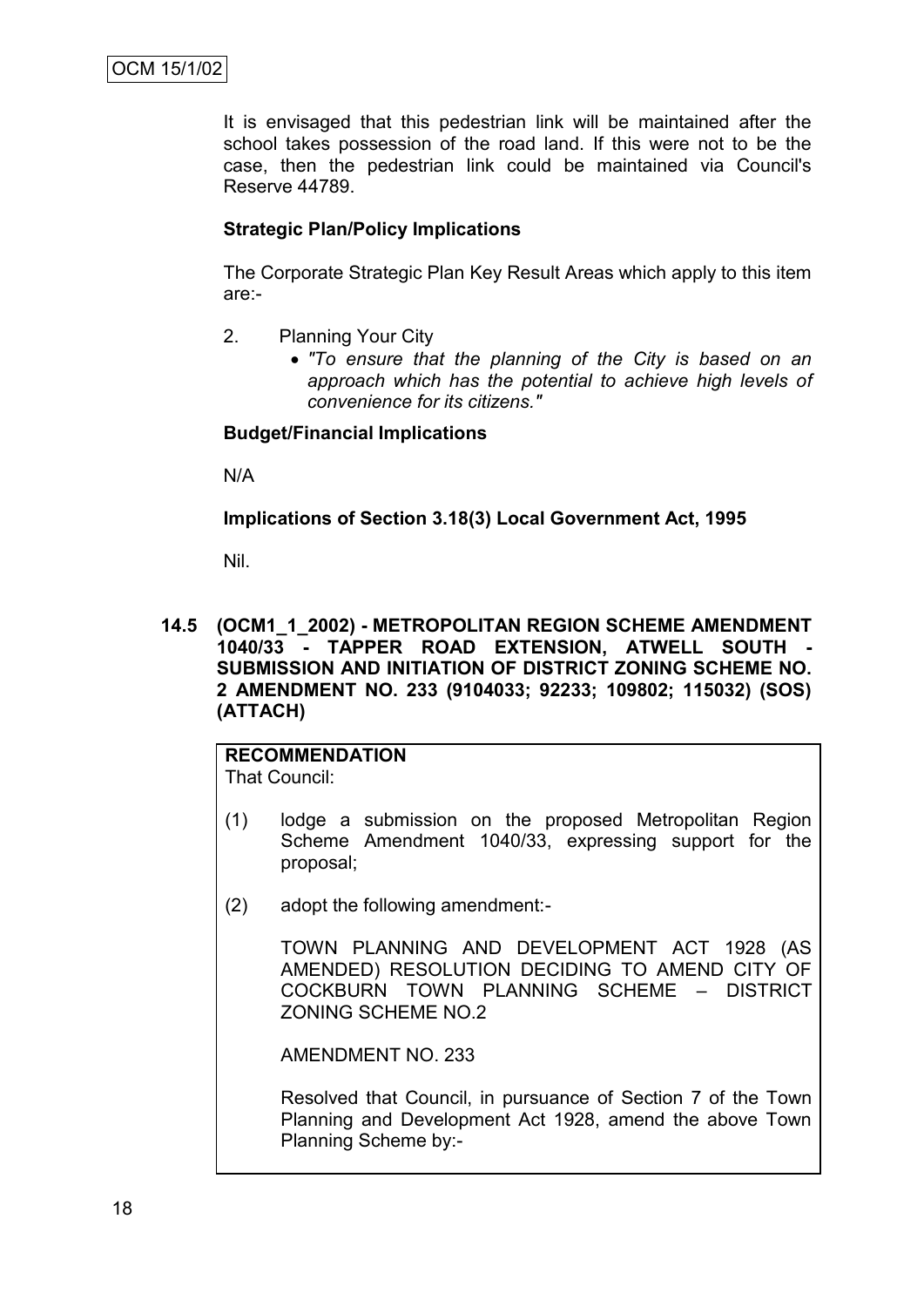- 1. rezoning portion of JAA Loc 209 Lot 61 Bartram Road from "Parks and Recreation" to "Development" and portion of JAA Loc 206 Lot 7 Beenyup Road from "Rural" to "Resource";
	- 2. amending the boundary of the Atwell South Development Area (DA 10); and
	- 3. amending the Scheme Maps accordingly;
- (3) upon preparation of the amending documents, the documents be signed and the Western Australian Planning Commission be advised of Council's decision;
- (4) forward a copy of the signed document to the Environmental Protection Authority in accordance with Section 7 (A)(1) of the Town Planning and Development Act;
- (5) following the receipt of formal advice from the Environmental Protection Authority that the Scheme Amendment should not be assessed under Section 48A of the Environmental Protection Act, forward copies of the signed documents to the Western Australian Planning Commission requesting consent to advertise be granted;
- (6) notwithstanding (5) above, the Director of Planning and Development may refer the Scheme Amendment to the Council for its consideration following formal advice from the Environmental Protection Authority that the Scheme Amendment should not be assessed under Section 48A of the Environmental Protection Act; and
- (7) advise Peet & Co Limited accordingly.

# **COUNCIL DECISION**

## **Background**

This report concerns the proposed amendment to the Metropolitan Region Scheme (MRS) for the alignment of the future Tapper Road extension in Atwell.

Tapper Road presently terminates at Bartram Road but is planned to be extended southwards to intersect with Beenyup Road as previously determined by the South Jandakot/Mandogalup District Planning Study (WAPC October 1993) which has formed the basis of detailed Planning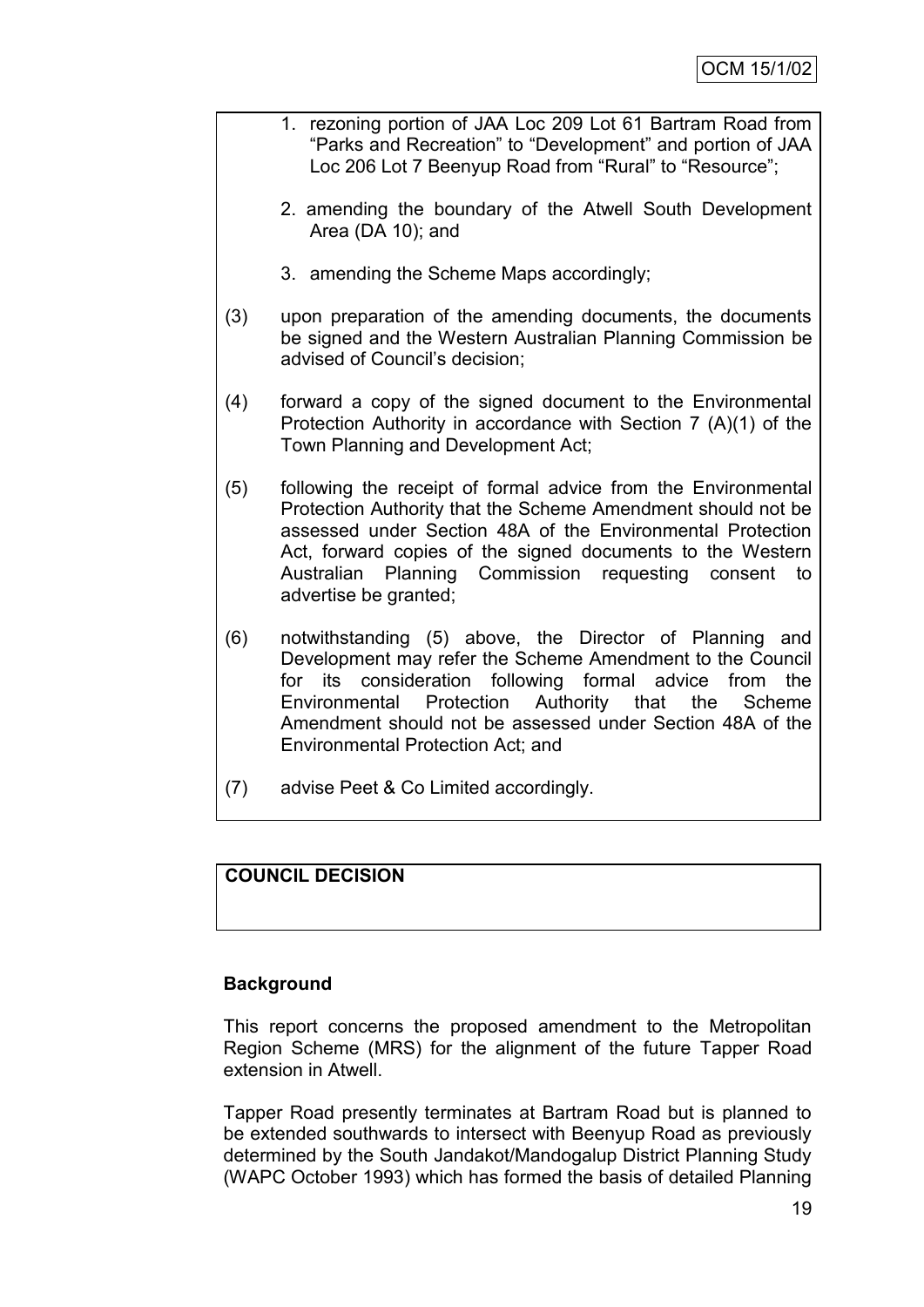and MRS zonings in the Atwell/Success localities including MRS Amendment No 938/33 (February 1994) which rezoned land south of Bartram Road to Urban and Urban Deferred.

Tapper Road will perform an important role as a local connector between existing development in Atwell and new development soon to occur to the south.

In December 1999 the Planning Commission approved a super lot subdivision of then lot 209 (WAPC Ref 109802) to create 2 lots with one being that land zoned Urban and portion of the Parks and Recreation land that was required for the extension of Tapper Road (now Lot 61) and the second being the balance of the Parks and Recreation reserve. In approving the subdivision of Lot 209 the Planning Commission advised that it would take the necessary action to include the land required for the Tapper Road extension currently reserved for Parks and Recreation in the MRS in a future MRS omnibus amendment (footnote 3).

Council subsequently considered planning applications for Lot 61, particularly a structure plan and subdivision proposal in November 2000, which were conditionally supported.

The Western Australian Planning Commission has yet to approve these proposals, in part, due to that fact that the proposed Tapper Road extension lies within land currently reserved in the MRS for Parks and Recreation/Water Catchment.

The Commission proposes to amend the MRS by transferring the Tapper Road alignment land from Parks and Recreation and Water Catchment reservations to Urban (proposal reference 1040/33) to facilitate the construction of Tapper Road within the alignment proposed by the structure plan and subdivision proposal.

#### **Submission**

MRS Amendment No 1040/33 is being advertised for public comment from  $8<sup>th</sup>$  October 2001 till 1<sup>st</sup> February 2002. The proposal has been advertised in the "Western Australian", local papers and a sign was erected on Beenyup Road in accordance with Position Statement PD 2.

Extracts from MRS Amendment 1040/33 are included in the Agenda attachments.

## **Report**

Planning of the Atwell area has been based on the provision of Tapper Road along the eastern edge of the residential area to act as a major North South collector with a series of loop roads (Brenchley Drive and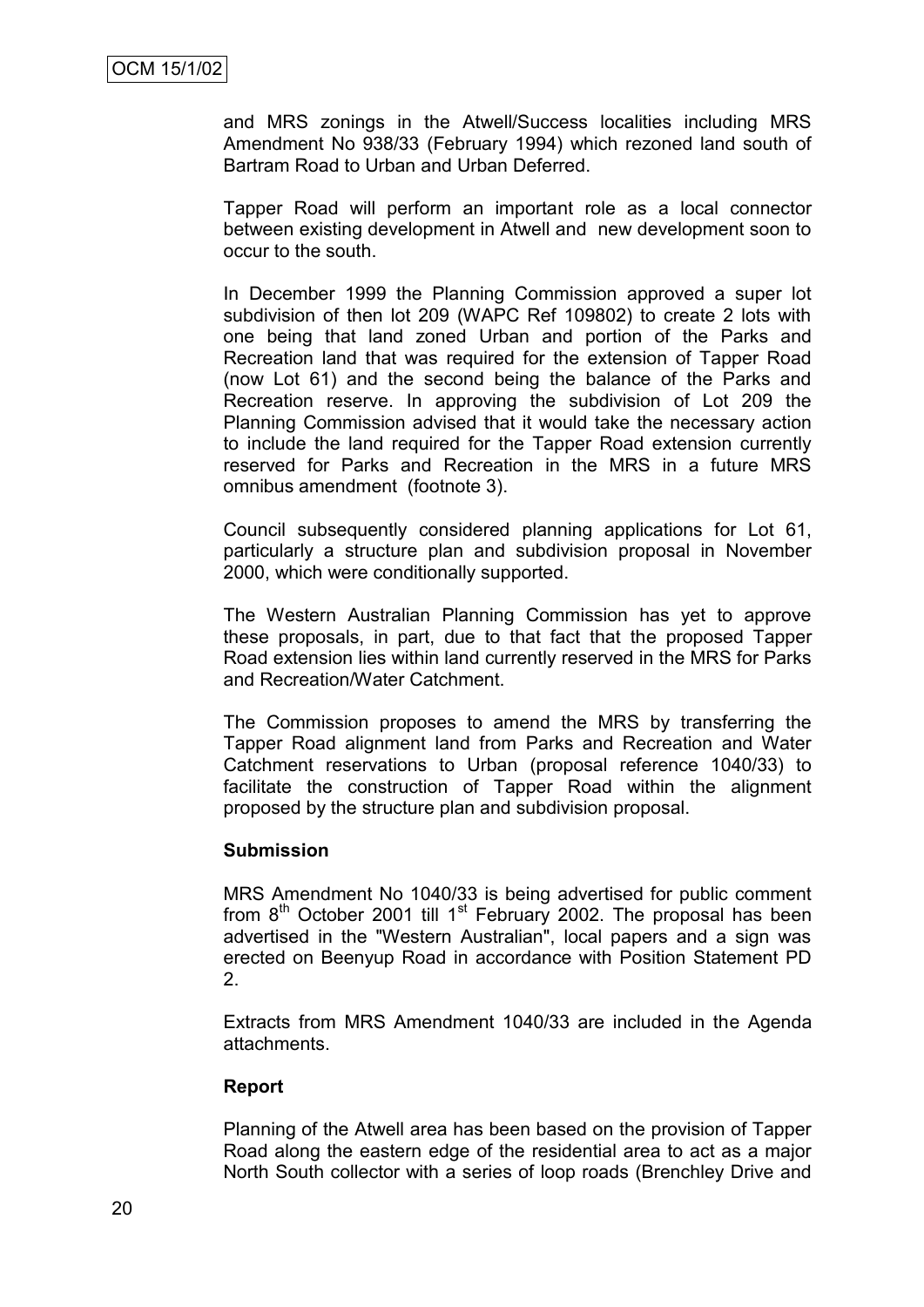Lydon Boulevard) providing access within the residential cells. Whilst the loop roads were interconnected, it was intended that all major North South traffic including district traffic would be accommodated on Tapper Road.

When the superlot subdivision of Lot 209 to the South of Bartram Road was processed, it was identified that the limit of the Urban zone in the MRS had been positioned down the western boundary of the future extension of Tapper Road rather than the eastern boundary and accordingly the land required for Tapper Road was reserved for Parks and Recreation rather than urban. Following extensive discussions with Waters and Rivers Commission, Department of Environmental Protection and Council, the Planning Commission resolved to approve the superlot subdivision to include the land required for Tapper Road in Lot 61 which was to be subdivided for residential purposes and proceeded to purchase the balance or eastern portion of Lot 209 which was reserved for Parks and Recreation for its inclusion in the Shirley Balla Swamp reserve of the Jandakot Botanical Park.

Whilst it is technically possible to construct a road on land reserved for Parks and Recreation, the Planning Commission agreed to approve the superlot application and advised the then owner that the issue of zoning would be addressed through a future amendment to the MRS.

The MRS Amendment document, which includes a copy of advice from the Environmental Protection Authority on the proposal, is considered to adequately detail the considerations relevant to the proposal. It also establishes the measures that should apply to the construction of Tapper Road to manage environmental impacts.

The MRS Amendment document acknowledges the environmental factors relevant to the planned alignment of Tapper Road, particularly the future Jandakot Botanical Park, Bush Forever considerations and groundwater catchment areas. However it concludes that the alignment is the most appropriate in terms of engineering considerations, optimising sound estate design for the development of Lot 61 and minimising edge impacts upon the Botanical Park.

These conclusions are consistent with those made by Council officers when recommending Council support for the structure plan and subdivision proposals for Lot 61 in November 2000 (Item 14.7).

Consistent with Council's previous support for the proposed Structure Plan and subdivision of Lot 61 which included the proposed extension of Tapper Road, it is recommended that Council make a submission to the Commission expressing its support for MRS Amendment 1040/33.

Should Council resolve to support the MRS Amendment proposal, it would also be appropriate to initiate an Amendment to District Zoning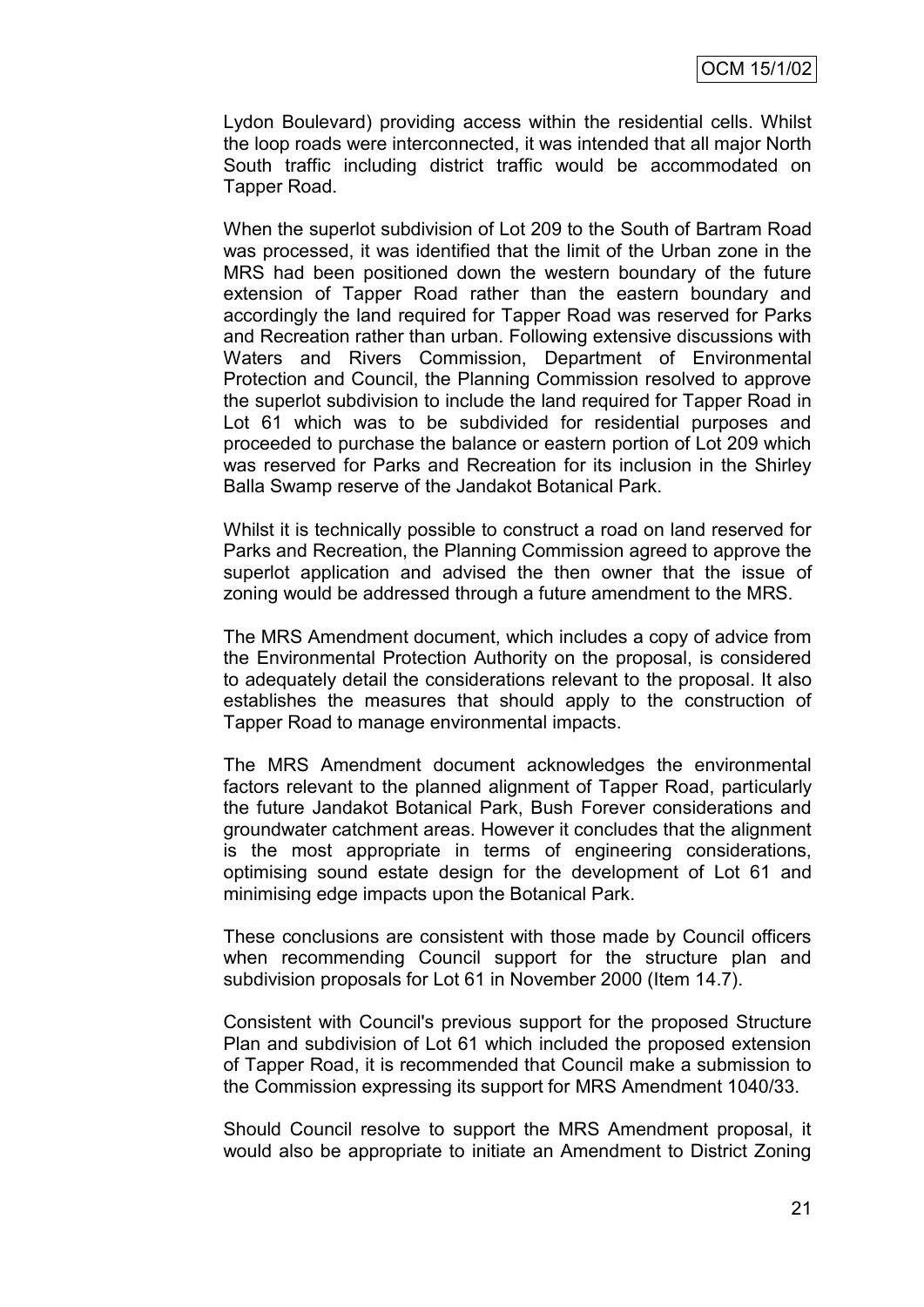Scheme No.2 to bring the Scheme into conformity with the MRS as required by the MRS Regulations.

## **Strategic Plan/Policy Implications**

The Corporate Strategic Plan Key Result Areas which apply to this item are:-

- 1. Managing Your City
	- *"To conduct Council business in open public forums and to manage Council affairs by employing publicly accountable practices."*
- 2. Planning Your City
	- *"To ensure that the planning of the City is based on an approach which has the potential to achieve high levels of convenience for its citizens."*
	- *"To ensure that the development will enhance the levels of amenity currently enjoyed by the community."*
- 3. Conserving and Improving Your Environment
	- *"To conserve the quality, extent and uniqueness of the natural environment that exists within the district."*
	- *"To ensure that the development of the district is undertaken in such a way that the balance between the natural and human environment is maintained."*
- 5. Maintaining Your Community Facilities
	- *"To construct and maintain roads, which are the responsibility of the Council, in accordance with recognised standards, and are convenient and safe for use by vehicles, cyclists and pedestrians."*

The Planning Policies which apply to this item are:-

- SPD1 Bushland Conservation Policy
- SPD3 Native Fauna Protection Policy
- SPD5 Wetland Conservation Policy

#### **Budget/Financial Implications**

N/A

**Implications of Section 3.18(3) Local Government Act, 1995**

Nil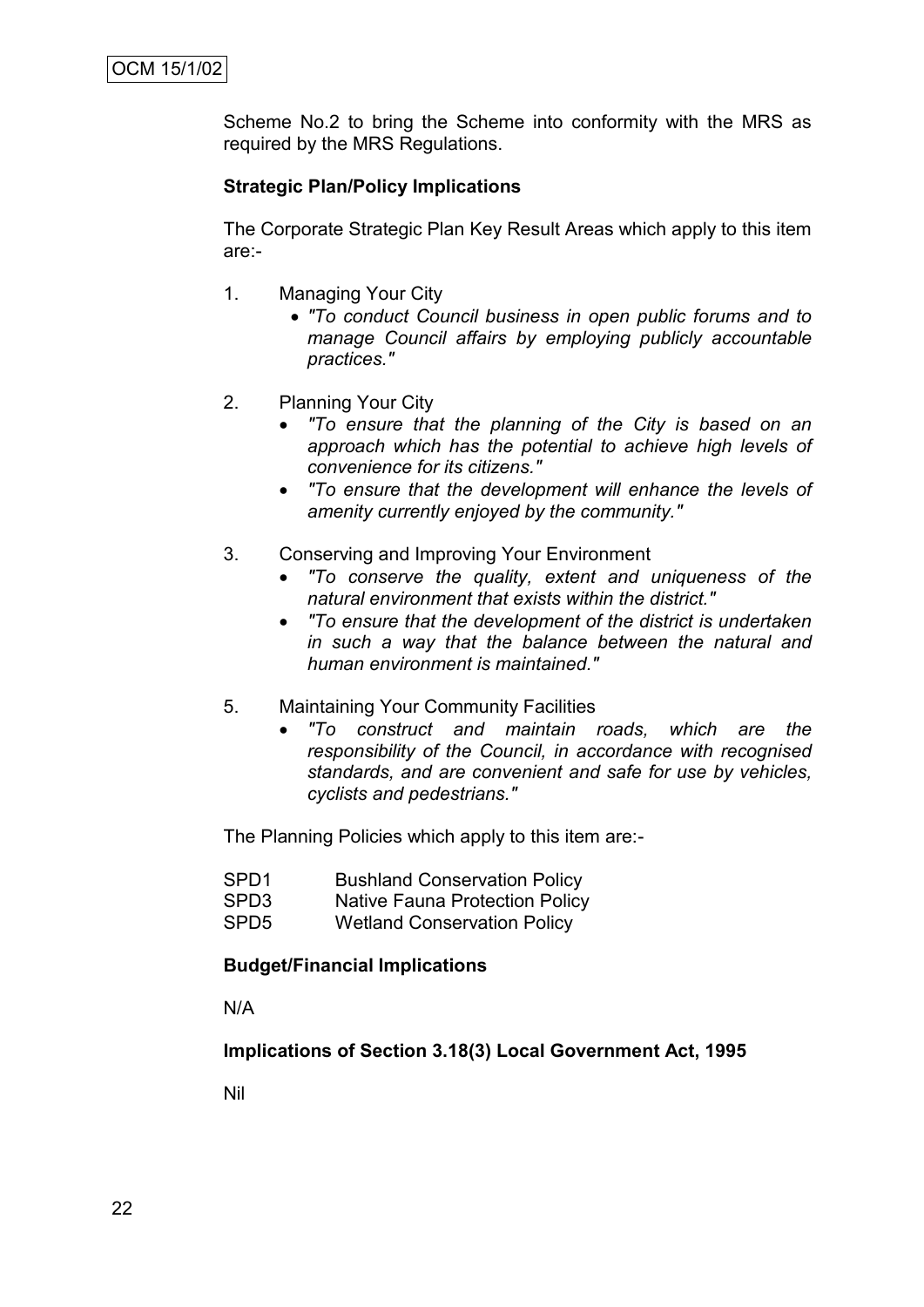## **14.6 (OCM1\_1\_2002) - PROPOSED MAP AMENDMENT TO DISTRICT ZONING SCHEME NO. 2 - AMENDMENT NO.234 - REMOVAL OF R20 CODE (92234) (MR) (ATTACH)**

#### **RECOMMENDATION** That Council:

(1) adopt the following amendment:-

TOWN PLANNING AND DEVELOPMENT ACT 1928 (AS AMENDED) RESOLUTION DECIDING TO AMEND CITY OF COCKBURN TOWN PLANNING SCHEME - DISTRICT ZONING SCHEME NO. 2.

AMENDMENT NO. 234

Resolved that Council, in pursuance of section 7 of the Town Planning and Development Act 1928 (as amended), to amend the above Town Planning Scheme as follows:-

## **Amending the Scheme Maps by:-**

- 1. deleting the Residential Zone and R20 Code from Development Area 4 (Cells 9 and 10 only) bounded by Yangebup Rd, Spearwood Avenue extension, the standard gauge railway line and the Rural Zone and substitute with a Development Zone and Development Contribution Area 5 excluding Pt Lot 2 McLaren Avenue.
- 2. inserting Development Contribution Area 4 to the area generally depicted as Development Area 4 excluding lots west of View Street and Lots 1, 2, 3 & 4 East Churchill Avenue.

# **Amending the Scheme Text by:-**

1. inserting Development Contribution Areas 4 and 5 into Schedule 12 as follows:-

| Ref No | DCA4 |
|--------|------|
|--------|------|

#### Area **Yangebup West**

Provisions All landowners within DCA 4 and DCA5 with the exception of Lots 500 and 600 Shallcross Street and Lots 500 and 504 Storey Place within DCA 4 shall make a proportional contribution of 40.88% of the total cost of constructing Beeliar Drive between Stock Road and Spearwood Avenue.

> The proportional contribution is to be determined in accordance with the provisions of *Part 12 –*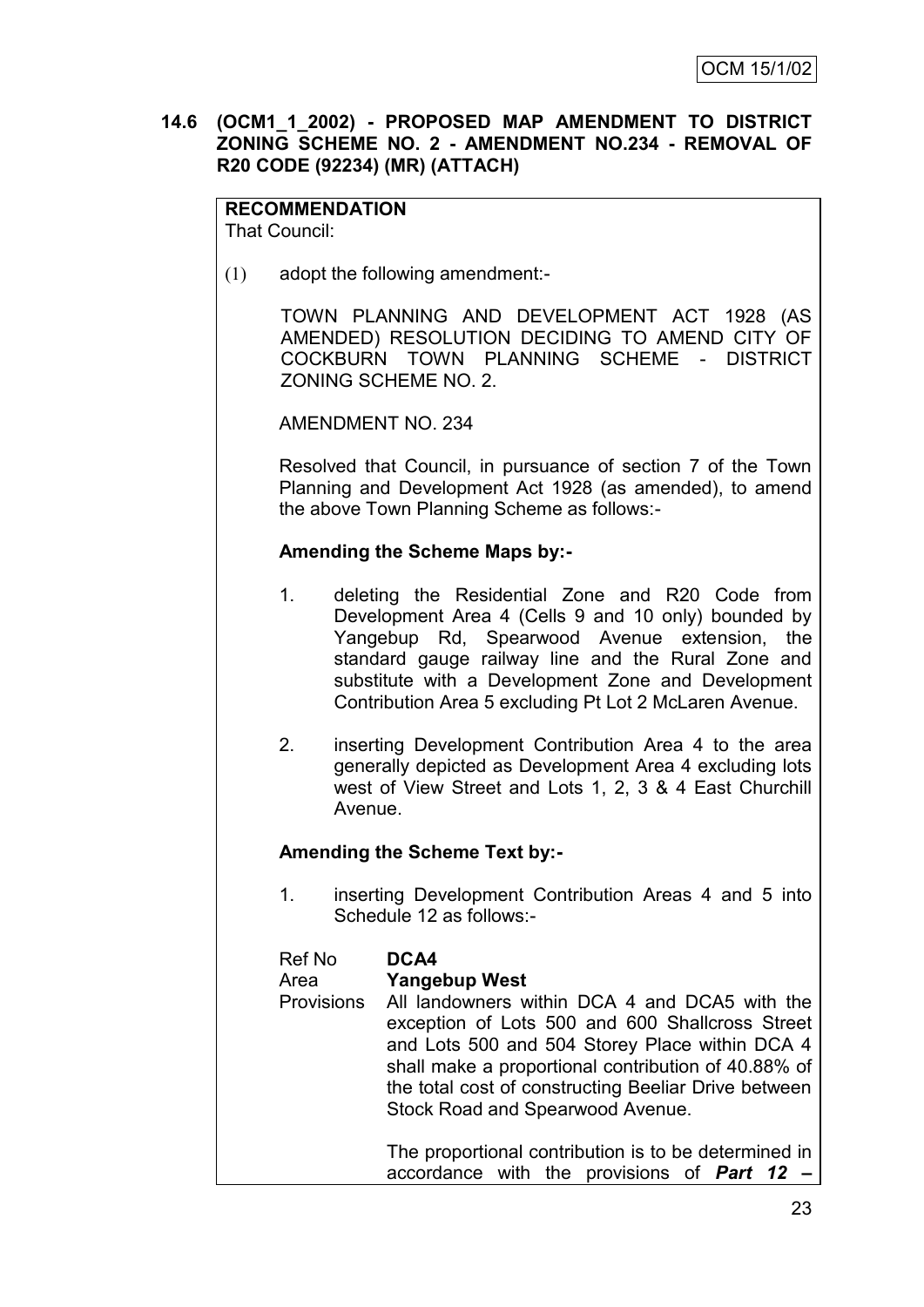|                           | Development Contribution Areas and contained<br>on the Development Contribution Plan.                                                                                                                                                                                                                                                                                               |
|---------------------------|-------------------------------------------------------------------------------------------------------------------------------------------------------------------------------------------------------------------------------------------------------------------------------------------------------------------------------------------------------------------------------------|
|                           | The contribution shall include the following:-                                                                                                                                                                                                                                                                                                                                      |
|                           | Land requirements for the other Regional Road<br>$\bullet$<br>Reservation between Watson Road<br>and<br>Spearwood Avenue under the MRS;<br>• Land requirements for an average 45 metre wide<br>road reserve between Watson Road and Stock<br>Road;                                                                                                                                  |
|                           | • Additional land<br>which is<br>required<br>to<br>accommodate channelisation at intersections<br>and drainage;<br>• Full earthworks;                                                                                                                                                                                                                                               |
|                           | • Construction of a four lane median divided<br>kerbed road;                                                                                                                                                                                                                                                                                                                        |
|                           | • Dual use path (both sides);<br>• Pedestrian crossings (where appropriate at the<br>discretion of the local government);<br>• Lighting;                                                                                                                                                                                                                                            |
|                           | • Landscaping;<br>• Traffic signals and roundabouts at<br>major<br>intersections;<br>• Drainage;                                                                                                                                                                                                                                                                                    |
|                           | Costs to administer cost sharing arrangements<br>including preliminary engineering design and<br>costings, valuations, annual reviews and audits<br>and administration costs;                                                                                                                                                                                                       |
|                           | Servicing<br>infrastructure relocation<br>where<br>$\bullet$<br>necessary;                                                                                                                                                                                                                                                                                                          |
|                           | Costs for the repayment of any loans raised by<br>the local authority for the purchase of any land<br>Beeliar<br>Drive or for<br>any of the<br>for<br>abovementioned works.                                                                                                                                                                                                         |
|                           | Participants and Contributions:- In accordance with the Cost<br>Contribution Schedule adopted by the<br>local<br>government for DCA 4.                                                                                                                                                                                                                                              |
| <b>Ref No</b>             | DCA <sub>5</sub>                                                                                                                                                                                                                                                                                                                                                                    |
| Area<br><b>Provisions</b> | <b>Yangebup East</b><br>All landowners within DCA5 and DCA4 with the<br>exception of Lots 500 and 600 Shallcross Street<br>and Lots 500 and 504 Storey Place within DCA4<br>shall make a proportional contribution of 40.88% of<br>the total cost of constructing Beeliar Drive between<br>Stock Road and Spearwood Avenue and all<br>landowners within DCA5 south of Beeliar Drive |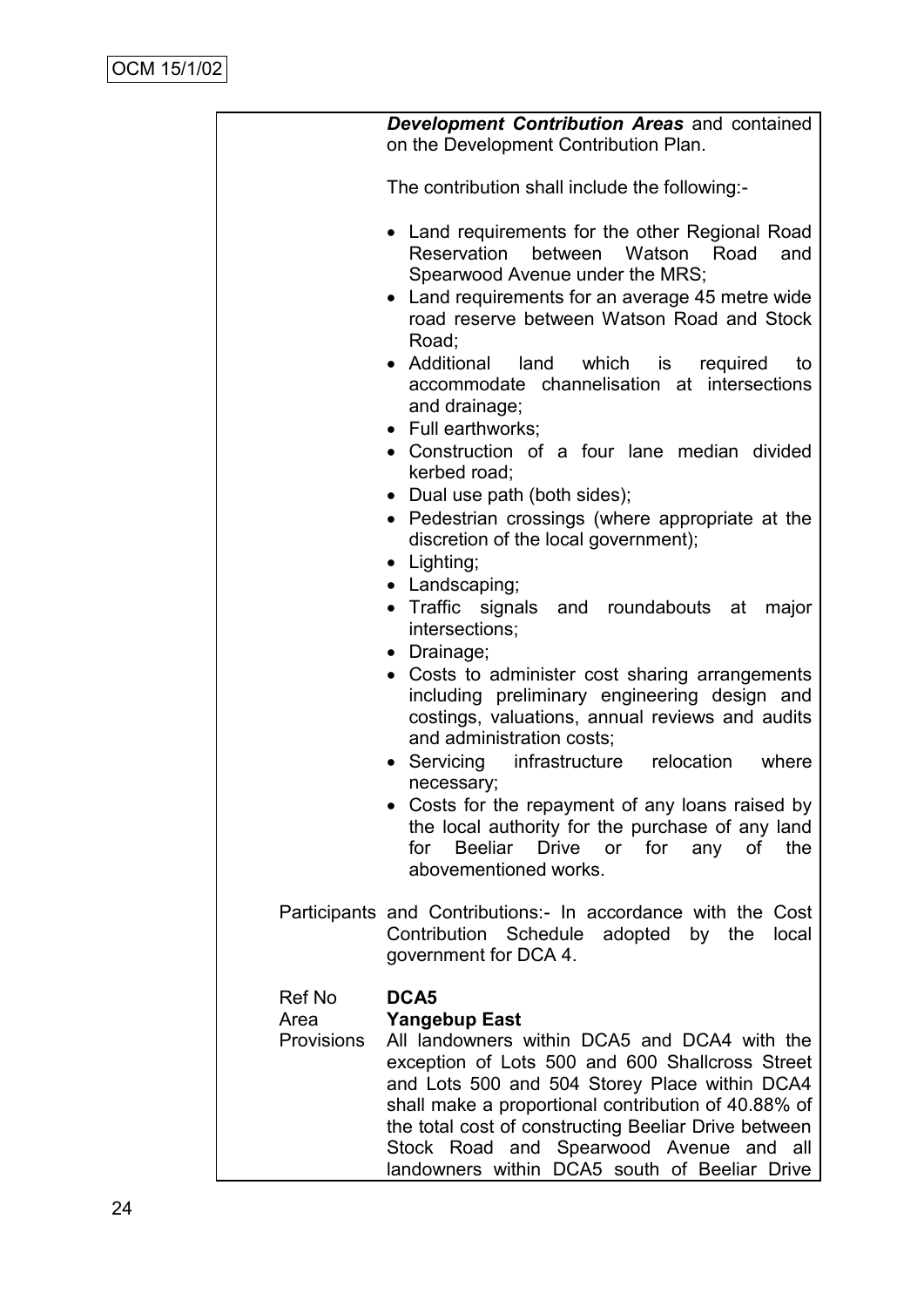|           | shall make a proportional contribution of 50% of the<br>cost of Spearwood Avenue between Beeliar Drive<br>and Fancote Avenue.                                                                    |
|-----------|--------------------------------------------------------------------------------------------------------------------------------------------------------------------------------------------------|
|           | The proportional contribution is to be determined in<br>accordance with the provisions of Part 12 -<br><b>Development Contribution Areas and contained</b><br>on the cost contribution schedule. |
|           | Contributions shall be made towards the following<br>items for Beeliar Drive:                                                                                                                    |
|           | • Land requirements for the Other Regional Road<br>Reservation between Watson Road and Stock<br>Road;                                                                                            |
| $\bullet$ | Land requirements for an average 45 metre<br>wide road reserve between Watson Road and<br>Stock Road;                                                                                            |
| $\bullet$ | Additional<br>land<br>which is<br>required<br>to<br>accommodate channelisation at intersections<br>and drainage;                                                                                 |
|           | • Full earthworks;<br>• Construction of a four lane median divided<br>kerbed road;                                                                                                               |
| $\bullet$ | • Dual use path (both sides);<br>Pedestrian crossings (where appropriate at the<br>discretion of the local government);                                                                          |
|           | $\bullet$ Lighting;                                                                                                                                                                              |
|           | • Landscaping;                                                                                                                                                                                   |
| $\bullet$ | Traffic signals and roundabouts at<br>major<br>intersections;                                                                                                                                    |
|           | • Drainage;                                                                                                                                                                                      |
|           | Costs to administer cost sharing arrangements<br>including preliminary engineering design and<br>costings, valuations, annual reviews and audits<br>and administrative costs;                    |
|           | • Servicing infrastructure relocation<br>where<br>necessary;                                                                                                                                     |
|           | • Costs for the repayment of any loans raised by<br>the local government for the purchase of any<br>land for the road reserve or any of the                                                      |
|           | abovementioned works.<br>• Contributions shall be<br>made towards<br>the                                                                                                                         |
|           | following items for Spearwood Avenue:                                                                                                                                                            |
| $\bullet$ | Land requirements for a 25 metre wide road                                                                                                                                                       |
|           | reserve;                                                                                                                                                                                         |
|           | • Full earthworks;                                                                                                                                                                               |
|           | • Construction of a two lane kerbed road with                                                                                                                                                    |
|           | channelisation at intersections;                                                                                                                                                                 |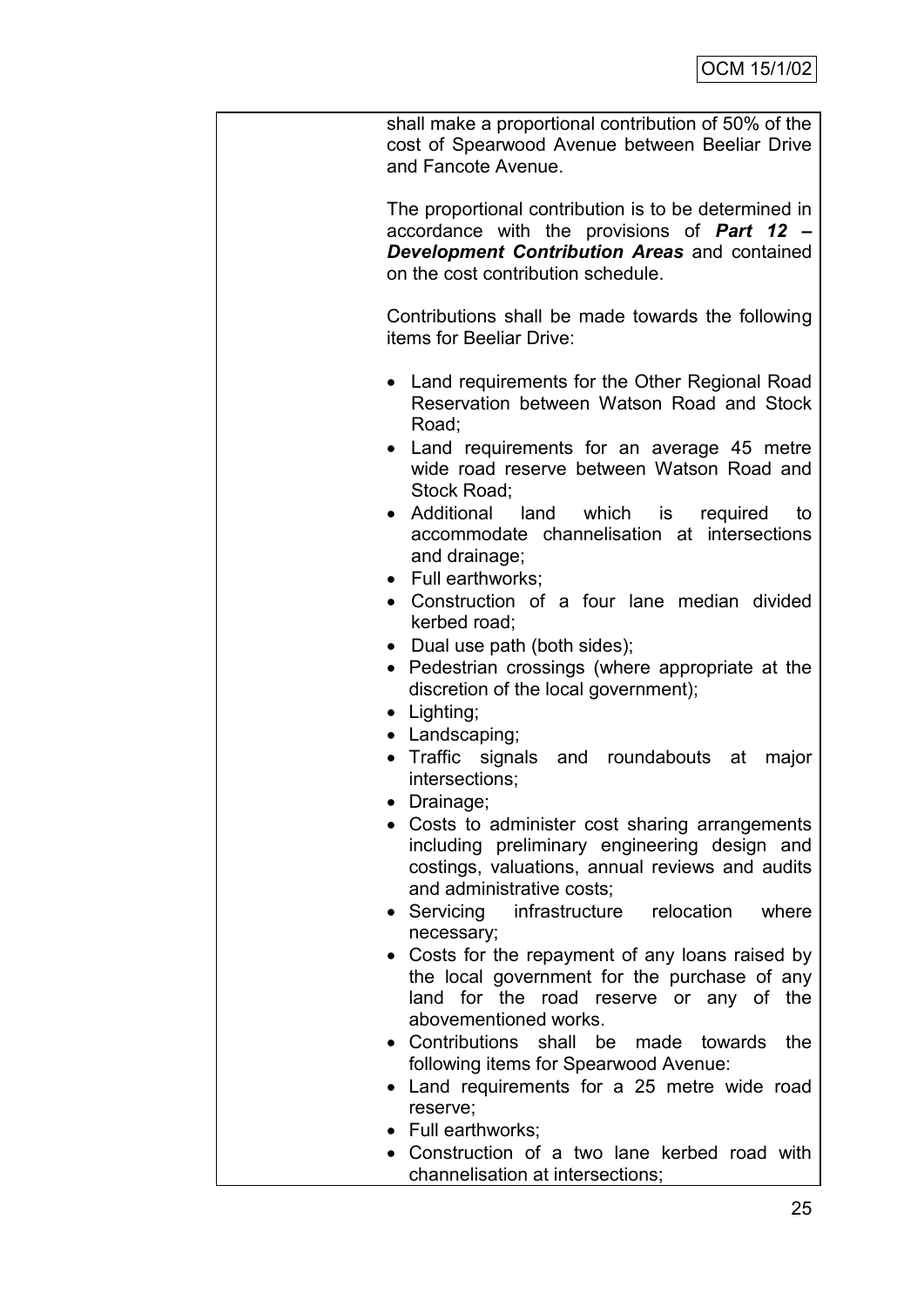|     | • Dual use path (one side only);<br>• Traffic Management devices;                                                                                                                                                                                                                                                                                                                                                                    |
|-----|--------------------------------------------------------------------------------------------------------------------------------------------------------------------------------------------------------------------------------------------------------------------------------------------------------------------------------------------------------------------------------------------------------------------------------------|
|     | • Drainage;                                                                                                                                                                                                                                                                                                                                                                                                                          |
|     | • Servicing<br>infrastructure relocation where<br>necessary;                                                                                                                                                                                                                                                                                                                                                                         |
|     | • Costs to administer cost sharing arrangements<br>including preliminary engineering design and<br>costings, valuations, annual reviews and audits<br>and administration costs.                                                                                                                                                                                                                                                      |
|     | Participants and Contributions: In accordance with the Cost<br>Contribution Schedule adopted by the local<br>government for DCA 5.                                                                                                                                                                                                                                                                                                   |
|     | Dated this Tuesday 15 <sup>th</sup> day of January 2002                                                                                                                                                                                                                                                                                                                                                                              |
|     | <b>Chief Executive Officer</b>                                                                                                                                                                                                                                                                                                                                                                                                       |
| (2) | sign the amending documents, and advise the WAPC of<br>Council's decision;                                                                                                                                                                                                                                                                                                                                                           |
| (3) | forward a copy of the signed document to the Environmental<br>Protection Authority in accordance with Section 7A(1) of the<br>Town Planning and Development Act;                                                                                                                                                                                                                                                                     |
| (4) | following the receipt of formal advice from the Environmental<br>Protection Authority that the Scheme Amendment should not be<br>assessed under Section 48A of the Environmental Protection<br>Act, advertise the amendment under Town Planning Regulation<br>25 without reference to the Western Australian Planning<br>Commission;                                                                                                 |
| (5) | notwithstanding (4) above, the Director of Planning and<br>Development may refer a Scheme or Scheme Amendment to<br>the Council for its consideration following formal advice from the<br>that<br>Environmental<br>Protection<br>Authority<br>the<br>Scheme<br>Amendment should not be assessed under Section 48A of the<br>Environmental Protection Act, as to whether the Council should<br>proceed or not with the Amendment; and |
| (6) | following formal advice from the Environmental Protection<br>Authority that the Scheme Amendment should be assessed or is<br>incapable of being environmentally acceptable under section<br>48(A) of the Environmental Protection Act, the Amendment be<br>referred to the Council for its determination as to whether to<br>proceed with the Amendment.                                                                             |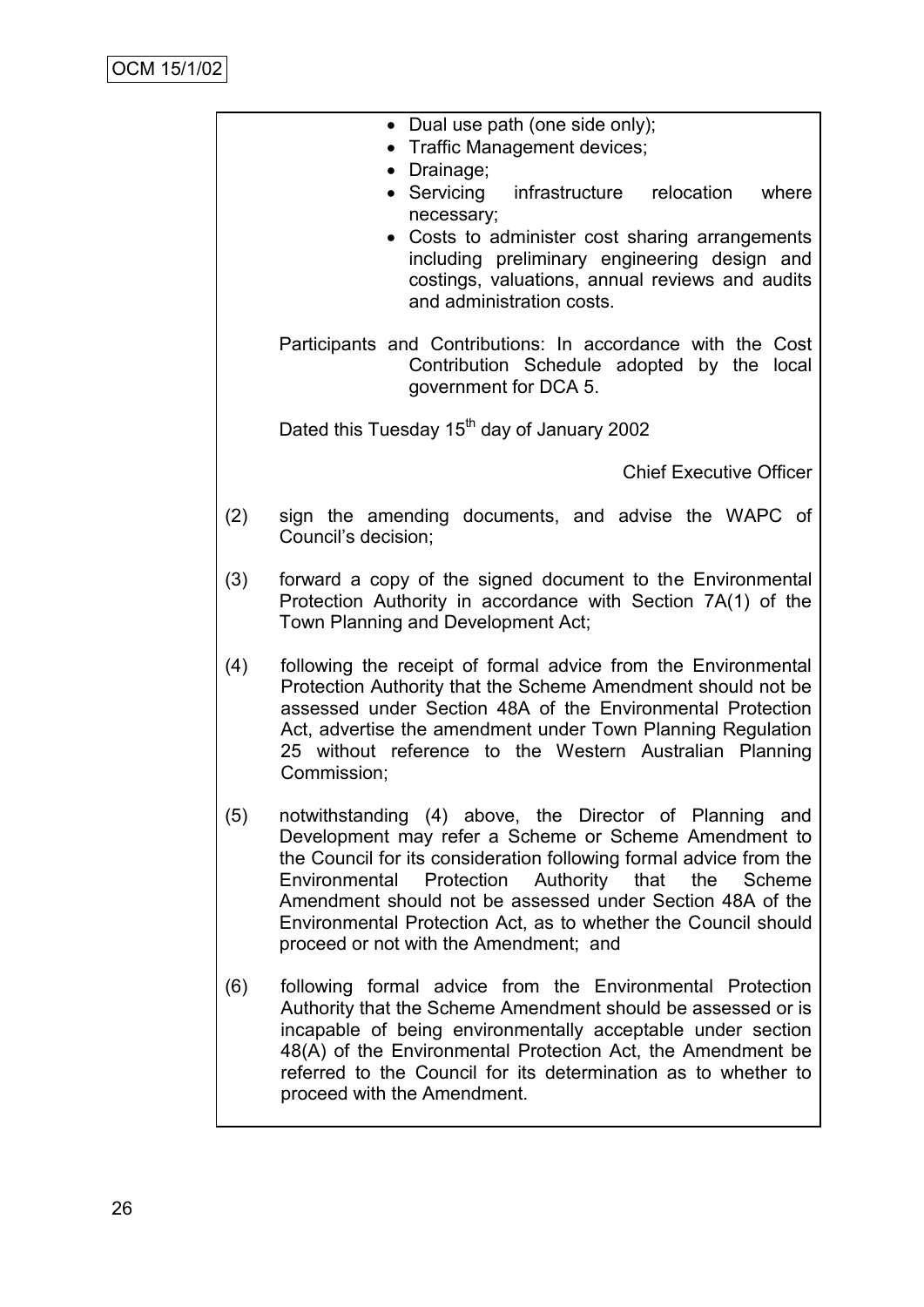### **COUNCIL DECISION**

## **Background**

The Residential R20 Zone has become redundant now that the Council has adopted a Structure Plan pursuant to District Zoning Scheme No 2 (Cells 9 and 10) for the eastern portion of Development Area 4 described in the above recommendation. The western portion of Development Area 4 Structure Plan has only been adopted as a draft guide and does not include R-Codes and for this reason was not included. The Structure Plan must be reinforced as the principal guide to subdivision and development of the area.

The R20 Code shown on the Scheme Maps is at odds with certain R40 Coded sites depicted on the Structure Plan. This has lead to unnecessary confusion as to which R-Code to apply in this situation the R20 Code or the R40 Code. Part Eight of the Scheme Provisions applying to Operation of Structure Plans is also at odds with Ninth Schedule – Development Area 4 Yangebup provisions.

#### **Submission**

N/A

## **Report**

A Scheme Amendment is required to modify the Scheme Maps to delete the Residential Zone and R20 Code and replace with a Residential Development Zone. This will resolve the inconsistency in certain provisions of the Scheme Text and reaffirm that an adopted Structure Plan should prevail as the principal guide to subdivision and development.

The Development Contribution Areas 4 & 5 should also be inserted into the Scheme Maps and Scheme Text. These apply to specific areas described in the report recommendation, where contributions are required from developers to coordinate the construction of regional roads such as sections of Beeliar Drive (DCA4 & DCA5) and Spearwood Avenue (DCA5 southern portion) as part of proposed Town Planning Scheme No 3. Part 12 of the City of Cockburn Town Planning Scheme – District Zoning Scheme No 2 sets out the procedures for administering Development Contributions and detailed requirements for each area are setout in the Tenth Schedule. Refer to Agenda Attachments for a plan showing the Development Contribution Areas.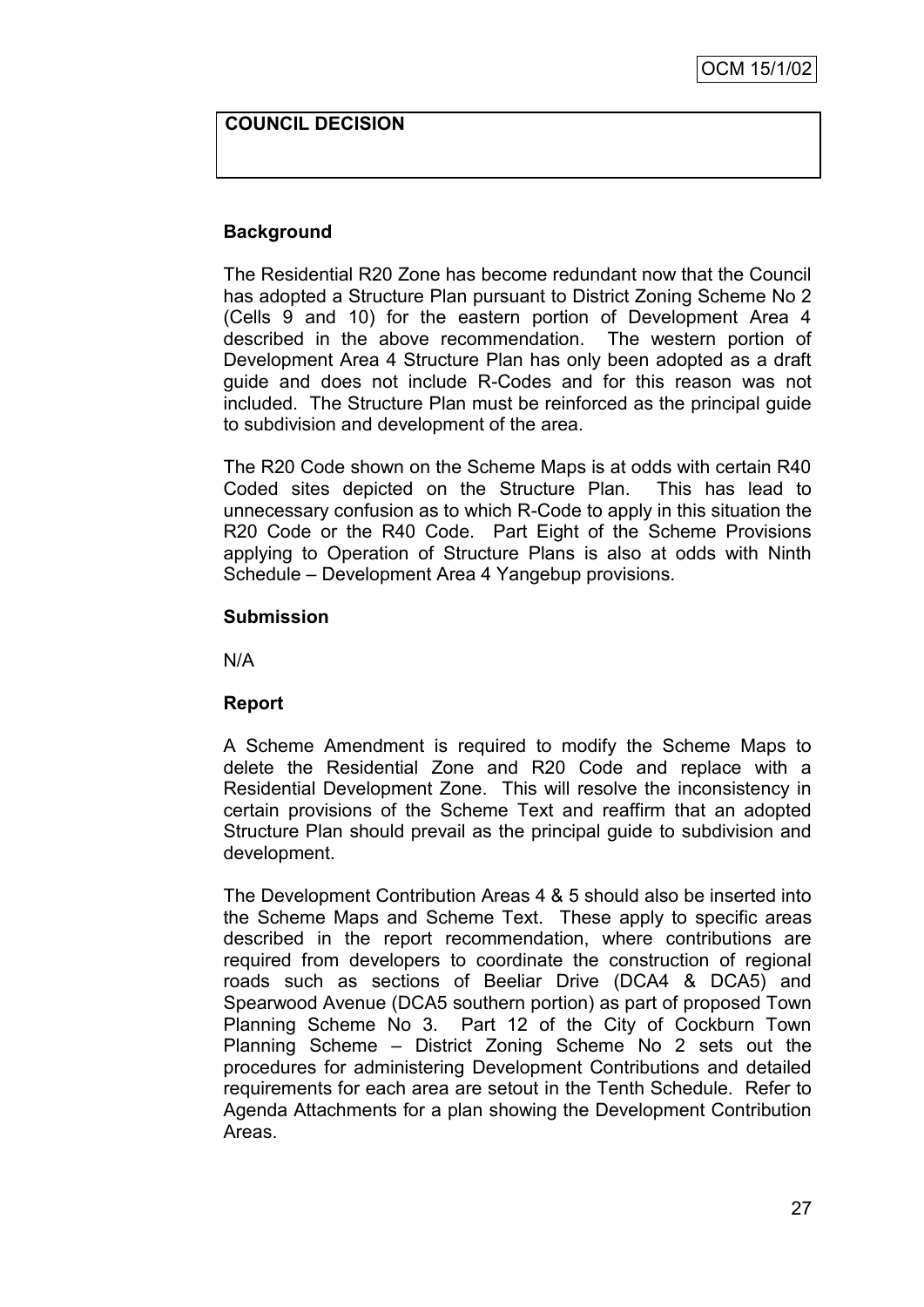This Amendment is also consistent with the Council's Policy *"APD23 Town Planning Scheme No 2 Amendments following final adoption of proposed Town Planning Scheme No 3".* The Council will only support those Amendments to Town Planning Scheme No 2 where the amendment is consistent with the proposals contained in Town Planning Scheme No 3.

## **Strategic Plan/Policy Implications**

The Corporate Strategic Plan Key Result Areas which apply to this item are:-

- 2. Planning Your City
	- *"To ensure that the planning of the City is based on an approach which has the potential to achieve high levels of convenience for its citizens."*

# **Budget/Financial Implications**

The Scheme Amendment documents are being prepared in-house where costs incurred relate to the administration, advertising of the documents and reporting to the Council.

## **Implications of Section 3.18(3) Local Government Act, 1995**

Nil

**14.7 (OCM1\_1\_2002) - METROPOLITAN REGION SCHEME AMENDMENT**  NO. 1038/33 - THOMSONS LAKE REGIONAL CENTRE **SUBMISSION AND INITIATION OF AMENDMENT NO. 235 TO DISTRICT ZONING SCHEME NO. 2 (9103833; 9629; 92235) (AJB) (ATTACH)**

**RECOMMENDATION** That Council:

- (1) lodge a submission on Metropolitan Region Scheme Amendment No 1038/33 – Thomsons Lake Regional Centre:-
	- 1. expressing support for the proposal however, the Council would have preferred that the area be zoned "Central City Area" under the MRS to truly reflect and reinforce the future of the Thomsons Lake Regional Centre.
	- 2. recommending that the eastern boundary of the urban zone be rationalised to include that land which is to be developed as the railway station car park and set down area which is the subject of MRS Amendment 1032/33.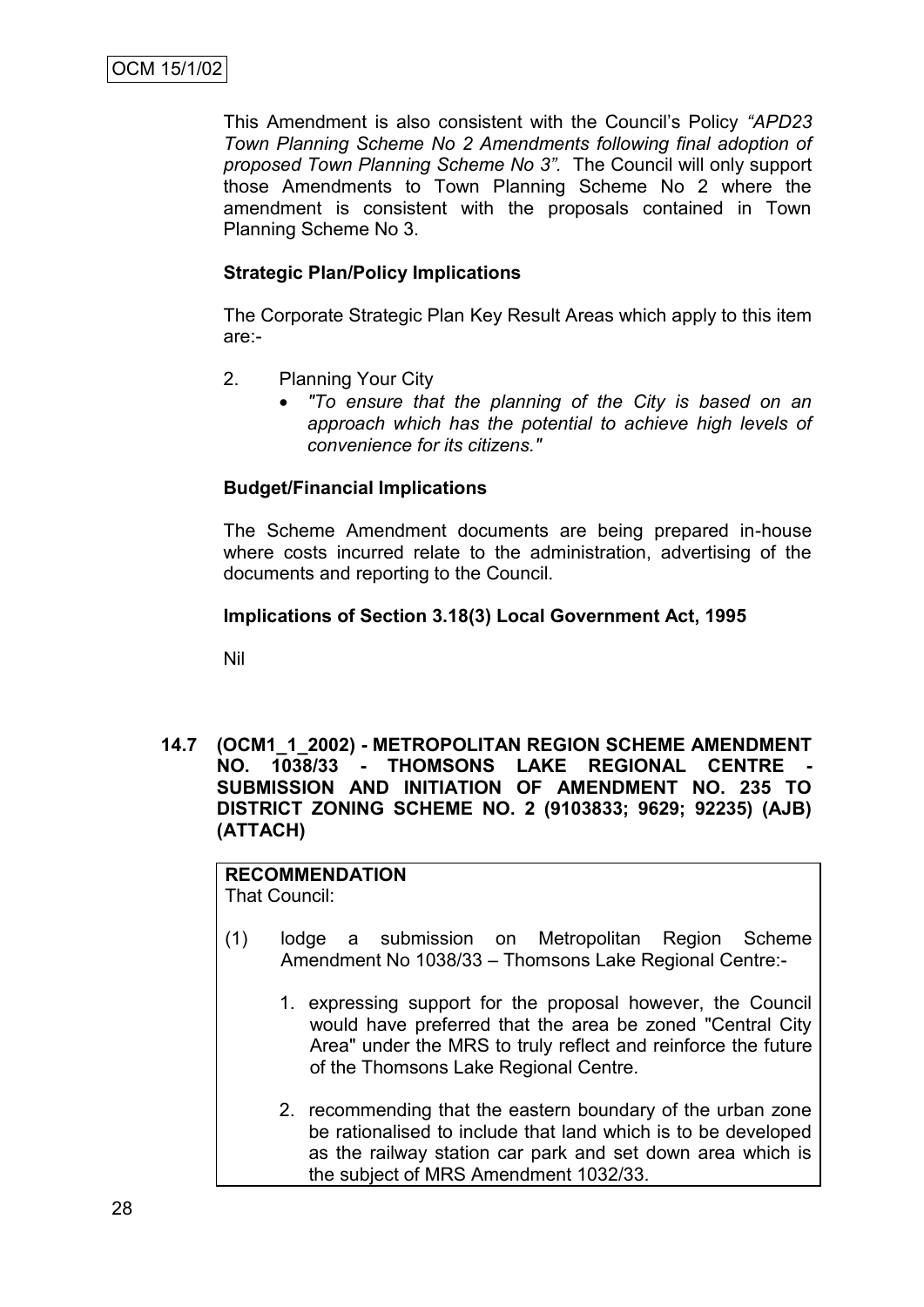(2) adopt the following amendment:-

TOWN PLANNING AND DEVELOPMENT ACT 1928 (AS AMENDED) RESOLUTION DECIDING TO AMEND CITY OF COCKBURN TOWN PLANNING SCHEME – DISTRICT ZONING SCHEME NO. 2

AMENDMENT NO. 235

Resolved that Council, in pursuance of Section 7 of the Town Planning and Development Act 1928 amend the above Town Planning Scheme by:-

- 1. rezoning portion of Lots 510 and 40 Kentucky Court, portion of JAA pt 227, JAA pt 228, JAA pt 231, Lot 10 and Pt Lot 12 North Lake Road, Lot 1001 Poletti Road, Pt Lot 1 North Lake Road, portion of Crown Reserve 27950 and land included in a Right of Way from "Parks and Recreation" to ―Development‖, portion of the reserve of North Lake Road and Kentucky Court from "Other Regional Road" to ―Development‖, portion of the reserve for Kentucky Court from "Local Reserve (Local Road)" to "Development" and portion of Lot 510 Kentucky Court from "Railway Reservation " to "Development".
- 2. including the land bounded by the Kwinana Freeway, Beeliar Drive, Poletti Road, North Lake Road, Tea Tree Close and Kentucky Court in a new Development Area and include within that area the notation "DA 13";
- 3. amending the Scheme Maps accordingly;
- 4. amending the Ninth Schedule "Development Areas" of the Scheme Text to include the following;

| <b>REF</b><br>NO. | <b>AREA</b>                                       |    | <b>PROVISIONS</b>                                                                                                                                                                                                                                                                                                  |
|-------------------|---------------------------------------------------|----|--------------------------------------------------------------------------------------------------------------------------------------------------------------------------------------------------------------------------------------------------------------------------------------------------------------------|
|                   | <b>COCKBURN CENTRAL</b><br><b>REGIONAL CENTRE</b> |    | 1. An approved Structure Plan together<br>with all approved amendments shall<br>apply to the land in order to guide<br>subdivision and development.                                                                                                                                                                |
|                   |                                                   | 2. | The local government may<br>adopt<br>Design Guidelines for<br>any<br>development precincts as defined on<br>the structure plan. All development in<br>such precincts is to be in accordance<br>with the adopted guidelines in addition<br>to any other requirements of the<br>Scheme and where there is any incon- |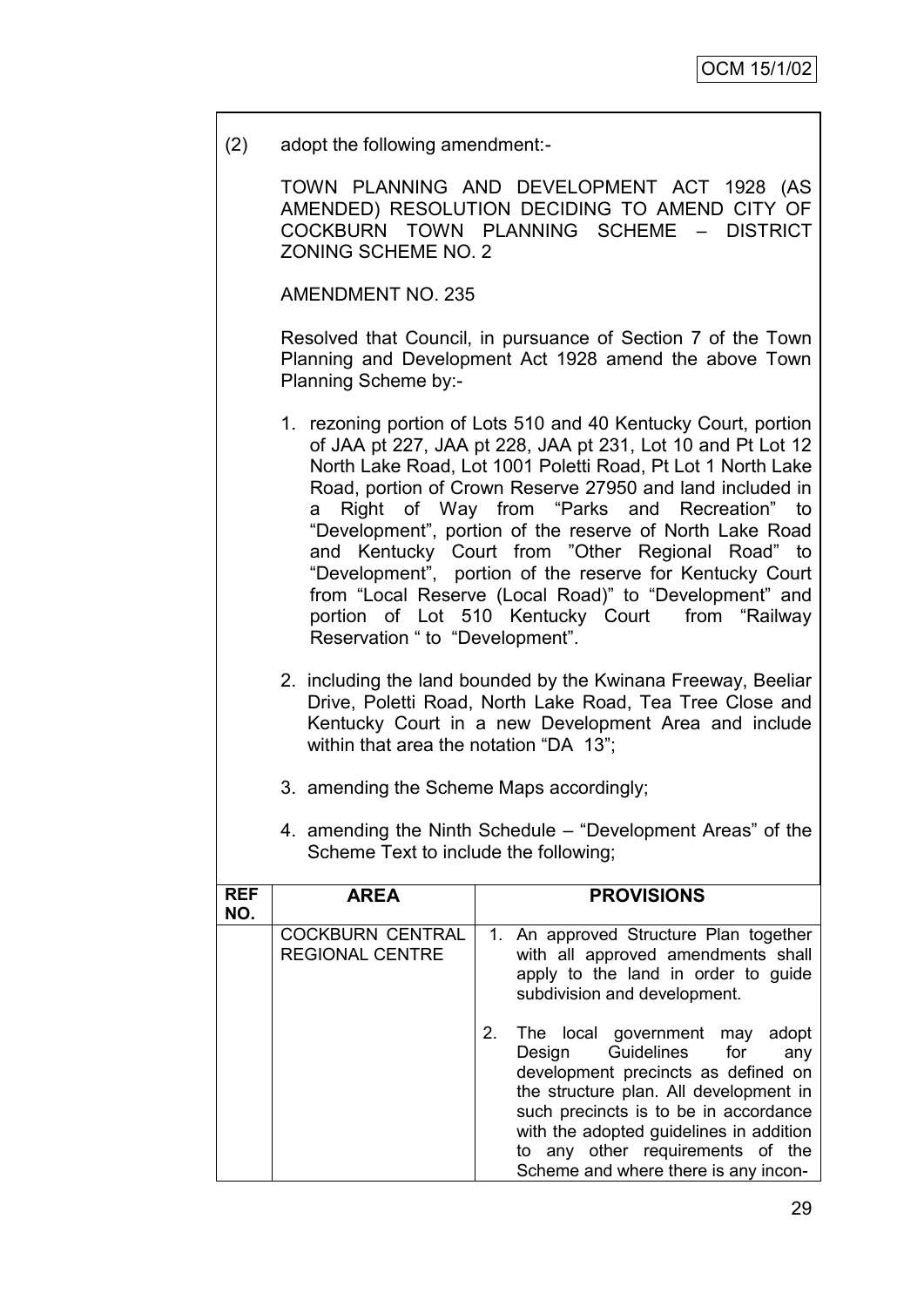|     |                                                                                                                                                                      | between the<br>design<br>sistency<br>guidelines and the<br>Scheme,<br>the<br>Scheme shall prevail.                                                                                                                                                                                                                   |  |
|-----|----------------------------------------------------------------------------------------------------------------------------------------------------------------------|----------------------------------------------------------------------------------------------------------------------------------------------------------------------------------------------------------------------------------------------------------------------------------------------------------------------|--|
| (3) | advised of Council's decision:                                                                                                                                       | upon preparation of the amending documents, the documents<br>be signed and the Western Australian Planning Commission be                                                                                                                                                                                             |  |
| (4) | forward a copy of the signed document to the Environmental<br>Protection Authority in accordance with Section $7(A)(1)$ of the<br>Town Planning and Development Act; |                                                                                                                                                                                                                                                                                                                      |  |
| (5) | advertise be granted; and                                                                                                                                            | following the receipt of formal advice from the Environmental<br>Protection Authority that the Scheme Amendment should not be<br>assessed under Section 48A of the Environmental Protection<br>Act, forward copies of the signed documents to the Western<br>Australian Planning Commission requesting consent<br>to |  |
| (6) | for its<br><b>Environmental Protection Act.</b>                                                                                                                      | notwithstanding (5) above, the Director of Planning and<br>Development may refer the Scheme Amendment to the Council<br>consideration following formal advice from<br>the<br>Environmental Protection Authority that the Scheme<br>Amendment should not be assessed under Section 48A of the                         |  |

# **COUNCIL DECISION**

# **Background**

Council has promoted and supported the development of Cockburn Central (Thomsons Lake) as a Regional Centre and is a Member of the Thomsons Lake Regional Centre Steering Committee which is coordinating the project.

Proposals for the Regional Centre follow on from the Thomsons Lake Regional Centre Master Plan Report prepared for the Steering Committee in October 1997 by Hames Sharley and submissions to Cabinet in June 1998 and September 2000.

A consulting team including BSD Consultants was appointed by the Project Manager Landcorp on behalf of the Thomsons Lake Regional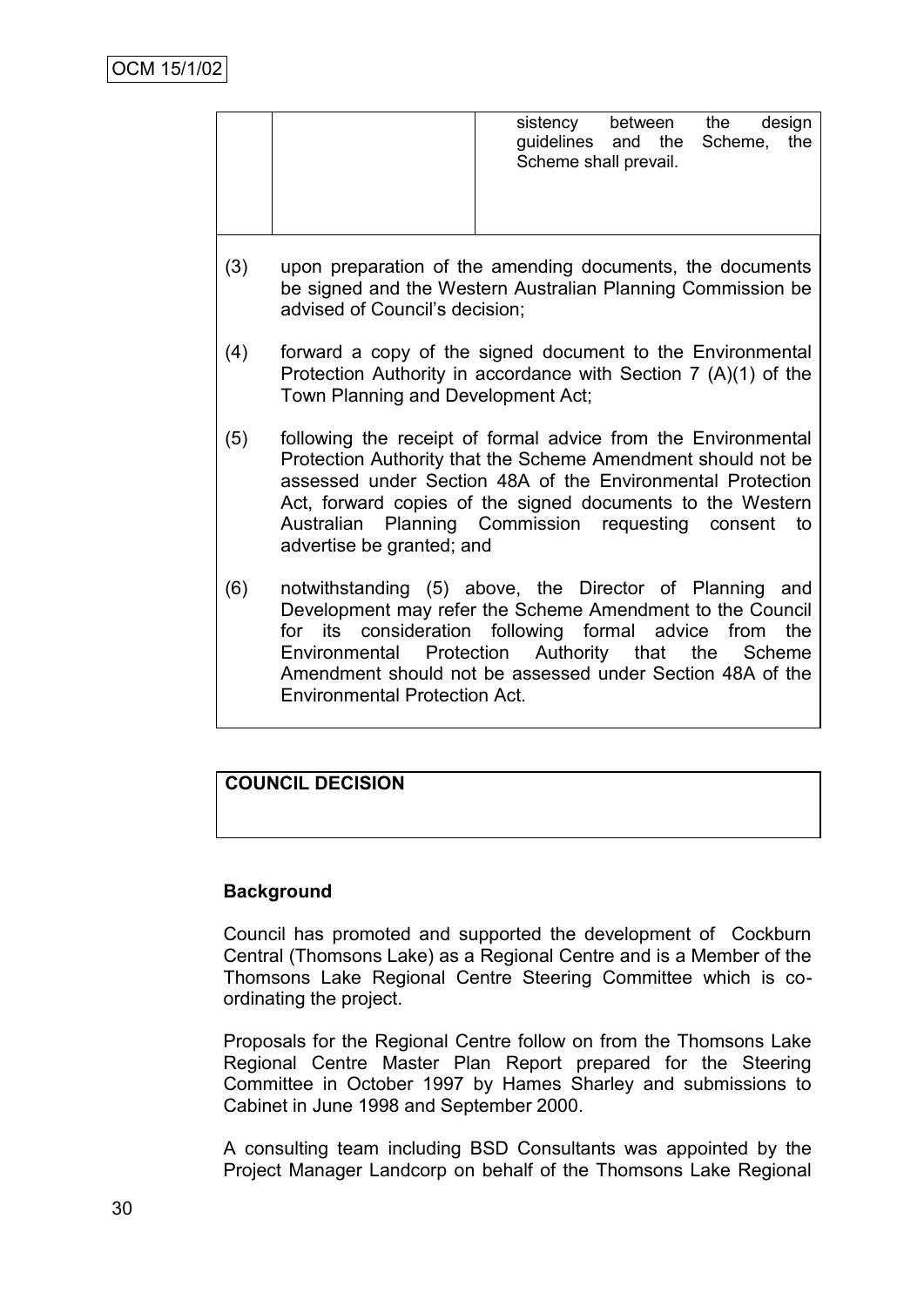Centre Steering Committee to undertake extensive public consultation and preparation of a Structure Plan for the Thomsons Lake Regional Centre.

The brief required that public consultation and the Structure Plan process be run in parallel with the advertising of MRS Amendment 1038/33 to provide the community with the opportunity to be involved with the formulation of the vision and proposals for the Regional Centre and provide a high level of information to enable people to come to an informed position on the proposal.

MRS Amendment 1038/33 "Thomsons Lake Regional Centre" is being advertised for public comment until 1 February 2002 as "Urban". Given the future status of the Centre, this is totally inappropriate and should have been designated "Central City Area" instead.

Phase 1 of the community and stakeholders consultation was undertaken in September/October 2001.

BSD Consultants have lodged the Draft Structure Plan and report for the Cockburn Central Regional Centre with Council for processing in accordance with the procedures in Part 8 of Town Planning Scheme No. 2 which relates to structure plans. This was received by Council at its meeting held on  $20<sup>th</sup>$  November 2001 and it was agreed to advertise the Draft Structure Plan for public comment with the submission period coinciding with MRS Amendment No 1038/33.

## **Submission**

MRS Amendment 1038/33 "Thomsons Lake Regional Centre" and the "Draft Regional Centre Structure Plan" are being advertised for public comment until 1 February 2002. The proposals have been advertised in the "Western Australian" and local papers by the Planning Commission and Council and signs have been erected on site in accordance with Position Statement PD 2.

Extracts from MRS Amendment 1038/33 are included in the Agenda attachments.

## **Report**

Amendment No 1038/33 proposes the following changes to the Metropolitan Region Scheme to facilitate the development of the Cockburn Central (Thomsons Lake) Regional Centre;

• Include the land required for the extension of North Lake Road across the Kwinana Freeway through to the intersection of Armadale Road and Tapper Road as "Other Regional Roads" Reservation to allow for the construction of a 4 lane road in accordance with the overall master plan.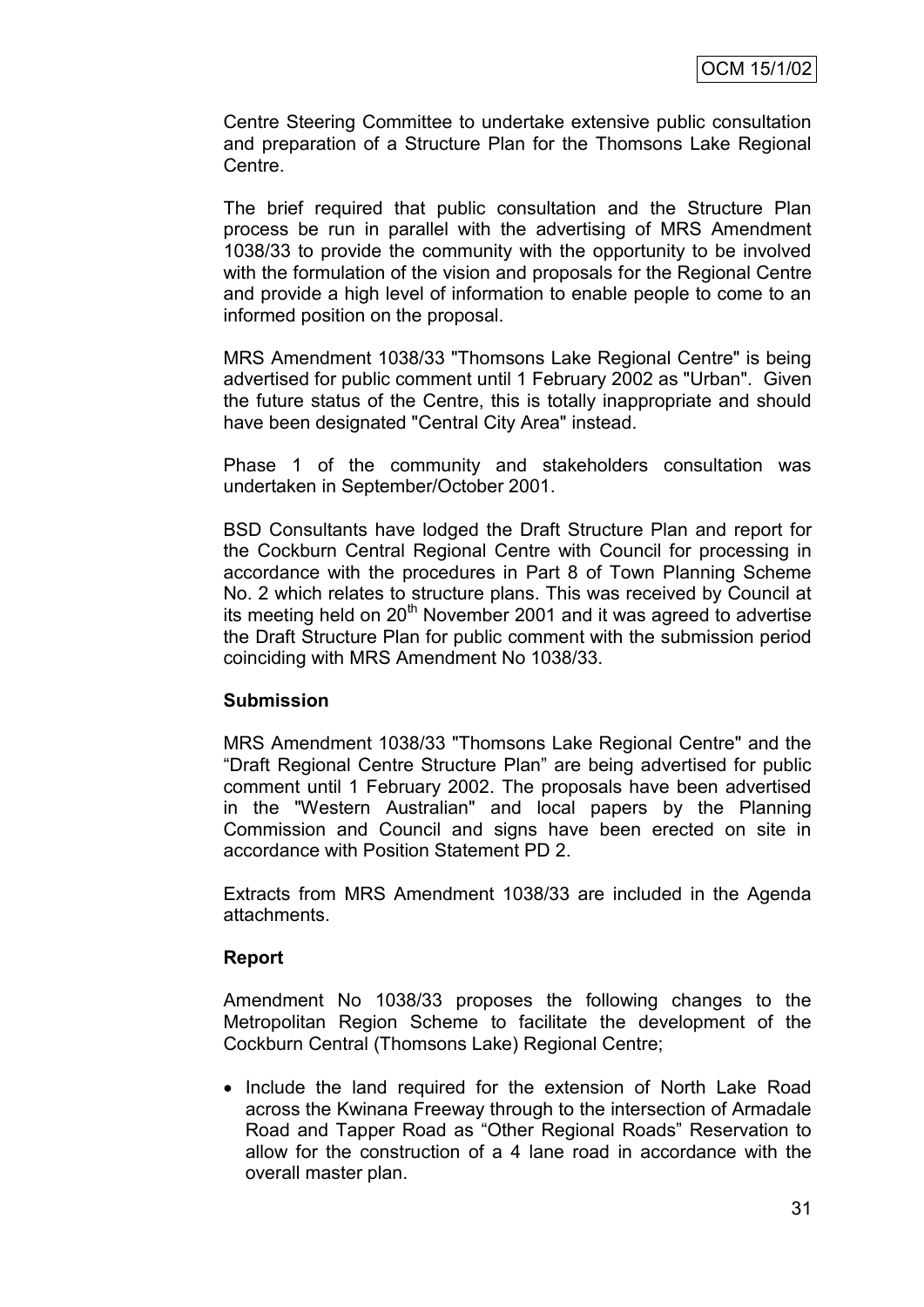- Include land generally bounded by the extension of North Lake Road, Kentucky Court and the Kwinana Freeway in the "Urban Deferred" zone consistent with the zoning of the adjoining land.
- Include in the "Urban Zone" all the land bounded by Beeliar Drive, Poletti Road, North Lake Road and its extension and the Railway land adjacent to the Freeway.

The MRS Amendment document provides planning and environmental information relevant to the proposal and includes a copy of advice from the Environmental Protection Authority. The document provides information previously conveyed to Council in detail as part of the Draft Structure Plan report.

It is noted that the area that is to be reserved for Railway purposes under MRS Amendment No 1032/33 (which is being advertised concurrently) is not in accordance with Transports site plan for the station which is reflected in the Regional Centre Draft Structure Plan. It is considered that Council's submission should draw attention to the fact that the area being reserved for Railway purposes under MRS Amendment No 1032/33 and reflected in Amendment No 1038/33 is based on an out dated stand alone station concept plan and therefore in excess of the actual need and is unnecessarily restrictive when the desired outcome is for an integrated town centre/public transport interchange as reflected in the Draft Structure Plan.

Council's submission should promote the expansion of the Urban area in Amendment No 1038/33 (Thomsons Lake Regional Centre) and contraction of the land to be reserved for Railway purposes under Amendment No 1032/33 (South West Metropolitan Transit Route) as shown on Plan 1 in the Agenda attachments. The alternative boundary between the Urban zone and Railway Reserve follows the proposed north south busway on the Thomsons Lake Transit Station Site Plan with the carparks, set down area, town square and associated development being within the Urban zone.

The suggested approach has the following benefits;

- Allows for better integration of the station and Town Centre.
- Allows greater flexibility for refinements and changes to the Town Centre Structure Plan and station plans without the need for expensive and time consuming amendments to the MRS and Council scheme in the future.
- Provides greater certainty to Council and the community that the station will be properly integrated with the Town Centre and that good site planning and sound planning principles will dictate the outcomes rather than arbitrary zoning lines.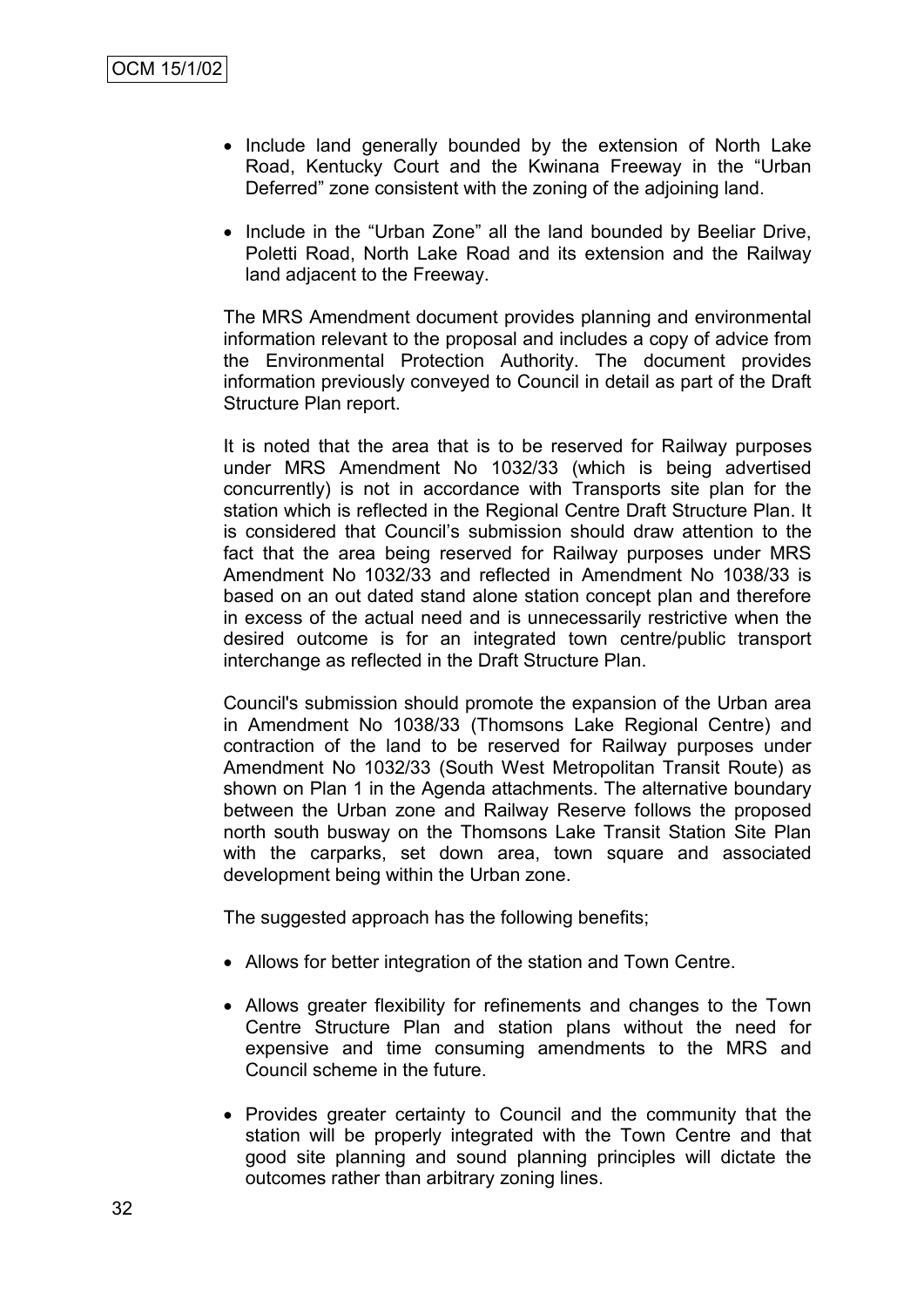It is recommended that Council make a submission to the Planning Commission expressing its support for MRS Amendment No 1038/33 and noting that the eastern boundary of the urban area should be extended and include the land up to the busway for the reasons outlined above.

Should Council resolve to support the MRS Amendment proposal, it would also be appropriate to initiate an Amendment to District Zoning Scheme No. 2 to bring the Scheme into conformity with the MRS as required by the MRS Regulations.

The proposal is to zone all of the Town Centre area "Development" in TPS No 2 and also designated as a "Development Area" with subdivision and development being in accordance with an adopted Structure Plan as provided for in the proposed provisions to be included in the Ninth Schedule. All submissions that are lodged in response to the current advertising of the Draft Structure Plan will be considered as part of the Structure Planning process and reflected in the final Structure Plan as determined by Council and the Department for Planning and Infrastructure.

In the event that MRS Amendment No 1038/33 (Thomsons Lake Regional Centre) does not receive final approval, Amendment No 235 and the Structure Plan processes will be automatically terminated.

## **Strategic Plan/Policy Implications**

The Corporate Strategic Plan Key Result Areas which apply to this item are:-

- 1. Managing Your City
	- *"To conduct Council business in open public forums and to manage Council affairs by employing publicly accountable practices."*
- 2. Planning Your City
	- *"To ensure that the planning of the City is based on an approach which has the potential to achieve high levels of convenience for its citizens."*
	- *"To ensure that the development will enhance the levels of amenity currently enjoyed by the community."*
	- *"To foster a sense of community within the district generally and neighbourhoods in particular."*
- 3. Conserving and Improving Your Environment
	- *"To conserve the quality, extent and uniqueness of the natural environment that exists within the district."*
	- *"To conserve the character and historic value of the human and built environment."*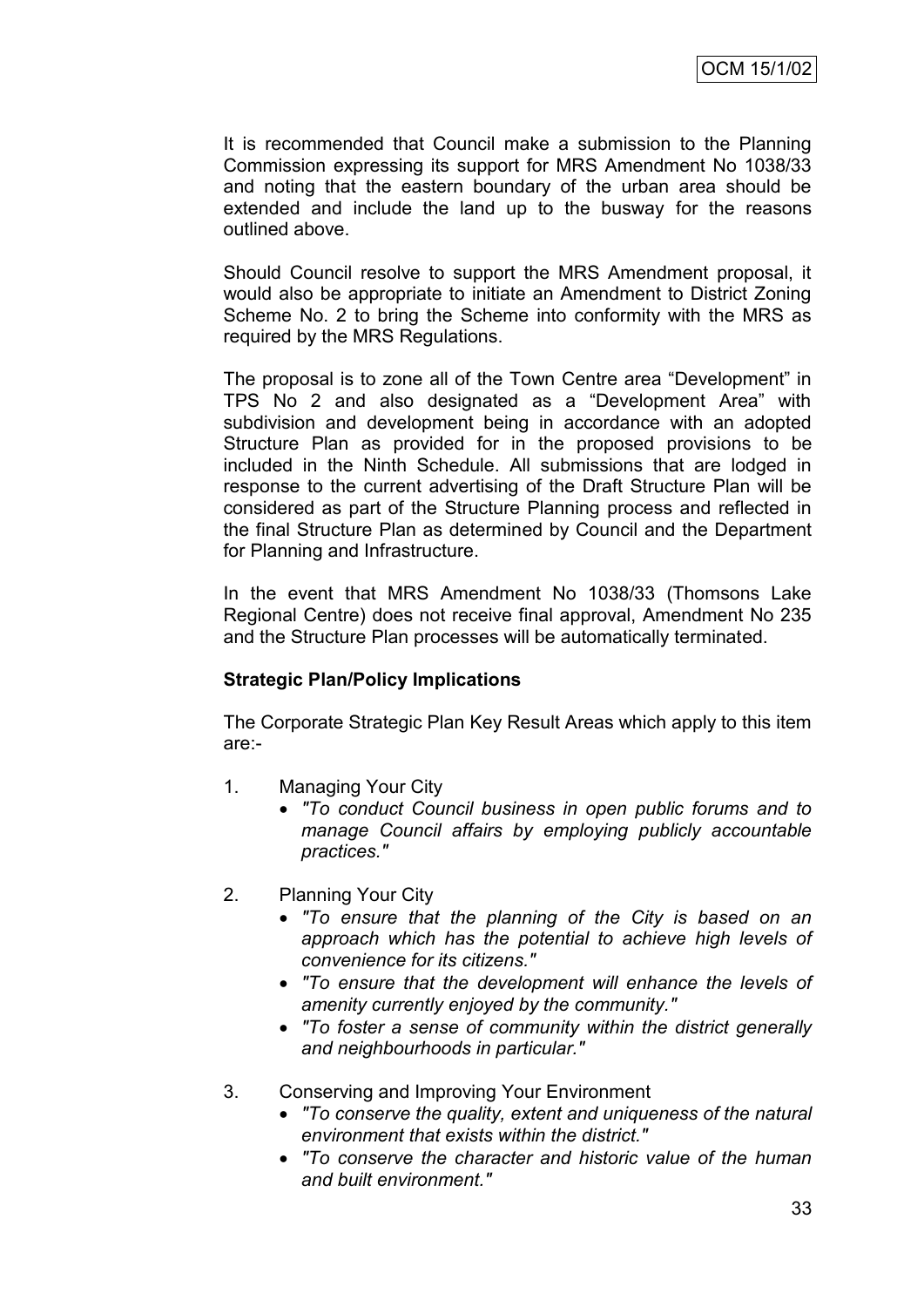- *"To ensure that the development of the district is undertaken in such a way that the balance between the natural and human environment is maintained."*
- 4. Facilitating the needs of Your Community
	- *"To facilitate and provide an optimum range of community services."*
	- *"To identify current community needs, aspirations, expectations and priorities of the services provided by the Council."*
	- *"To determine by best practice, the most appropriate range of sporting facilities and natural recreation areas to be provided within the district to meet the needs of all age groups within the community."*
- 5. Maintaining Your Community Facilities
	- *"To construct and maintain roads, which are the responsibility of the Council, in accordance with recognised standards, and are convenient and safe for use by vehicles, cyclists and pedestrians."*
	- *"To construct and maintain parks which are owned or vested in the Council, in accordance with recognised standards and are convenient and safe for public use."*
	- *"To construct and maintain community buildings which are owned or managed by the Council."*

The Planning Policies which apply to this item are:-

- SPD1 Bushland Conservation Policy
- SPD2 Community Facilities Infrastructure 10 Year Forward Plan
- SPD4 'Liveable Neighbourhoods'
- **Wetland Conservation Policy**
- APD31 Detailed Area Plans

## **Budget/Financial Implications**

Development of the Regional Centre will involve the provision of road and sporting infrastructure - yet to be determined.

## **Implications of Section 3.18(3) Local Government Act, 1995**

Nil

## **14.8 (OCM1\_1\_2002) - FENCE - 12B HYAM STREET, HAMILTON HILL (2203934) (VG) (ATTACH)**

**RECOMMENDATION** That Council:-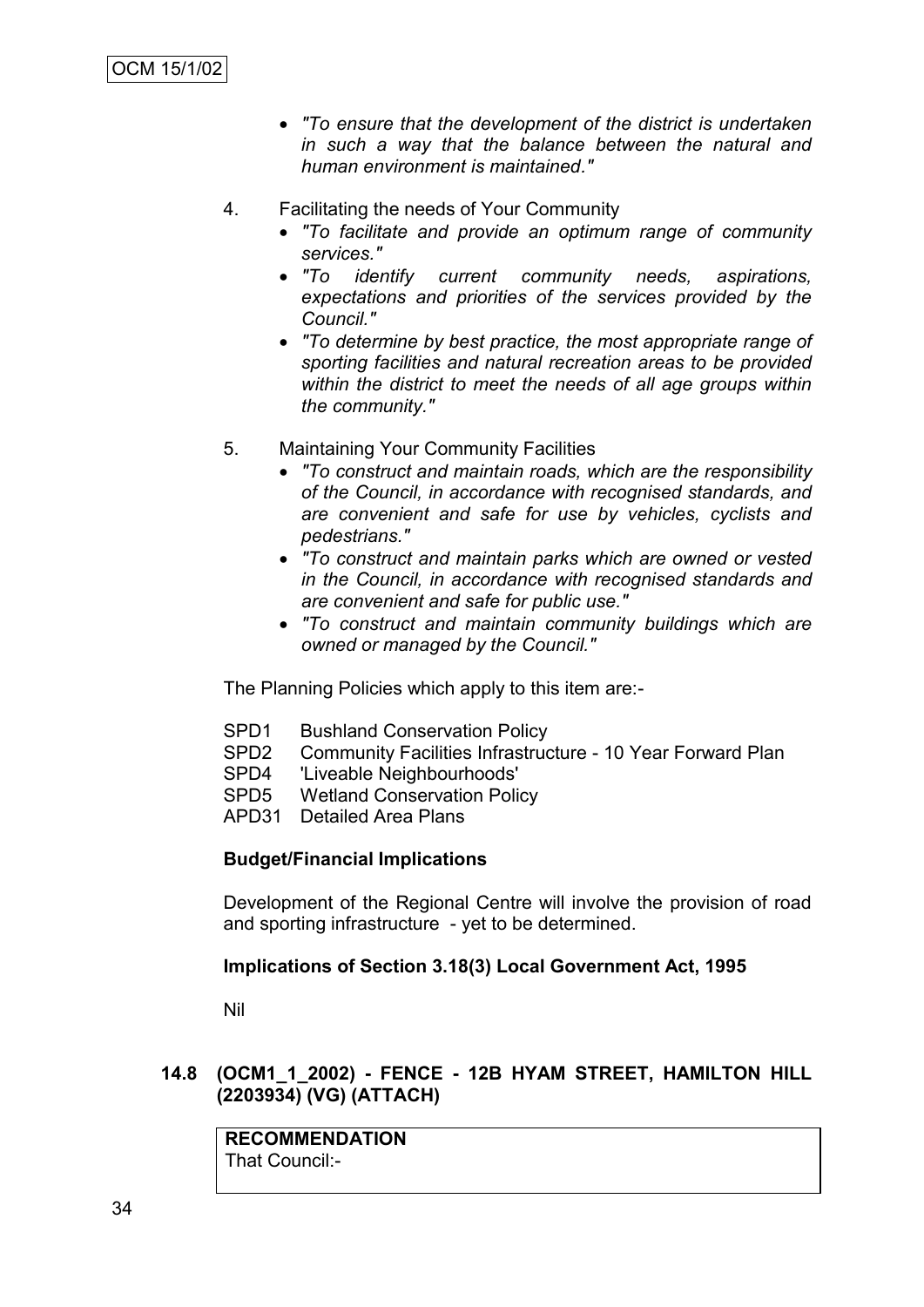- (1) determine that the corrugated steel fence adjoining vacant land at 12B Hyam Street, is so dilapidated in appearance as to be out of conformity with the general standard of appearance with other fences in the locality; and
- (2) serve the owner of that fence with a Notice requiring the owner to immediately cause the fence to be brought into conformity with the general standard of appearance of other fences in the vicinity.

# **COUNCIL DECISION**

# **Background**

A written complaint has been received from a nearby resident.

The owners of the fence in question have been advised in writing on 22 November 2001 to attend to the matter, but as yet no action has been taken by the owner.

#### **Submission**

N/A.

## **Report**

The City may cause a written Notice to be served on the owner if it is of the opinion that the fence is not in conformity with the general standard of appearance in the locality.

It could be argued that the fence in question is not so dilapidated as to be out of conformity with the general appearance of fencing in the locality. A photograph of the fence is included in the attachments to the Agenda.

## **Strategic Plan/Policy Implications**

The Corporate Strategic Plan Key Result Areas which apply to this item are:-

- 2. Planning Your City
	- *"To ensure that the development will enhance the levels of amenity currently enjoyed by the community."*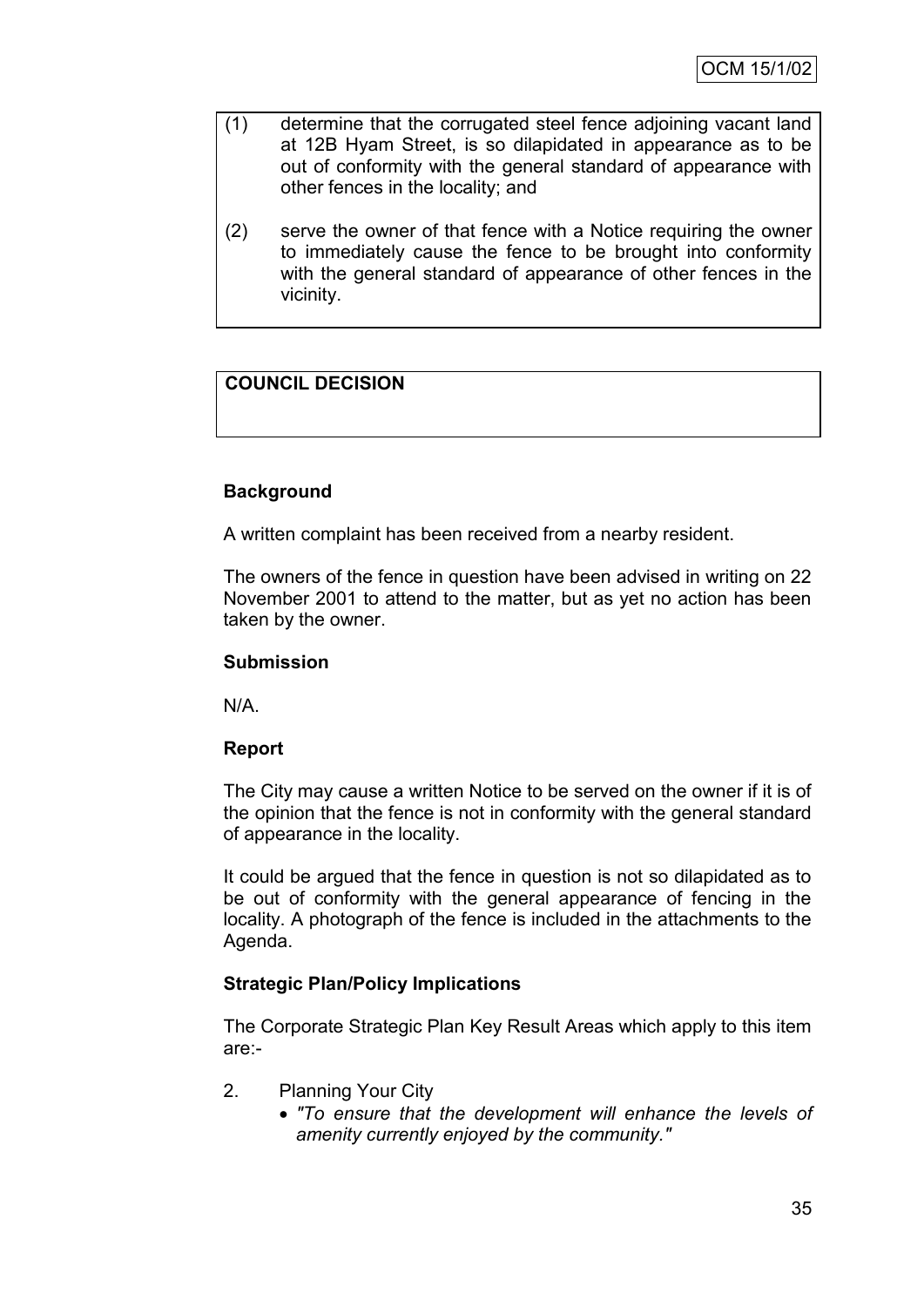# **Budget/Financial Implications**

Legal opinion is normally sought and costs would apply.

## **Implications of Section 3.18(3) Local Government Act, 1995**

Nil.

**14.9 (OCM1\_1\_2002) - NON COMPLIANCE WITH CONDITIONS OF APPROVAL - VULCAN ENGINEERING, LOT 169 (NO. 95) QUILL WAY, HENDERSON - OWNER: KATOP PTY LTD (T/AS VULCAN ENGINEERING) - APPLICANT: GORDON VUKUSICH (3316799) (DB) (ATTACH)**

#### **RECOMMENDATION** That Council:

- (1) refuse the request from Mr. Gordon Vukusich, on behalf of Katop Pty Ltd, for a 12 month extension to satisfy outstanding conditions of Planning consent for the factory at Lot 169 Quill Way Henderson, granted under delegated authority of the Council on 18 April 1997;
- (2) serve a final 28 days notice on the owner, Katop Pty Ltd, requesting compliance with conditions 4, 7, 13, 19 and Special Conditions 1 & 2 of the 1997 Planning consent;
- (3) authorise the Director of Planning & Development to initiate legal proceedings for a breach of Section 10.4 (a)(I) of the Town Planning & Development Act, in the event that the outstanding conditions are not satisfied, or reasonable progress towards completion of the above made within the period stipulated.

## **COUNCIL DECISION**

## **Background**

| <b>ZONING:</b> | MRS:                         | Industrial              |
|----------------|------------------------------|-------------------------|
|                |                              | DZS:   General Industry |
| LAND USE:      | Workshop & Heavy fabrication |                         |
| LOT SIZE:      | 0.8743 ha                    |                         |
| AREA:          |                              |                         |
| USE CLASS:     | <b>Industry - General</b>    |                         |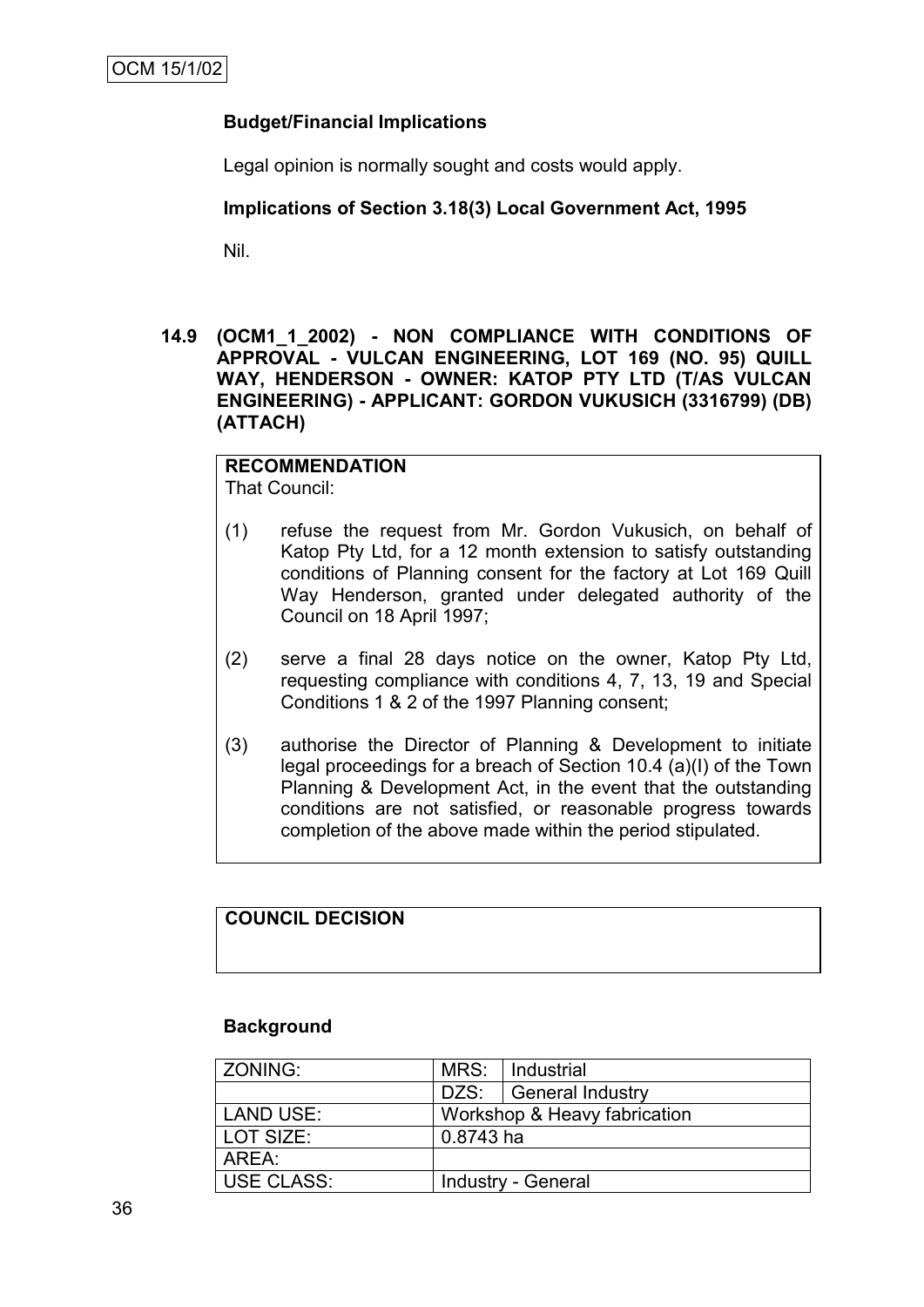Planning consent was issued on 18 April 1997, for a 2,734 square metre heavy fabrication workshed. A subsequent approval for an additional fabrication shed of 2,308 square metres was issued on 28 August 2000.

Site inspections undertaken on 5 July 2000, 30 March 2001 and 22 November 2001, revealed that the following conditions remain outstanding from the initial 1997 Planning Approval:

*"Condition 4 - The premises shall be kept in a neat and tidy condition at all times by the owner/occupier to the satisfaction of the Council* 

*Condition 7 - The landscaping, in accordance with the approved detailed landscape plan, must be reticulated or irrigated and maintained to the satisfaction of the Council*

*Condition 13 – The vehicle parking area shall be sealed, kerbed, drained and line marked in accordance with the approved plans and specifications.*

*Condition 19 – Landscaping to be undertaken to the satisfaction of the Council in the street verge adjacent to the lot(s) and must be established prior to the occupation of the building; and maintained to the Council's satisfaction.*

*Special Condition 1 – The planting and maintenance of a minimum of thirty-two (32) trees.*

*Special Condition 2 – Provision and maintenance of a minimum of thirty two (32) paved car parking spaces measuring 5.5m x 2.5m and clearly marked on the ground, with 6m wide paved accessways and satisfactory manoeuvring areas."*

Clause 6.3.5 of the Scheme allows the Council to revoke its planning approval if planning conditions are not fulfilled or complied with.

#### **Submission**

Mr Gordon Vukusich of Vulcan Engineering has requested an extension of approximately twelve (12) months to satisfy outstanding conditions of approval (Conditions 4, 7, 13, 19 and Special Conditions 1 & 2 respectively).

The owner has stated that a downturn in the heavy fabrication industry has affected his business and that the funds required to complete the outstanding conditions are not available.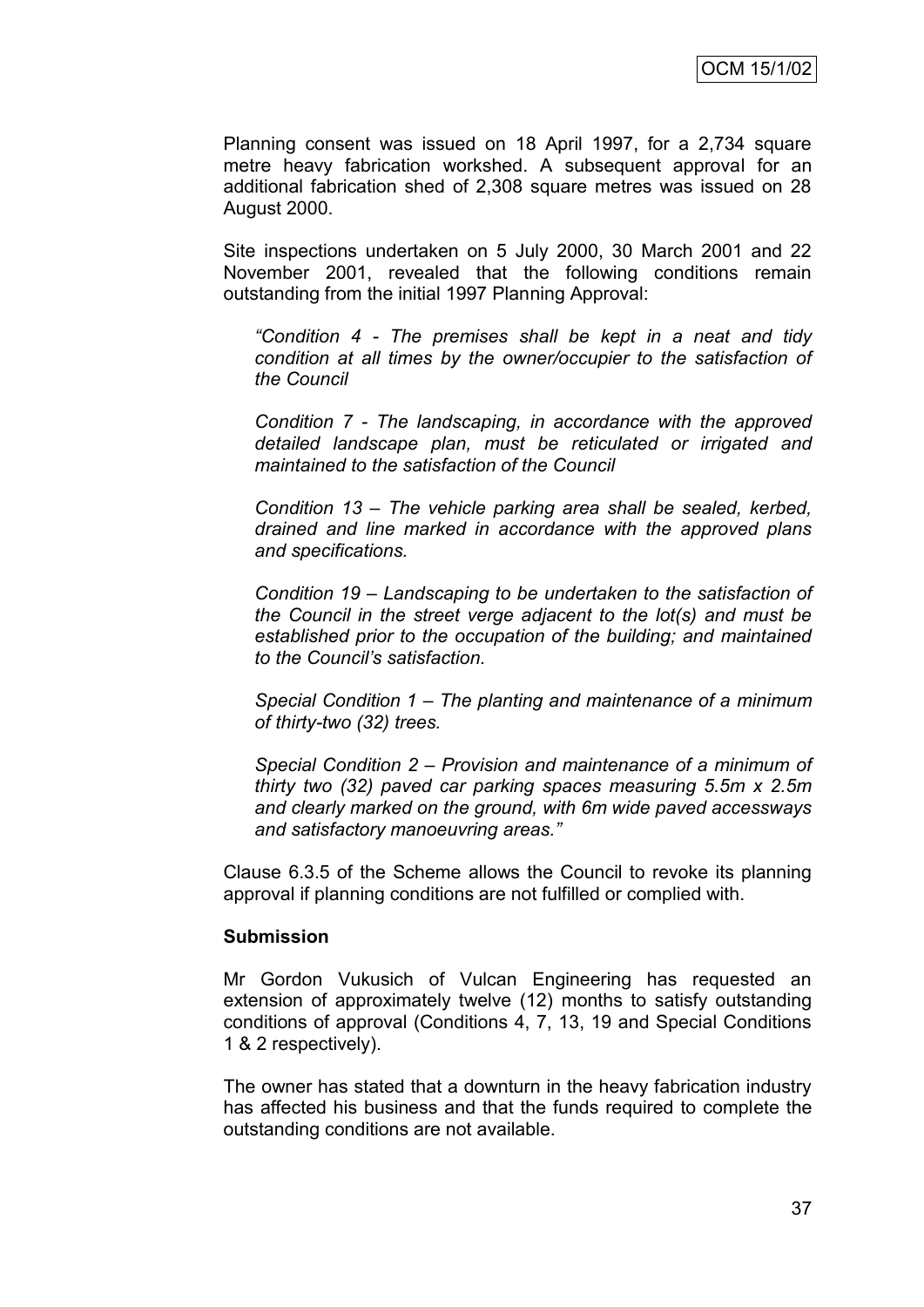## **Report**

The owner has had over four years since the initial approval (18<sup>th</sup> April 1997) and the last site inspection (22<sup>nd</sup> November 2001) to satisfy the conditions of Planning Consent. The provisions of District Zoning Scheme No.2 require that all conditions of approval be satisfied where the development has been substantially commenced within a period of 2 years.

The applicant has effectively been given an extra two years in excess of when the development was substantially commenced. Since then, no attempt has been made to comply with the above conditions of approval. The site is generally untidy with piles of sand, large rocks and weeds dispersed to the extremities of the lot, and the entire site, with the exception of the existing workshed, is unsealed. The owner has not provided written justification to the Council to support his request, despite being asked to formally by the City.

It remains open for the Council to stipulate a period of compliance that in its opinion seems to be reasonable given the type and extent of works involved. A final extension of 7 days would normally be applicable using Council's Policy, but 28 days seems more appropriate. This should be sufficient time to commission and complete the outstanding works.

In accordance with Council's Development Compliance Policy APD29, prior to undertaking legal proceedings the following principles must be observed:

- *1) "There is a clear breach of the City of Cockburn Town Planning Scheme – District Zoning Scheme No. 2;*
- *2) Every reasonable opportunity was given for the non-compliance matter to be resolved following the serving of notices set out in this policy;*
- *3) A continuation of the breach would result in an adverse impact on the amenity of the area and the likelihood of a complaint being received;*
- *4) The development conflicts with the principles of orderly and proper planning in a general sense."*

The case in point follows the above principles and the Policy compliance requirements have been followed, from receipt of the compliance matter, the issuance of at least 3 warning letters, legal notice, to legal action which is the last resort.

## **Strategic Plan/Policy Implications**

The Corporate Strategic Plan Key Result Areas which apply to this item are:-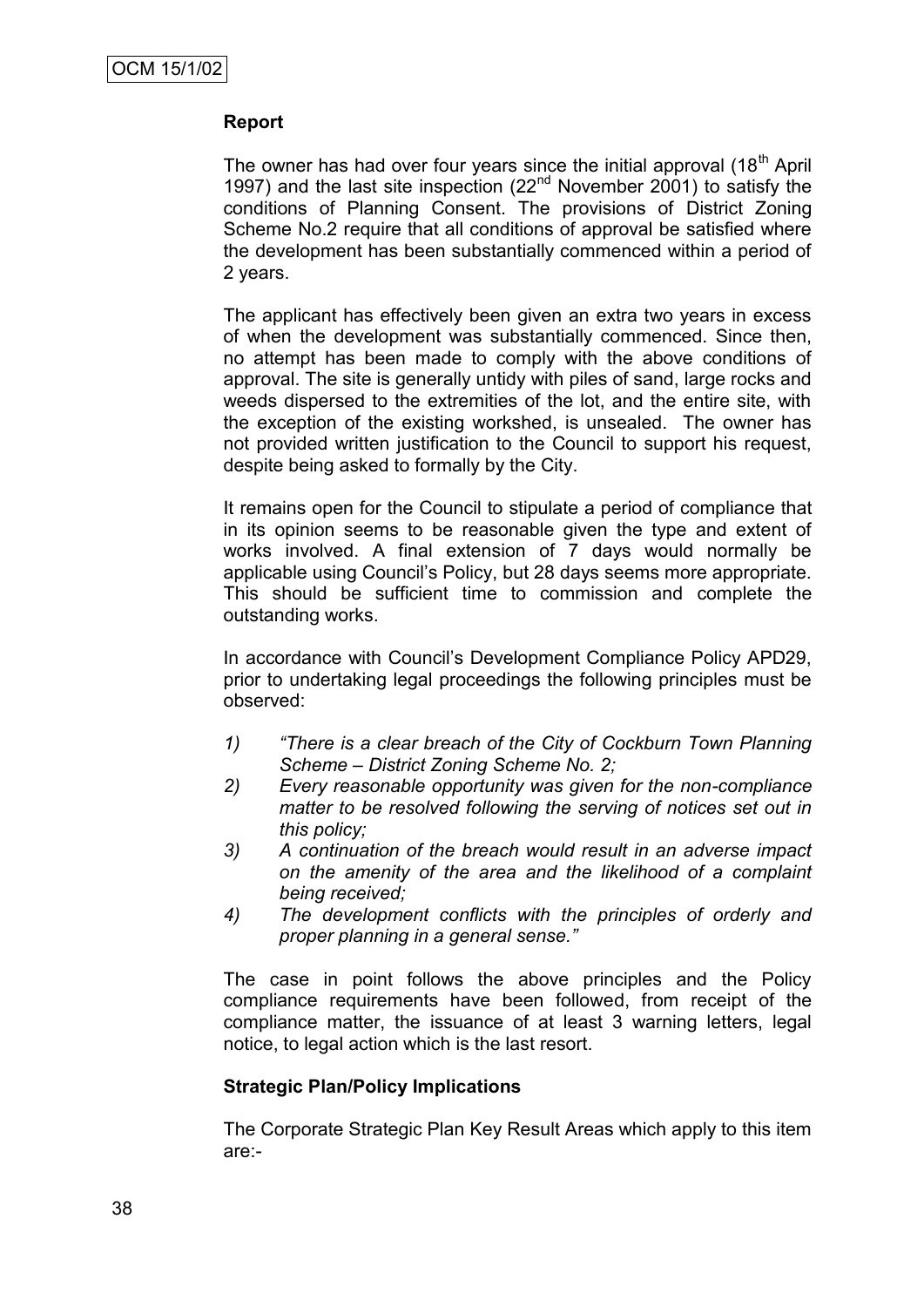- 1. Planning Your City
	- *"To ensure that the development will enhance the levels of amenity currently enjoyed by the community."*
- 2. Conserving and improving Your Environment
	- *"To ensure that the development of the district is undertaken in such a way that the balance between the natural and human environment is maintained."*

The Planning Policies which apply to this item are:-

- APD19 North Coogee, Robb Jetty and Henderson Industrial Area - Development Control
- APD29 Development Compliance Process

#### **Budget/Financial Implications**

Initiating legal proceedings will require the use of funds from the City's Legal expenses budget.

## **Implications of Section 3.18(3) Local Government Act, 1995**

Nil

## **14.10 (OCM1\_1\_2002) - METROPOLITAN REGION SCHEME AMENDMENT NO. 1032/33 - SOUTH WEST METROPOLITAN TRANSIT ROUTE (9103233; 9635) (AJB) (ATTACH)**

#### **RECOMMENDATION**

That Council lodge a submission on Metropolitan Region Scheme Amendment No 1032/33 – South West Metropolitan Transit Route:-

- 1. expressing support for proposals 7 to 15;
- 2. recommending that the western boundary of the Railway Reserve as shown on proposal 11 be rationalised to exclude that land which is to be developed as the railway station car park and set down area, so that it can be included in the Urban Zone proposed by Amendment No 1038/33 (Thomsons Lake Regional Centre); and
- 3. recommending that proposal 12 be modified to reflect the requirements of the submitted concept plan for the proposed Russell Road station.

**COUNCIL DECISION**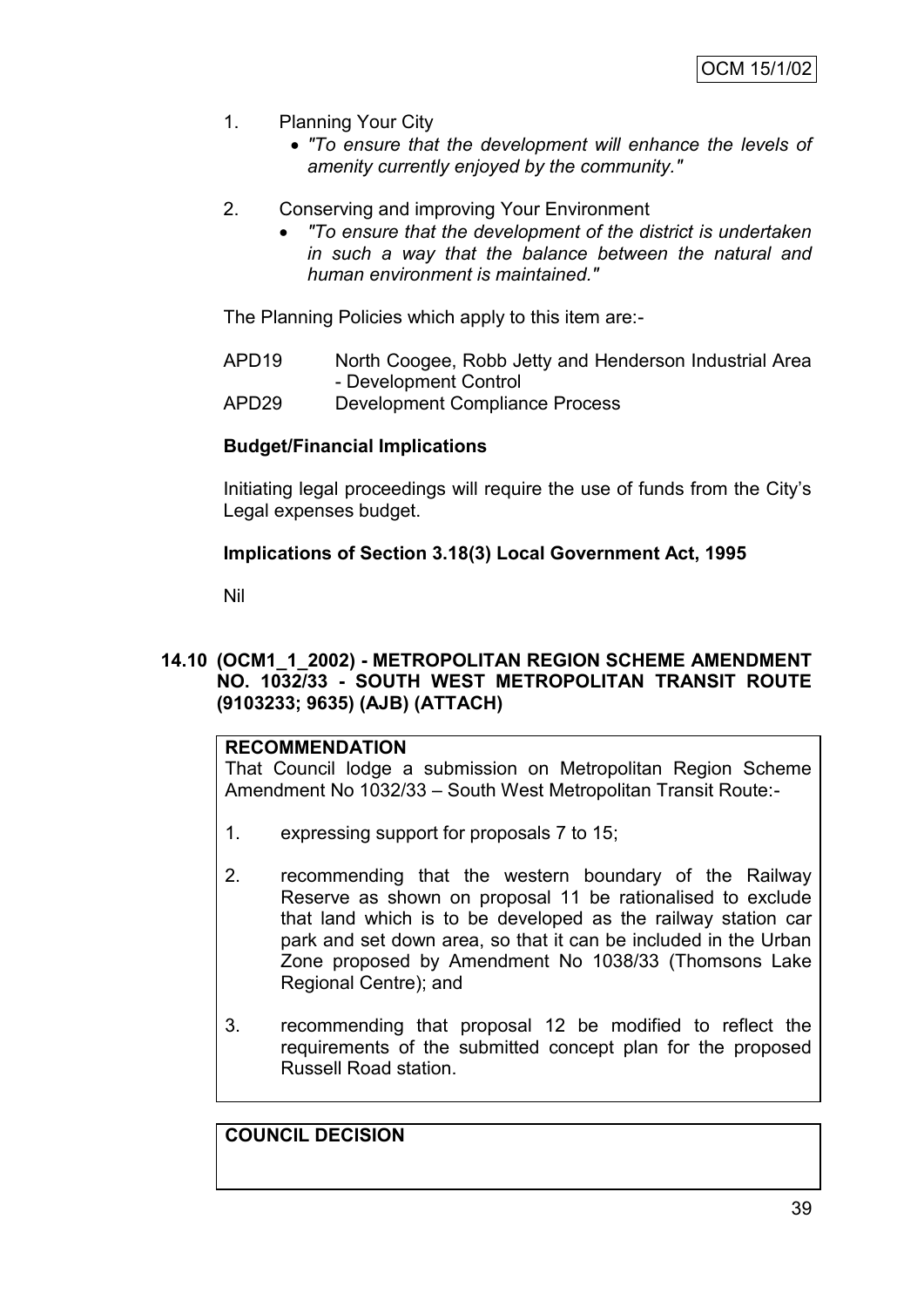#### **Submission**

MRS Amendment 1032/33 "South West Metropolitan Transit Route" is being advertised for public comment until 1 February 2002. The proposal has been advertised in the Western Australian and local papers by the Planning Commission and signs have been erected on site in accordance with Position Statement PD 2. Letters of notification were also sent to affected residents in Glen Iris Drive and Turtle Point Cove, Jandakot (Glen Iris Estate).

Extracts from MRS Amendment 1032/33 are included in the Agenda attachments.

#### **Report**

In December 1994, the Railway Reservation for the South West Metropolitan Railway between Perth and Mandurah was formalised in the Metropolitan Region Scheme. The proposed alignment at that time, was along the Armadale line to join the Kenwick – Kwinana freight line with the line then running down the side of the Kwinana Freeway. In 1999, the decision was made to locate the railway in the median of the Freeway and subsequently in 2001, it was announced that the railway would connect directly to Perth via the Freeway rather than Kenwick.

The current Railway Reserve in the MRS was based on preliminary engineering designs and did not include land for the stations or associated infrastructure.

MRS Amendment 1032/33 includes changes to the Railway Reserve that reflect the changes in alignment, more detailed engineering investigations and designs for the route and detailed requirements for the proposed stations. It should be noted that whilst the current plans are for a direct service from Mandurah to Perth via the Freeway and from Perth to Spencer Road via the Kenwick link, in the long term the service to Spencer Road could be extended along the Kewdale– Kwinana freight to link to Thomsons Lake. Several of the proposals in the MRS relate to the long term option of connecting the rail between Spencer Road and Thomsons Lake.

The proposals that affect the City of Cockburn are as follows;

#### Proposal 7 - Jandakot Airport transit station

The land is being reserved for a future (long term) Park & Ride/Kiss & Ride station. The site is located east of Berrigan Drive with frontage to Hope Road. The land is an old sand quarry owned by Transport.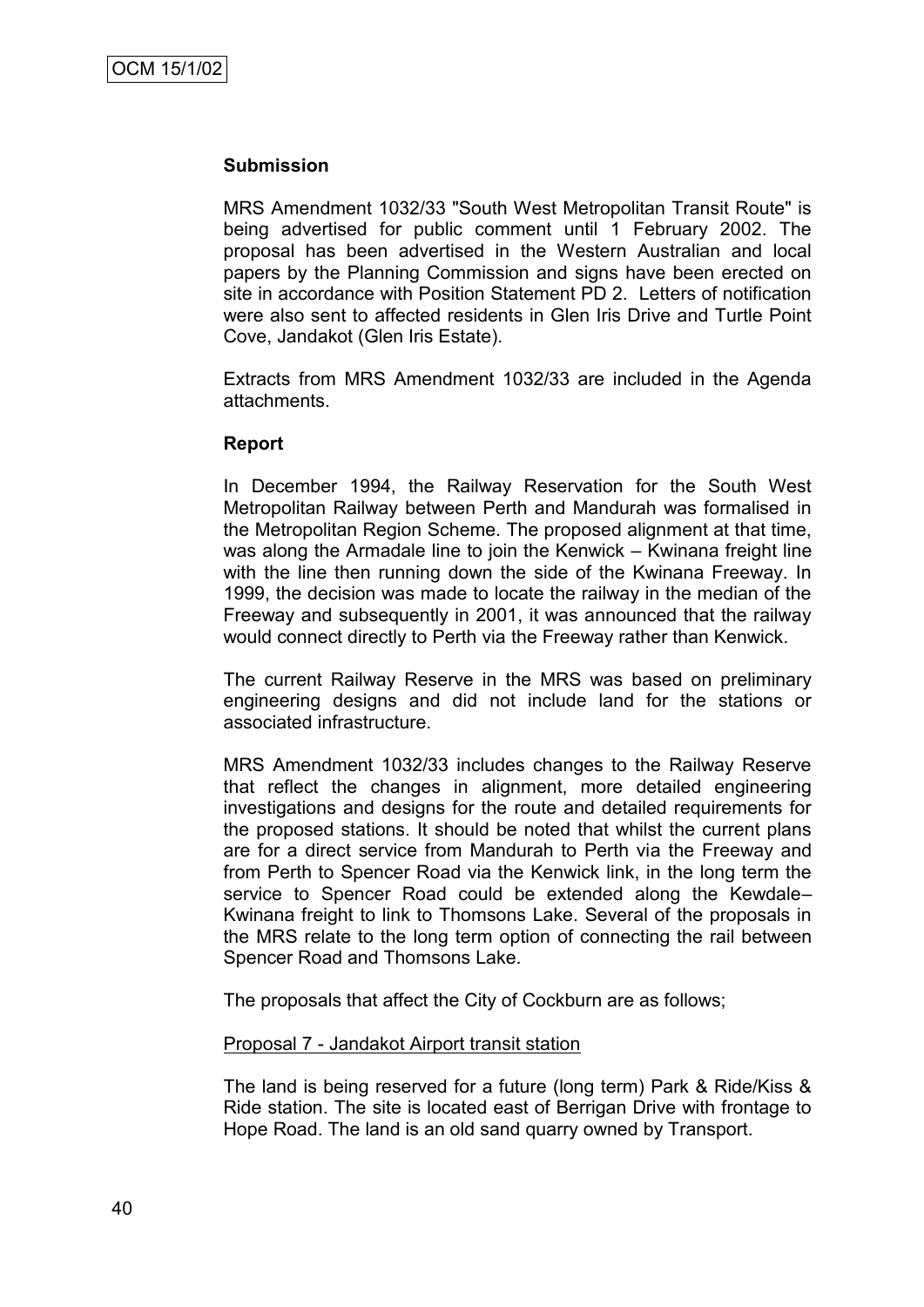The land is located adjacent to the Airport and no issues are envisaged. It is considered that Council should support this proposal.

Proposal 8 – widening of the Kewdale- Kwinana railway reserve between Berrigan Drive and the Kwinana Freeway.

It is proposed to slightly widen the existing railway reservation to accommodate the earthworks to construct the railway as proposed by the master plan.

The land required for the widening is currently zoned Urban in the MRS and Public Purposes (Gas Pipeline) in District Zoning Scheme No 2. The land is at the rear of lots within the Glen Iris Estate. No private land is included in the proposal.

One of the owners backing onto the reserve has recently advised that their property is subject to excessive vibration due to the freight trains and this matter is being investigated by Westrail. Council officers are not aware of the likely impact of a passenger service on this line. However noise and vibration would need to be addressed and resolved prior to the project being implemented in the future.

It is considered that Council should support the proposal to ensure that long term public transport options are protected and that these are properly reflected through the MRS Reservation to ensure that all existing and future owners are aware of the proposal (one of the complaints by Glen Iris Residents against the earlier location of the railway down the east side of the Kwinana Freeway was that they weren't made aware of the proposal as the railway was part of the Freeway Reserve rather than being a separate and identifiable Railway Reserve).

#### Proposal 9 – South Lake Transit Station

The station site is the subject of a planning control area that was proclaimed some time ago for station planning purposes.

The proposed station is located west of Kwinana Freeway between Berrigan Drive and Verna Court. Primary access will be off Berrigan Drive with secondary access off Verna Court. The facilities will provide Kiss & Ride, Park & Ride and walk on/ cycle patronage.

Parking at the proposed South Lake Station has been planned as overflow from Thomsons Lake where capacity has been capped to ensure that the station is integrated with the town centre and is not dominated by car parking. Also forward planning in the area points to an increased longer term demand from major urban. Accordingly it is important that provision be made for a station at South Lake although it may not be in stage one of the system to be constructed by 2006.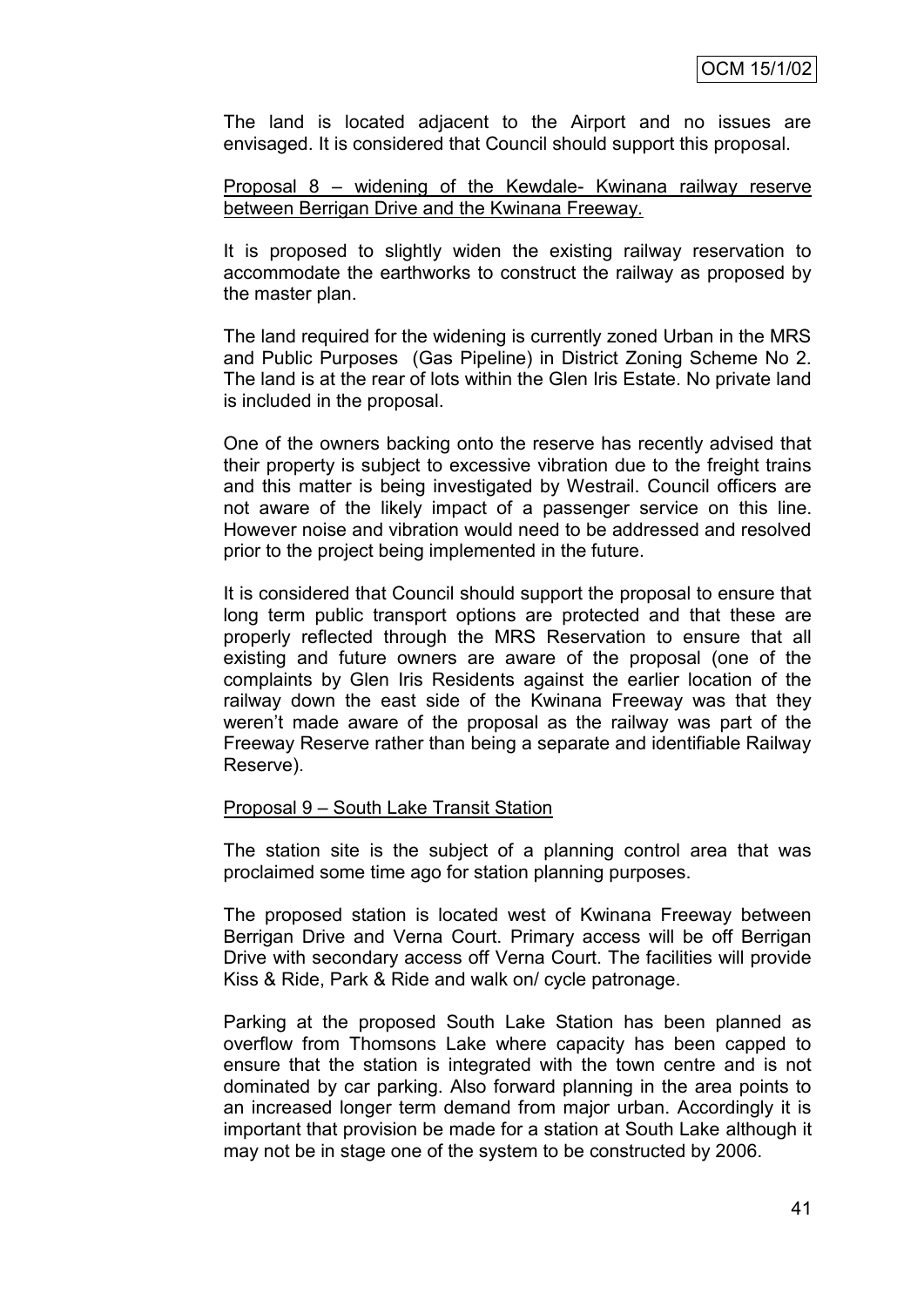It is considered that Council should support the proposal.

Proposal 10 and 13 – proposed removal of existing Railway Reserve on either side of the Kwinana Freeway from Glen Iris to Rowley Road.

Some of the land reserved for railway purposes is no longer required given that the railway has been relocated to the median of the Freeway.

The surplus land is to be zoned the same as the adjoining land ie Urban or Urban Deferred.

It is considered that Council should support the proposal.

#### Proposal 11 – Thomsons Lake Station

The MRS currently provides an area of land approximately 70m wide down the west side of the Kwinana Freeway from just north of Tea Tree Close to Beeliar Drive for Railway purposes. Amendment No 1032/33 proposes to add a further 90 metres in width to the Railway reservation for the station car park and set down area.

It is noted that the area that is to be reserved for Railway purposes is not in accordance with Transport's site plan for the station which is reflected in the Regional Centre Draft Structure Plan. It is considered that Council's submission should draw attention to the fact that the area being reserved for Railway purposes under MRS Amendment No 1032/33 and also reflected in Amendment No 1038/33 is based on an out dated stand alone station concept plan and therefore in excess of the actual need and is unnecessarily restrictive when the desired outcome is for an integrated town centre/public transport interchange as reflected in the Draft Structure Plan.

Councils submission should promote the expansion of the Urban area in Amendment No 1038/33 (Thomsons Lake Regional Centre) and contraction of the land to be reserved for Railway purposes under Amendment No 1032/33 (South West Metropolitan Transit Route) as shown on Plan 1 in the Agenda attachments. The alternative boundary between the Urban zone and Railway Reserve follows the proposed north south busway on the Thomsons Lake Transit Station Site Plan with the carparks, set down area, town square and associated development being within the Urban zone.

The suggested approach has the following benefits;

- Allows for better integration of the station and Town Centre.
- Allows greater flexibility for refinements and changes to the Town Centre Structure Plan and station plans without the need for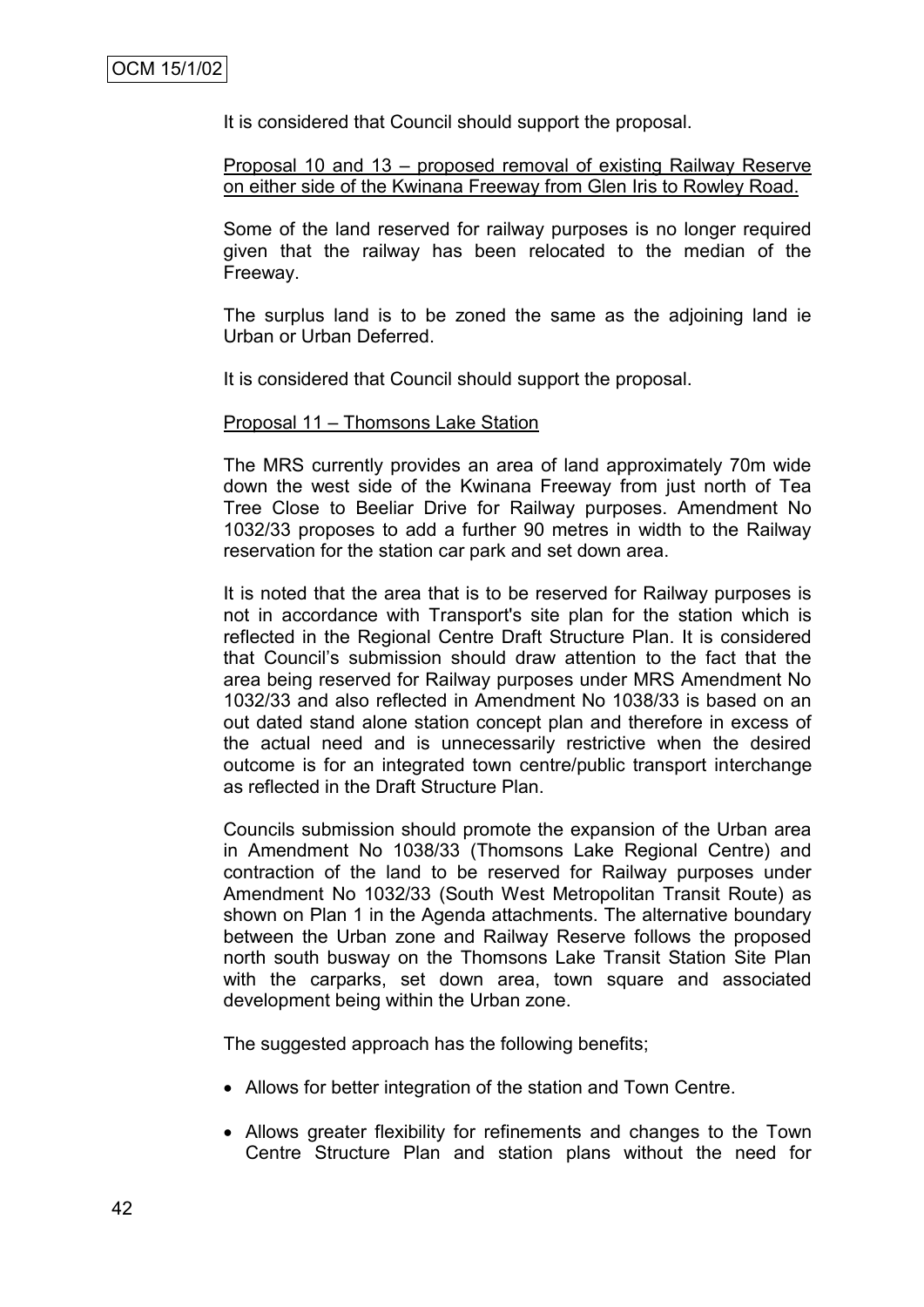expensive and time consuming amendments to the MRS and Council scheme in the future.

• Provides greater certainty to Council and the community that the station will be properly integrated with the Town Centre and that good site planning and sound planning principles will dictate the outcomes rather than arbitrary zoning lines.

It is recommended that Council make a submission to the Planning Commission expressing its support for the proposal and noting that the western boundary of the Railway Reserve should be reduced and only include the land up to the busway for the reasons outlined above.

#### Proposal 12 - proposed removal of existing Railway Reserve on the west side of the Kwinana Freeway from Beeliar Drive to Russell Road.

Proposal 12 proposes to return surplus Railway land to the same zone that abuts the land ie Urban. Immediately north of Russell Road the Railway Reservation has been retained to accommodate a future station in that location.

At the time of preparing the Amendment only preliminary design work had been undertaken by Transport on this future station. In December 2001 Council's planning officers convened a joint workshop with representatives from Transport, Department for Planning and Infrastructure, Landcorp and Gold Estates to examine the options for the Russell Road station and to ensure that planning being undertaken by LandCorp and Gold Estates effectively and efficiently integrated with the proposed station. A preferred layout was developed as an outcome of the workshop.

It is considered that Council should support Proposal 12 subject to it being modified to reflect the concept plan shown on Plan 1 in the Agenda Attachments.

#### Proposal 14 – Proposed public purpose reserve Gaebler Road, Banjup

The 2000  $m^2$  site is required as a power supply area for the railway system. Alternative sites were investigated at the request of Council officers but this was deemed to be the most appropriate location given that the substation feeds off a power supply located in Gaebler Road not the high voltage lines that parallel the Freeway.

A Planning Control area was declared on this site in advance of the MRS Amendment.

It is considered that Council should support this proposal.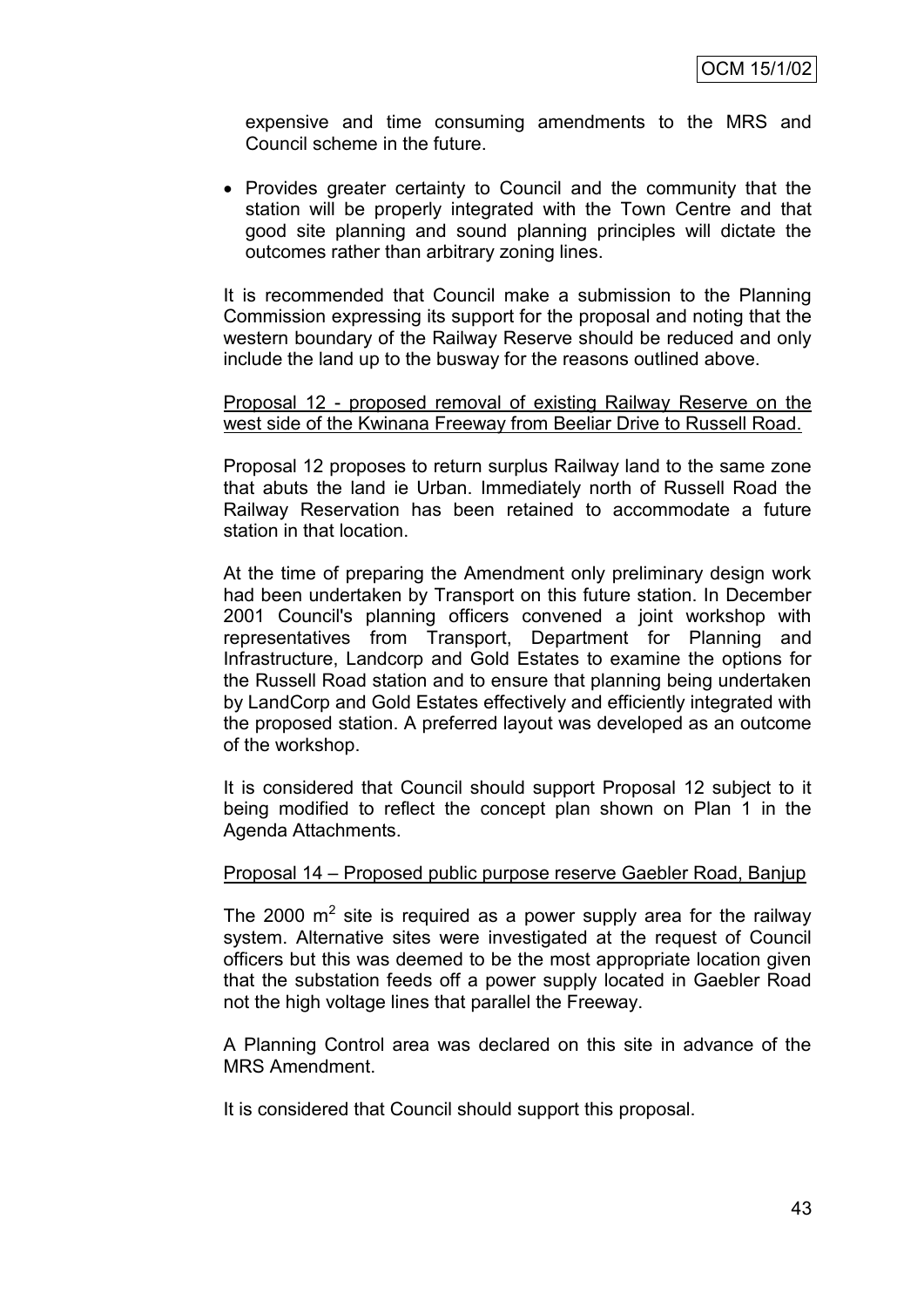### Proposal 15 – Proposed Mandogalup transit station.

A portion of the power transmission corridor on the west side of the Freeway and north of Rowley Road is being set aside for a future station car park. Planning of this station including access will be considered as part of the structure planning process that will be undertaken for this area in the near future by the Strategic Planning section(Southern Suburbs District Planning Study – Stage 2).

It is considered that Council should support this proposal.

## **Strategic Plan/Policy Implications**

The Corporate Strategic Plan Key Result Areas which apply to this item are:-

- 1. Managing Your City
	- *"To conduct Council business in open public forums and to manage Council affairs by employing publicly accountable practices."*
- 2. Planning Your City
	- *"To ensure that the planning of the City is based on an approach which has the potential to achieve high levels of convenience for its citizens."*
	- *"To ensure that the development will enhance the levels of amenity currently enjoyed by the community."*

#### **Budget/Financial Implications**

N/A

## **Implications of Section 3.18(3) Local Government Act, 1995**

Nil

## **14.11 (OCM1\_1\_2002) - METROPOLITAN REGION SCHEME AMENDMENT NO. 1041/33 - SOUTH WEST DISTRICTS OMNIBUS (NO. 5) (9104133) (AJB) (ATTACH)**

#### **RECOMMENDATION**

That Council lodge a submission supporting proposals 6 to 10 inclusive in Metropolitan Region Scheme Amendment No 1041/33 – South West Districts Omnibus No 5.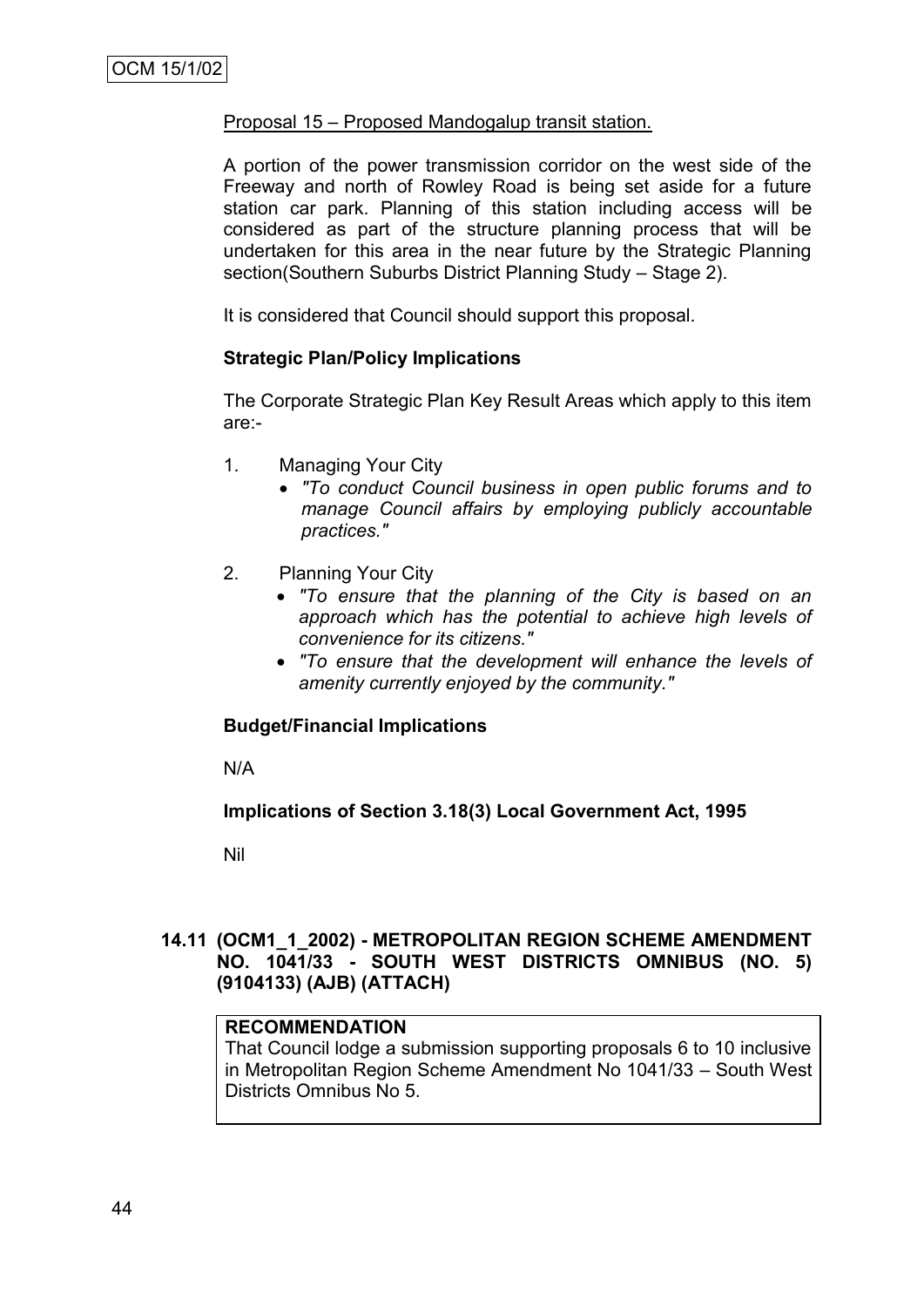## **COUNCIL DECISION**

#### **Submission**

MRS Amendment 1041/33 South West Districts Omnibus No 5 is being advertised for public comment until 22 February 2002. The proposals have been advertised in the "Western Australian" and local papers by the Planning Commission and signs have been erected on site in accordance with Position Statement PD 2.

Extracts from MRS Amendment 1041/33 are included in the Agenda attachments.

#### **Report**

This amendment contains 17 separate proposals in the local government areas of Fremantle, Cockburn, Rockingham and Kwinana.

The following proposals are within the City of Cockburn;

Proposal 6 – transfer Reserve 45113 (Recreation) and land between the Reserve and North Lake Road from Industrial to Parks and Recreation.

The subject land forms an important link between Little Rush Lake Reserve and South Lake Reserve. It is appropriate for the land to be Reserved for Parks and Recreation in the Region Scheme to preserve the link and provide the highest level of protection. Council is responsible for the management of Reserve 45113. The additional areas will be added to reserve and managed by Council's Environmental Services.

It is considered that Council should support the proposal.

Proposal 7 – transfer portion of Lot 4107 Argyle Place and portion of Beeliar Drive Road Reserve from Urban Deferred zone to Parks and Recreation reservation.

The proposal is to reserve the high quality bushland located between the back of Mater Christi Catholic Primary School and Beeliar Drive for Parks and Recreation so that it can be managed as an integral part of the Beeliar Regional Park (Yangebup Lake).

It is considered that Council should support the proposal.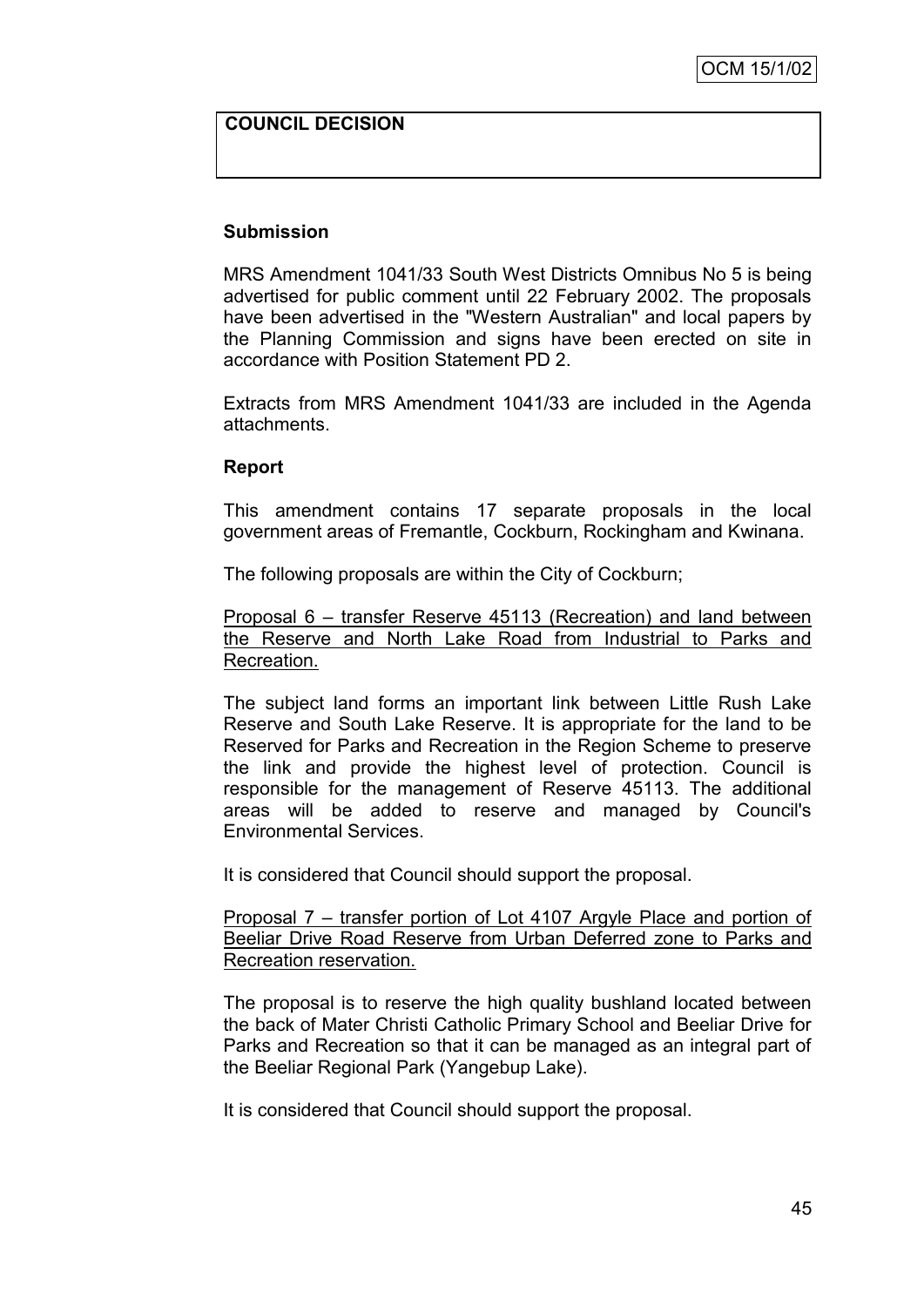Proposal 8 – Transfer portions of Lots 1 and 30 Verna Court, Jandakot from Primary Regional Roads reservation to Urban and Urban Deferred.

The land was originally set aside as a Service Road to the Freeway to provide access to lots that were land locked when the freeway was extended through the area.

The subject lots have been subsequently amalgamated into a single lot with direct access to Verna Court and the road has not been constructed. Accordingly the reserved land for the proposed Service Road is no longer required.

It is considered that Council should support the proposal.

Proposal 9 – To transfer portions of Lot 1 and 2 Yangebup Road and portion of the Yangebup Road reserve from the Primary Regional Roads reservation to Urban.

The subject land has been identified as surplus to the requirement for the Stock Road/Beeliar Drive interchange.

The proposal has been previously supported by Council as part of the structure planning for the Cell 6 area.

It is considered that Council should support the proposal.

Proposal 10 – To transfer portion of the Old Russell Road Reserve near its previous intersection with Cockburn Road from Other Regional Roads reservation to industrial.

Cockburn Road Henderson has been reconstructed to connect directly into Russell Road with the new alignment being reserved as Other Regional Roads in the MRS.

The western portion of the old reserve for Russell Road is no longer used as part of the regional road but rather a local road providing access to the property to the south. On this basis it is appropriate for the relevant portion of the former reserve for Russell Road to be zoned Industrial as proposed.

It is considered that Council should support the proposal.

#### **Strategic Plan/Policy Implications**

The Corporate Strategic Plan Key Result Areas which apply to this item are:-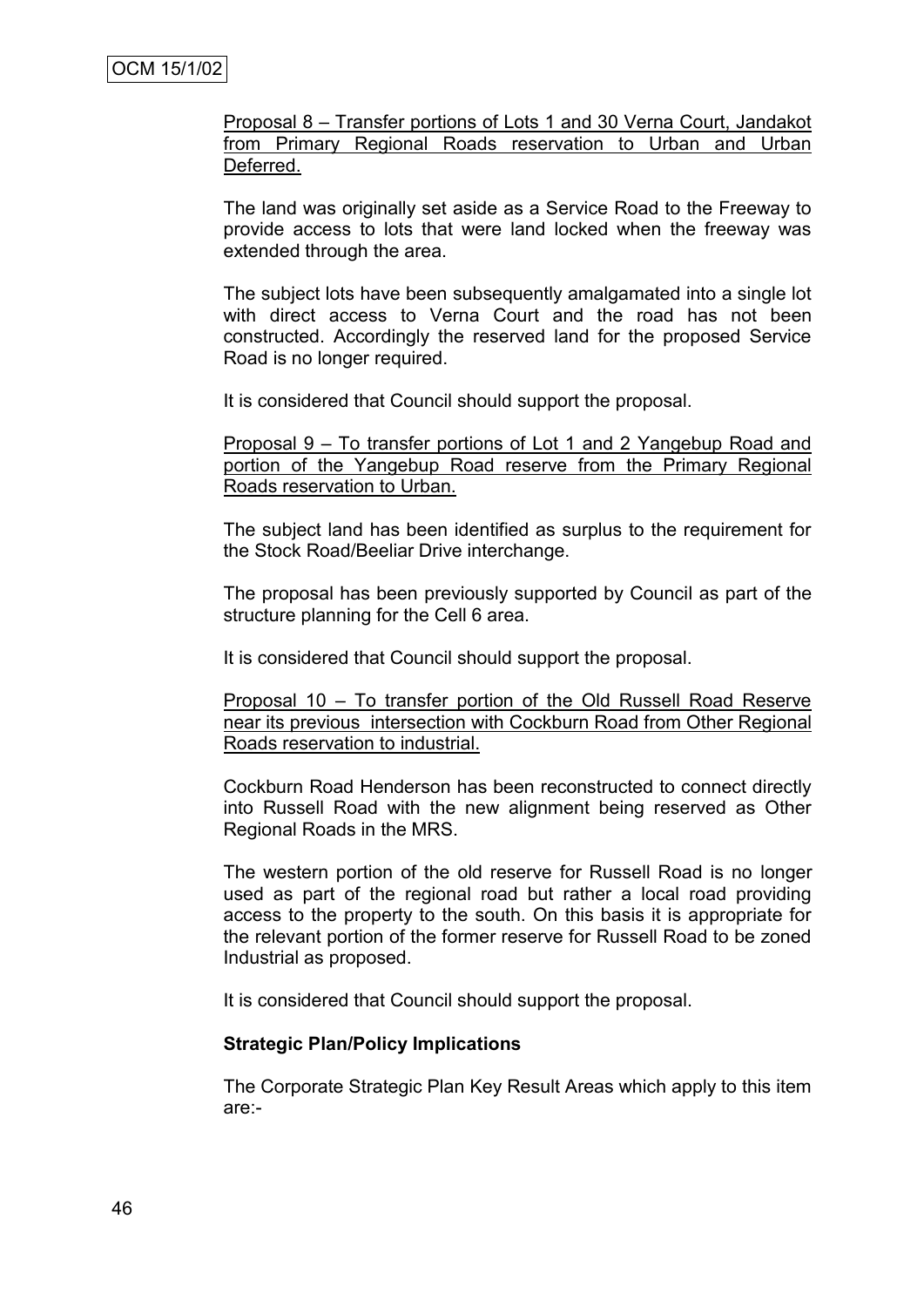- 2. Planning Your City
	- *"To ensure that the planning of the City is based on an approach which has the potential to achieve high levels of convenience for its citizens."*
	- *"To ensure that the development will enhance the levels of amenity currently enjoyed by the community."*

## **Budget/Financial Implications**

A minor increase in funding will be required to manage the additional areas of open space and bush land resulting from proposals 6 & 7.

#### **Implications of Section 3.18(3) Local Government Act, 1995**

Nil

## **15. FINANCE AND CORPORATE SERVICES DIVISION ISSUES**

## **15.1 (OCM1\_1\_2002) - LIST OF CREDITORS PAID (5605) (KL) (ATTACH)**

# **RECOMMENDATION**

That Council receive the List of Creditors Paid for December 2001, as attached to the Agenda.

**COUNCIL DECISION**

## **Background**

It is a requirement of the Local Government (Financial Management) Regulations 1996, that a List of Creditors be compiled each month and provided to Council.

## **Submission**

N/A

## **Report**

N/A

## **Strategic Plan/Policy Implications**

N/A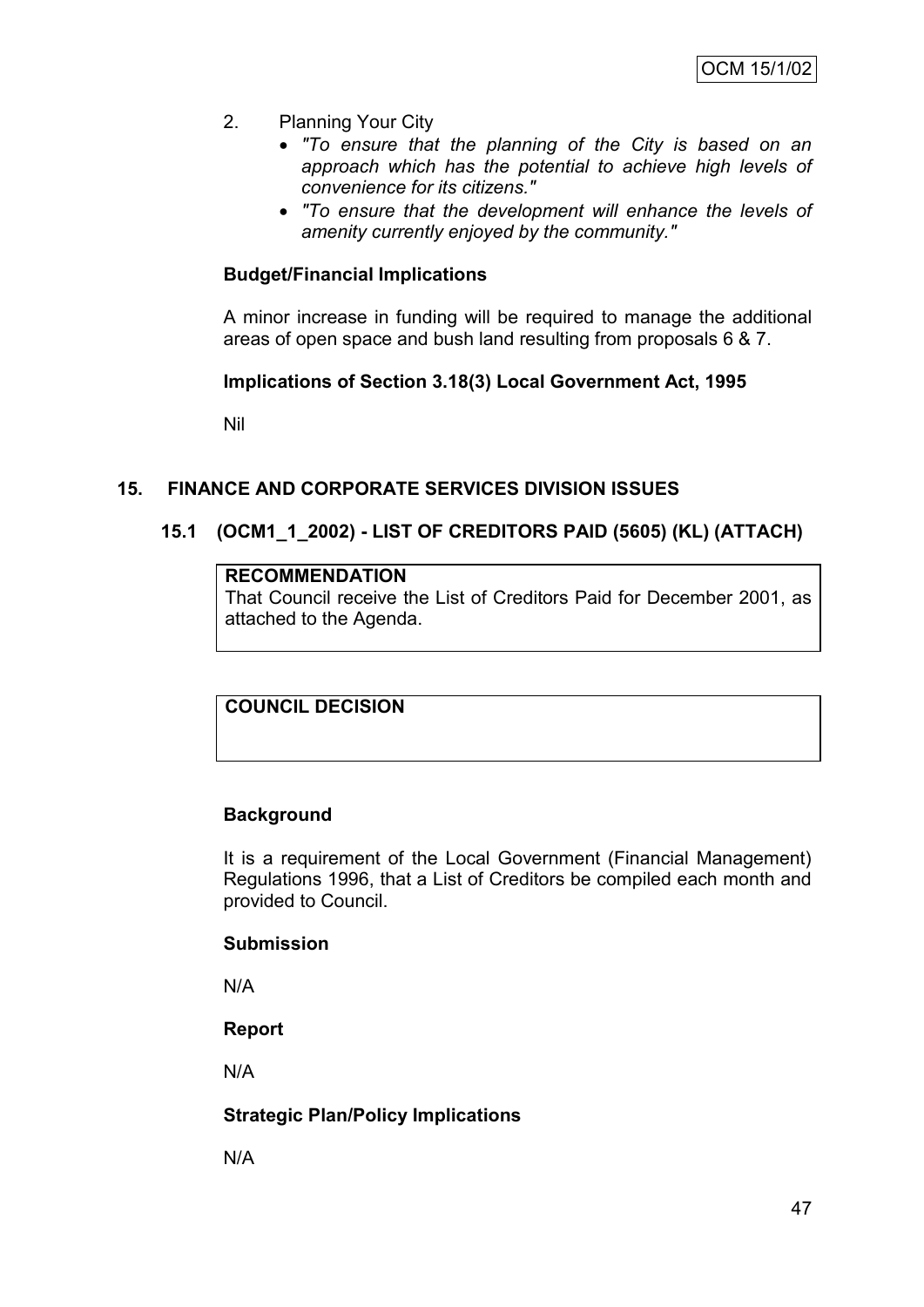# **Budget/Financial Implications**

N/A

**Implications of Section 3.18(3) Local Government Act, 1995**

Nil.

## **15.2 (OCM1\_1\_2002) - COCKBURN POWER BOATS ASSOCIATION - REQUEST FOR DONATION OF RATES (3300120) (KL)**

# **RECOMMENDATION**

That the Cockburn Power Boats Association be advised that Council is not prepared to make any financial contribution to the Club to offset Council rates or other outgoings.

# **COUNCIL DECISION**

## **Background**

The Cockburn Power Boats Association lease an area of land from the Department of Youth, Sport and Recreation at Woodman Point Regional Park. They pay the Ministry \$6840.00 per annum lease on the land. Council, under the terms of the lease, has the power to raise rates to the tenant. Section 6.26 of the Local Government Act provides that all land is rateable except Crown land however, where the Crown leases the land out to a tenant, the land becomes rateable.

## **Submission**

The Cockburn Power Boats (Association) Inc. have made application for a Council grant or donation to offset rates paid.

#### **Report**

Under Section 1.4 of the Local Government Act, **"**owner**"**, where used in relation to land—

- (a) means a person who is in possession as –
- (ii) a Crown lessee or a lessee or tenant under a lease or tenancy agreement of the land which, in the hands of the lessor, is not rateable land under this Act, but which in the hands of the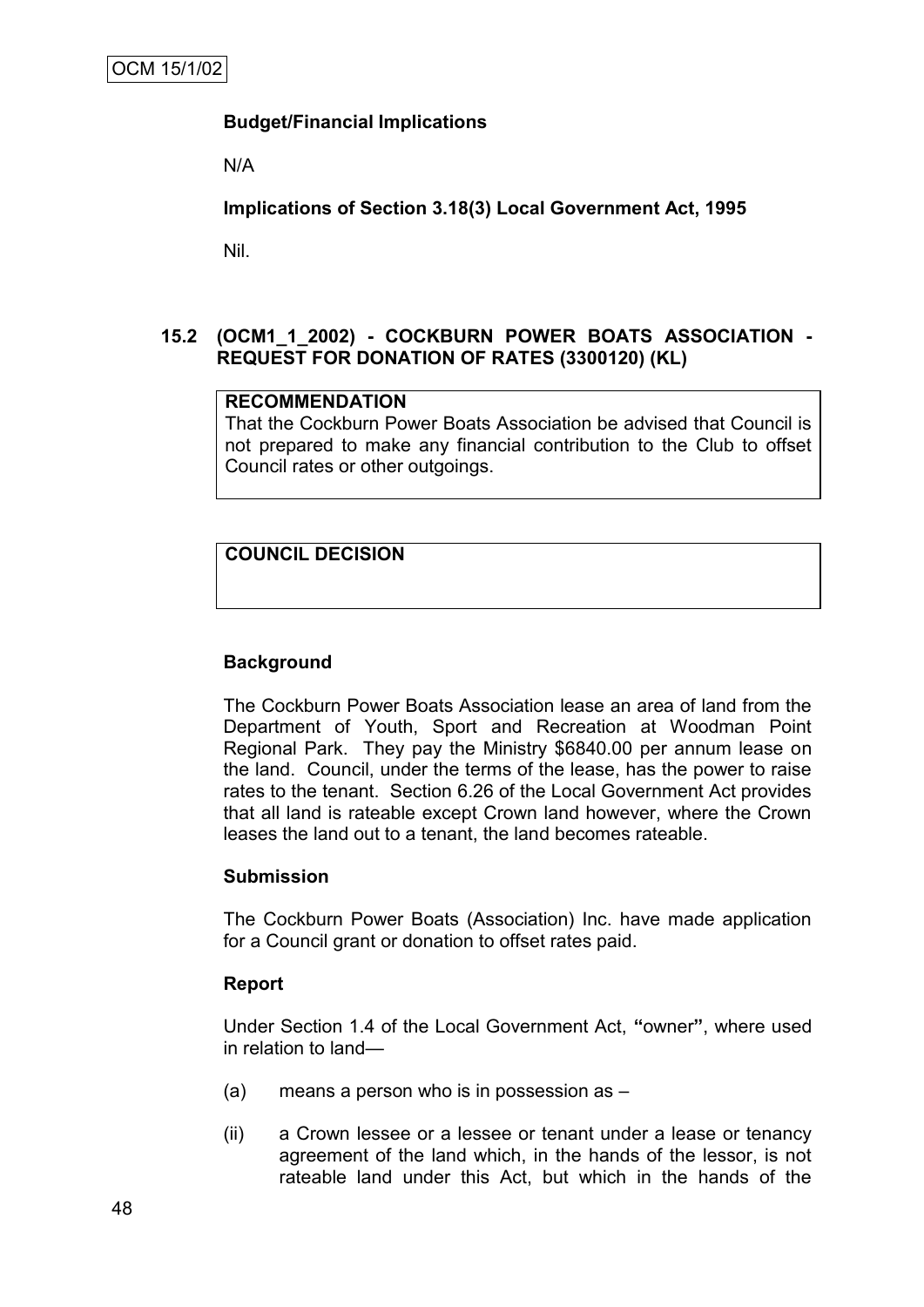lessee or tenant, is by reason of the lease or tenancy, rateable land under this or another Act for the purposes of this Act;

The Cockburn Power Boats (Association) Inc. signed a lease with the Ministry of Sport and Recreation in 1996.

Council did not receive any notification of these lease details until 2000, when a valuation was obtained from the Valuer General. Rates were levied only for the 2000/01 financial period onwards. Back rating of 5 years could have been applied. Current rates are \$1571.00.

Council does provide financial assistance to clubs through the Community Group Capital Grants Scheme however, the Club's application for funding does not meet the criteria for funding under this program.

There are numerous other private clubs situated within the City, who operate and do not receive financial assistance from Council to meet Recurrent Costs. 50% of the Club's members are residents of the City of Cockburn.

The Club recently completed extensions to the Clubhouse at considerable cost to the members. The Club indicates that they should be exempt from Rates as is the Fremantle Sailing Club however, the City of Fremantle advised that the Club is paying Rates, as are other Sailing Clubs in the metropolitan area.

## **Strategic Plan/Policy Implications**

Vision "Managing Your City" refers.

## **Budget/Financial Implications**

Current rates levied at \$1571.00.

The General Donations Account (315547) has funds remaining at \$2750.00 for the remainder of 2001/02.

## **Implications of Section 3.18(3) Local Government Act, 1995**

Nil

## **16. ENGINEERING AND WORKS DIVISION ISSUES**

Nil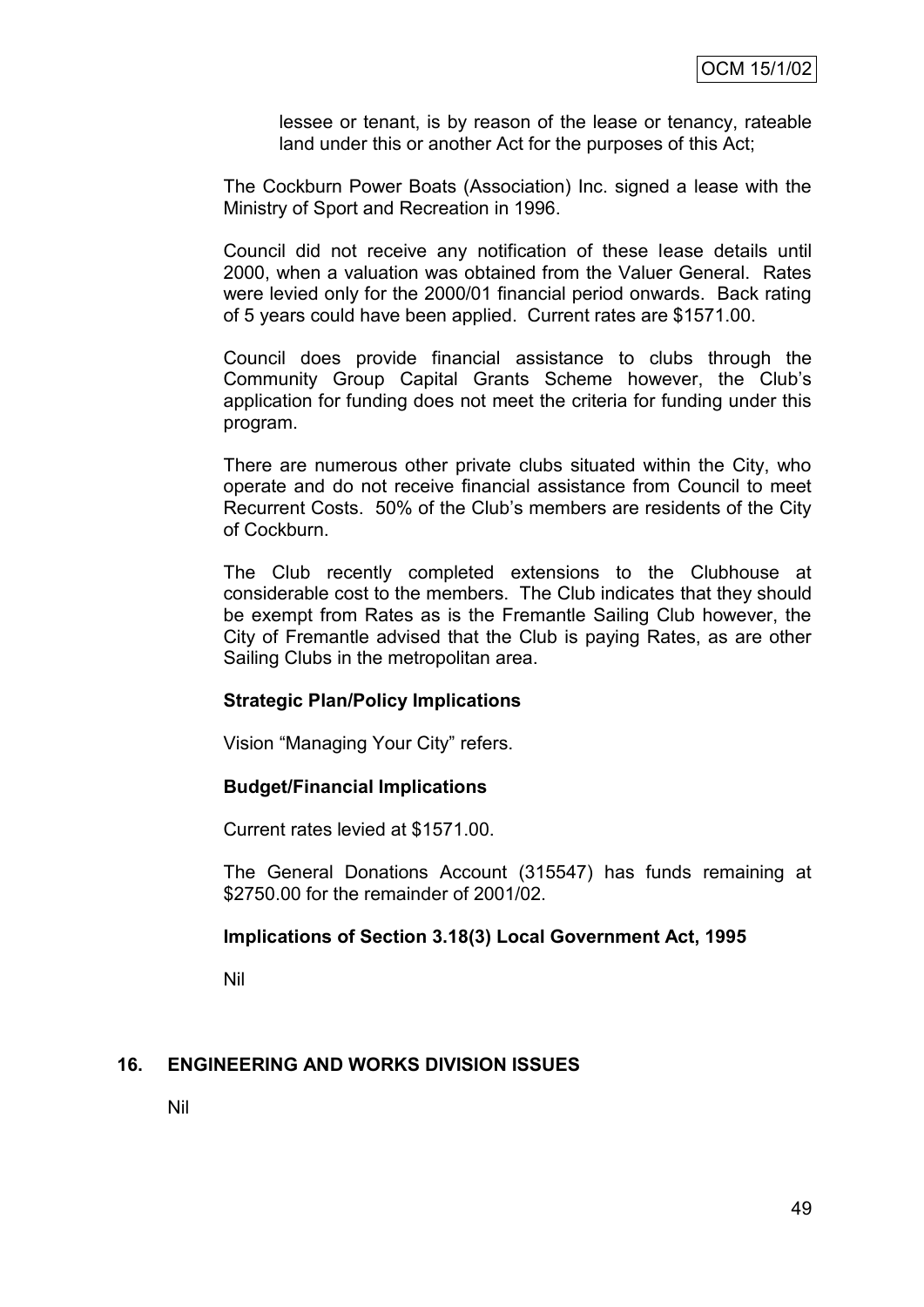## **17. COMMUNITY SERVICES DIVISION ISSUES**

#### **17.1 (OCM1\_1\_2002) - PROPOSED AMENDMENT TO COUNCIL POLICY ACS2 "APPLICATIONS TO COUNCIL FOR GRANT FUNDED PROJECTS" (8170) (RA) (ATTACH)**

## **RECOMMENDATION**

That Council adopt the proposed amended Council Policy ACS2 "Applications to Council for Grant Funded Projects" as attached to the Agenda.

# **COUNCIL DECISION**

## **Background**

Council allocates funds within its annual budget for distribution to local community organisations and groups to assist in the provision of services. These funds are distributed twice yearly on the basis of pro-forma applications received by Council and as determined by eligibility criteria established by Council under Policy ACS2.

## **Submission**

A number of associations have made applications for funds to hold events such as Carols by Candlelight. These events now occur on a regular year by year basis.

## **Report**

The original intention of the grant system was to allow for a number of applications to be considered at the same time and assessed using established criteria rather than fund projects in an ad hoc manner with no established criteria. The intention was also to provide funds for one-off projects so that there was no expectation and dependence for ongoing funding.

There appears to be some justification in allowing for an allocation to be made for those organisation that hold annual events such as fetes and carols by candlelight. It is proposed that the criteria be altered to allow for such funding to occur from the amount allocated in the budget for community grants with a limit of \$1,000 being set for any one event. The proposed changes are *bolded/italicised/highlighted* in the attached policy ACS2. A revised Delegated Authority ACS2 is attached which aligns with the policy.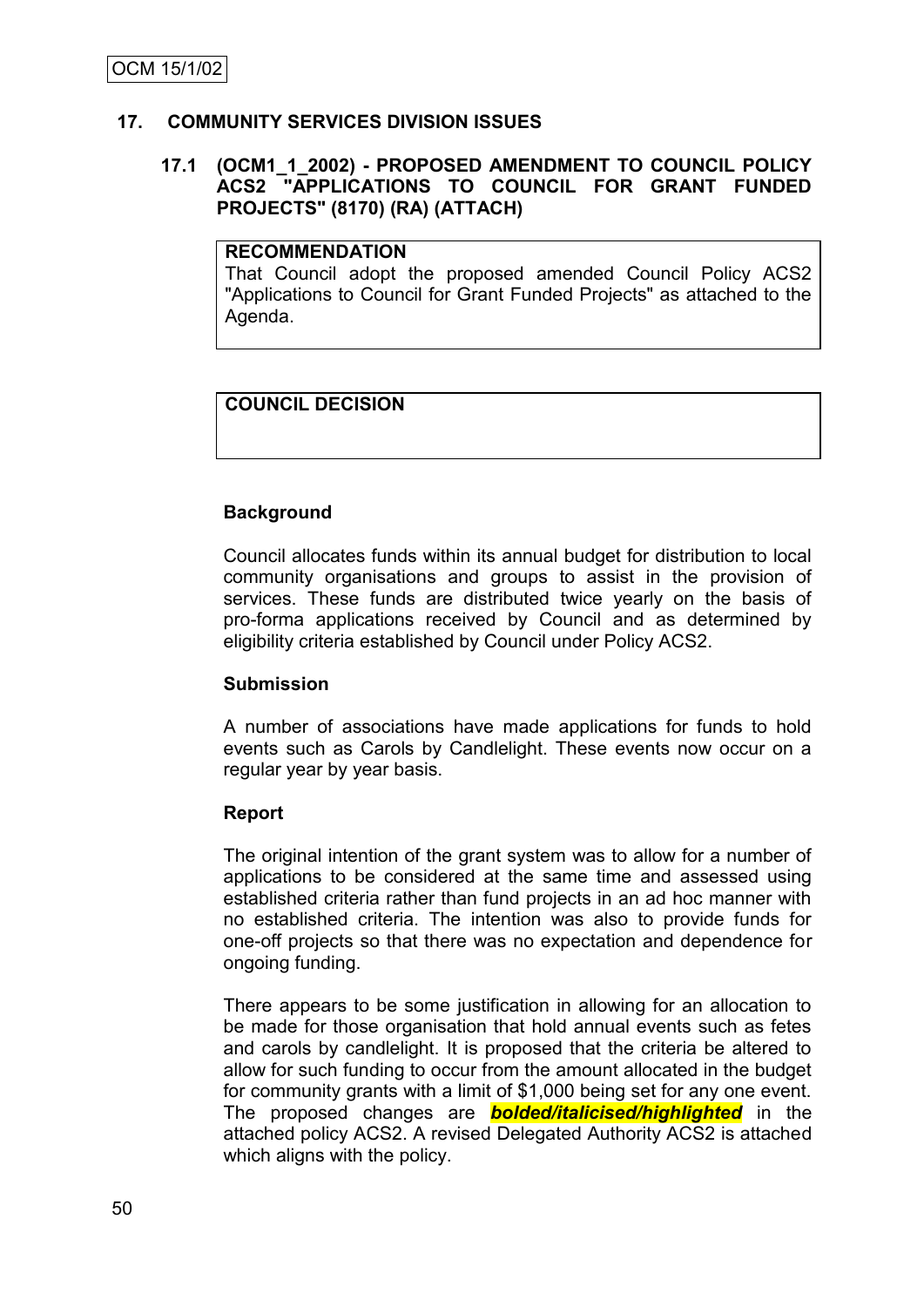# **Strategic Plan/Policy Implications**

To conduct Council business in open public forums and to manage Council affairs by employing publicly accountable practices.

## **Budget/Financial Implications**

Will have no impact on the budget as funds will be drawn from the existing allocation.

## **Implications of Section 3.18(3) Local Government Act, 1995**

Nil

## **17.2 (OCM1\_1\_2002) - PROPOSED NEW POSITION STATEMENT PSCS16 "CRITERIA FOR AGREEMENTS FOR MANAGEMENT OF COUNCIL CLUB/CHANGE ROOMS (1953) (RA) (ATTACH)**

#### **RECOMMENDATION**

That Council adopt Position Statement PSCS16 "Criteria for Agreements for Management of Council Club/Change Rooms" as attached, for inclusion in Council's Position Statement Manual.

# **COUNCIL DECISION**

## **Background**

At its meeting of 18 December 2001, Council resolved to give consideration to a Position Statement in relation to the management of club/change rooms.

There is a general position of Council, which is reflected in its hire charges to junior sporting clubs, for Council to subsidise the costs of sporting facilities for juniors and that seniors are expected to pay the actual cost. The proposed position statement for the management of club/change rooms will formally reflect the position of Council.

## **Submission**

N/A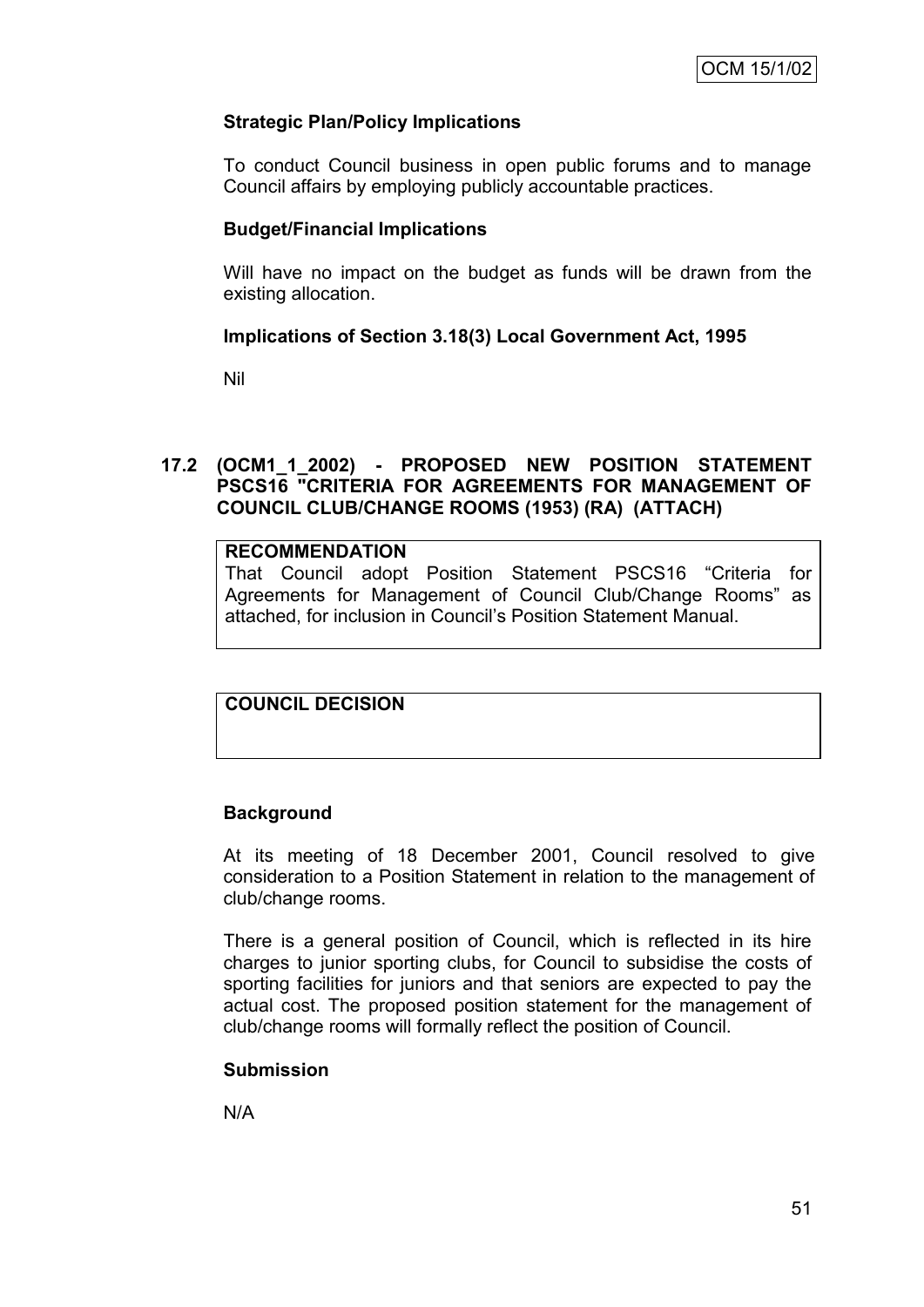## **Report**

Council enters User Management Agreements and Lease agreements with clubs and associations that use its club/change rooms. In the case of the User Management Agreements, the club/association essentially have day to day control over the building and limited responsibility for maintenance of the facility. Such agreements seem appropriate where junior clubs/associations use the facilities. In the limited number of cases where lease agreements apply, the organisation has more substantial responsibilities which include maintenance and payment for services. The lease also gives legal responsibility to the lessee for a range of liability issues.

A number of primarily senior clubs/associations that have current user management agreements in place, have liquor licenses for the premises they use. Those familiar with the history of these groups and the facilities they occupy, are aware of the problems that have arisen due to liquor being stored on site with the buildings being regularly broken into or attempts being made to break in. This activity has resulted in a great deal of expense in making the building secure and repairing damage. There have also been instances where the behaviour of members has resulted in damage to the premises and anti social behaviour to surrounding residences.

A strong argument can be put that the general community through the provision of club/change rooms, should not be required to subsidise the cost of clubs and associations providing social entertainment for, in effect, a select group of members. The proposition being put is that those clubs and associations that have liquor licenses for the premises they occupy, should take on substantial responsibility for these facilities as would be reflected in a lease agreement.

It is proposed that all clubs and associations that have User Management Agreements and have liquor licenses be required, on the expiration of the current agreement, to enter lease agreements for the premises they occupy. The facilities this applies to include Tempest Park Club Rooms, Anning Park Club Rooms, Goodchild Reserve Club Rooms and Davilak Clubrooms.

## **Strategic Plan/Policy Implications**

To deliver services and to manage resources in a way that is cost competitive without compromising quality.

#### **Budget/Financial Implications**

There are some potential savings with an increased number of leases for club change rooms where the lessee takes additional responsibility for their maintenance and upkeep.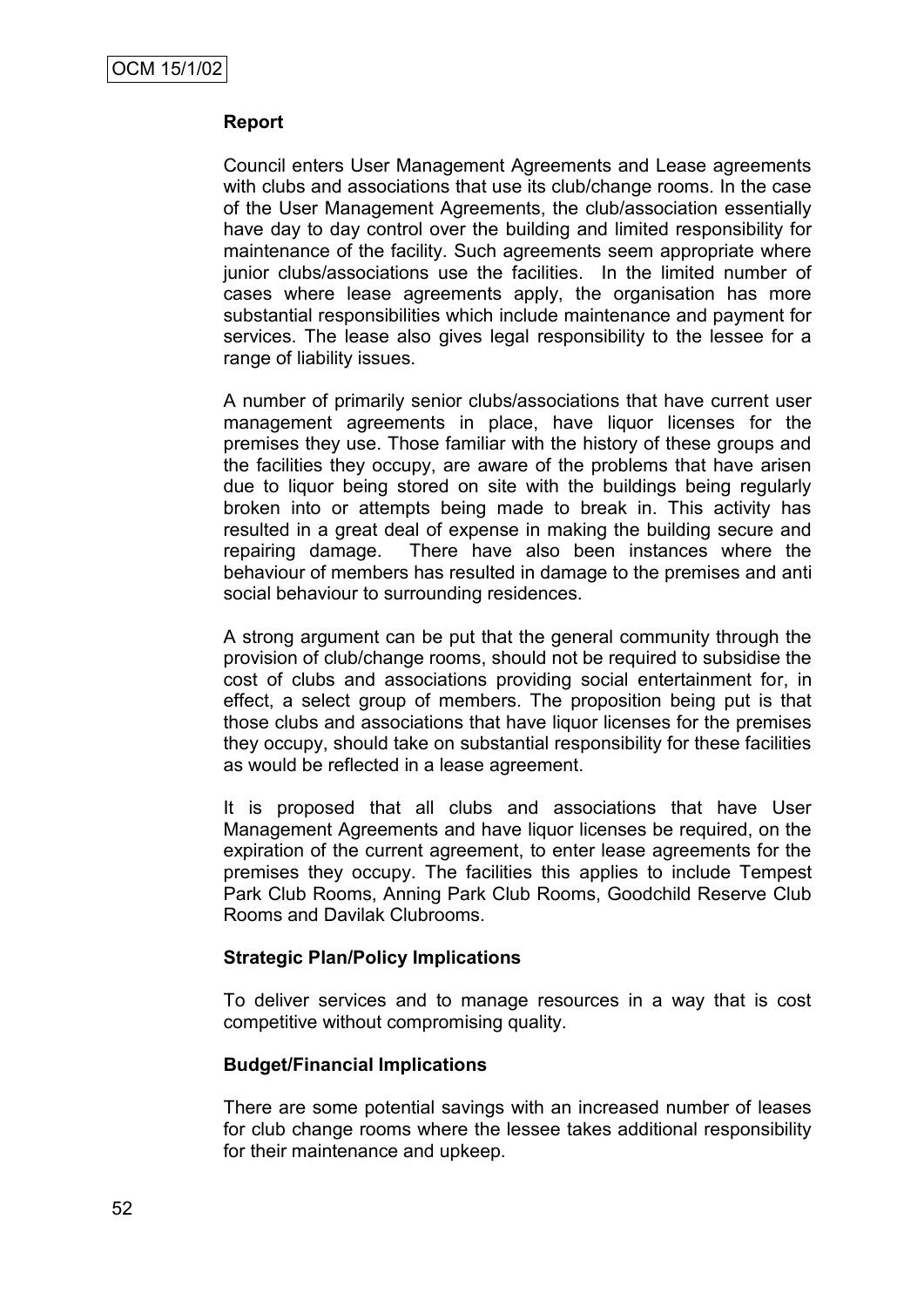# **Implications of Section 3.18(3) Local Government Act, 1995**

Nil

## **17.3 (OCM1\_1\_2002) - PROPOSED DENTAL HEALTH CLINIC - CIVIC CENTRE SITE, SPEARWOOD (2201726) (RA) (ATTACH)**

#### **RECOMMENDATION** That:

- (1) Council is prepared to sell an area of land of up to  $2000m<sup>2</sup>$ located within the Spearwood Civic Centre site, to Health West for a Dental Health Clinic, at a price determined by the Valuer General, provided that this price is acceptable to the Chief Executive Officer;
- (2) Council advise Health West that as a condition of the sale of the proposed land, Health West will be required to apply to Council for planning approval, in accordance with District Planning Zoning Scheme 2, prior to construction of the Dental Health Clinic proceeding;
- (3) income generated from the sale of the land be transferred into Council's Land Development Reserve Fund; and
- (4) prior to allocation of the site for the Dental Clinic, a master plan be developed for the Civic Centre site which provides for the placement and orientation of the new Dental Health Clinic as part of the Civic Precinct.

# **TO BE CARRIED BY ABSOLUTE MAJORITY OF COUNCIL**

# **COUNCIL DECISION**

# **Background**

Council, at its meeting of 18 December 2001, resolved to defer this matter to the January 2002 meeting for clarification of the Perth Dental Clinic's clear intention as to whether they will be purchasing or leasing the proposed site.

The Civic Centre site has a long history. The majority of the site was transferred to the City by the Spearwood District Fruit Growers and Market Gardeners Association for the sum of ₤500 in 1963. The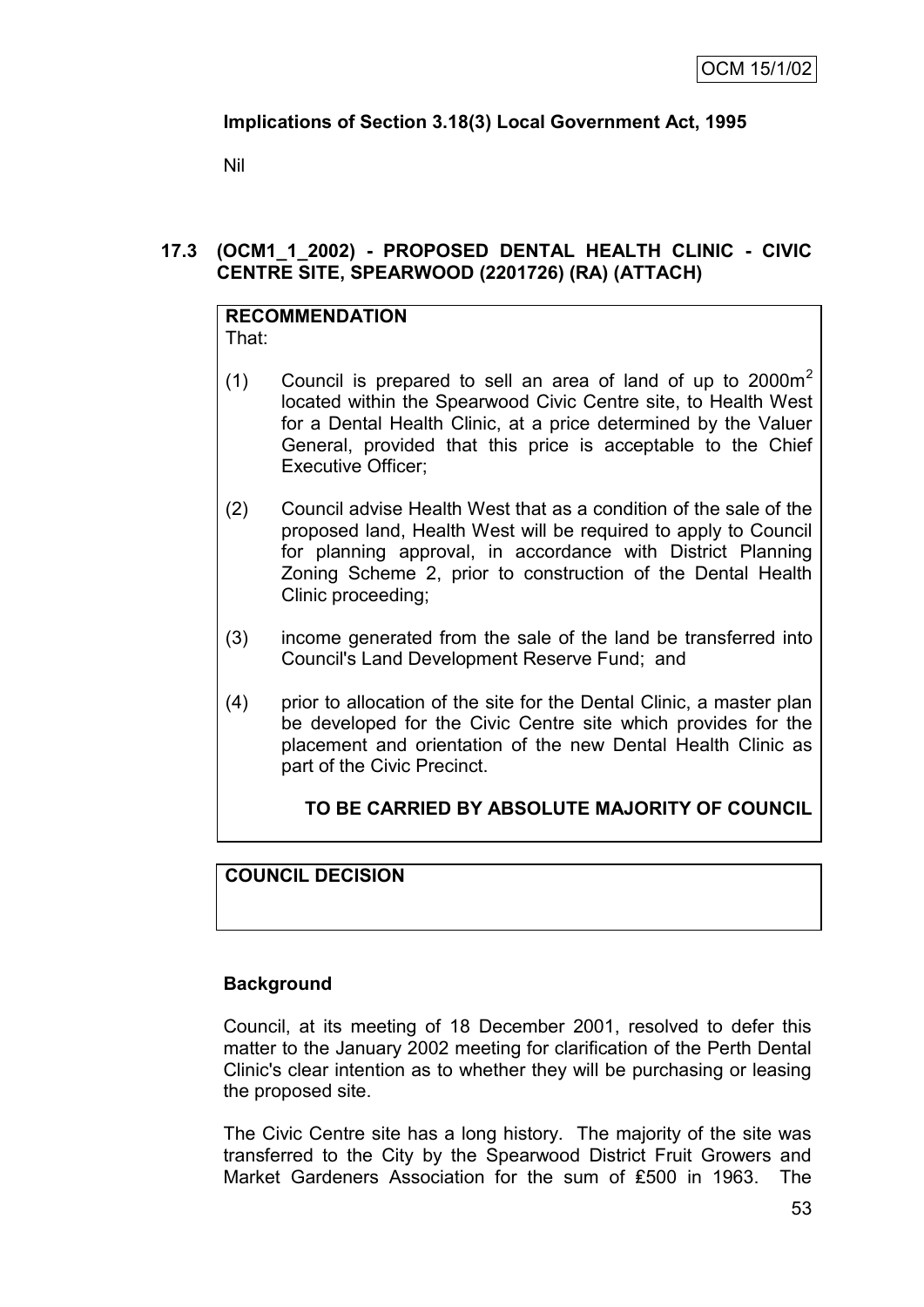dealing was subject to allowing the Spearwood Rovers Soccer Club the continued use of its playing area on the site and the City was to construct a hall on the land for community use purposes.

The City purchased 5 acres of land which presently accommodates the Civic Centre Halls and the Spearwood Rovers Soccer Club relocated to Beale Park in the early 1970's.

The Civic Centre land is held by Council in fee simple and is shown as Council use under the TPS2. The legal opinion on this matter is that the land can be used for a Civic Building which means it can be used by a Government Department, an instrumentality of the Crown or by Council or for administrative or like purposes. Accordingly, the land can then be used for a dental clinic.

#### **Submission**

A submission has been made by the Health Department of Western Australia (Health West) seeking sites and Council support for the establishment of a Dental Health Clinic in the City. The Department has had some discussion with the Education Department to establish the clinic in Coolbellup on the Koorilla Primary School site. The Health West now has a preference for such a facility to be placed in the Phoenix/Council central precinct as it has good public transport and is of a more strategic City Centre location. There are clinics established or being established in the regional centres of Rockingham, Armadale and Fremantle.

The Minister of Health has given the direction for the Dental Health Clinic to be established as a matter of priority.

In accordance with Council's decision of 18 December 2001, Health West have advised that they would prefer to lease an area of land from Council at a peppercorn rental. Health West are prepared to purchase the land for a Dental Health Clinic should it be offered for sale by Council. The sale price to be determined by a valuation made by the Office of the Valuer General.

## **Report**

The Health West has shown an interest in acquiring land on the Civic Centre site, either through purchase or at a peppercorn rental, to construct a customised Dental Health Clinic. There appears to be some advantages for the City in pursuing this opportunity:

• Dental Health Clinics are located in significant centres as they provide a service to a broad catchment area. The location of a dental clinic in this precinct reinforces this centre as one of commercial and service significance.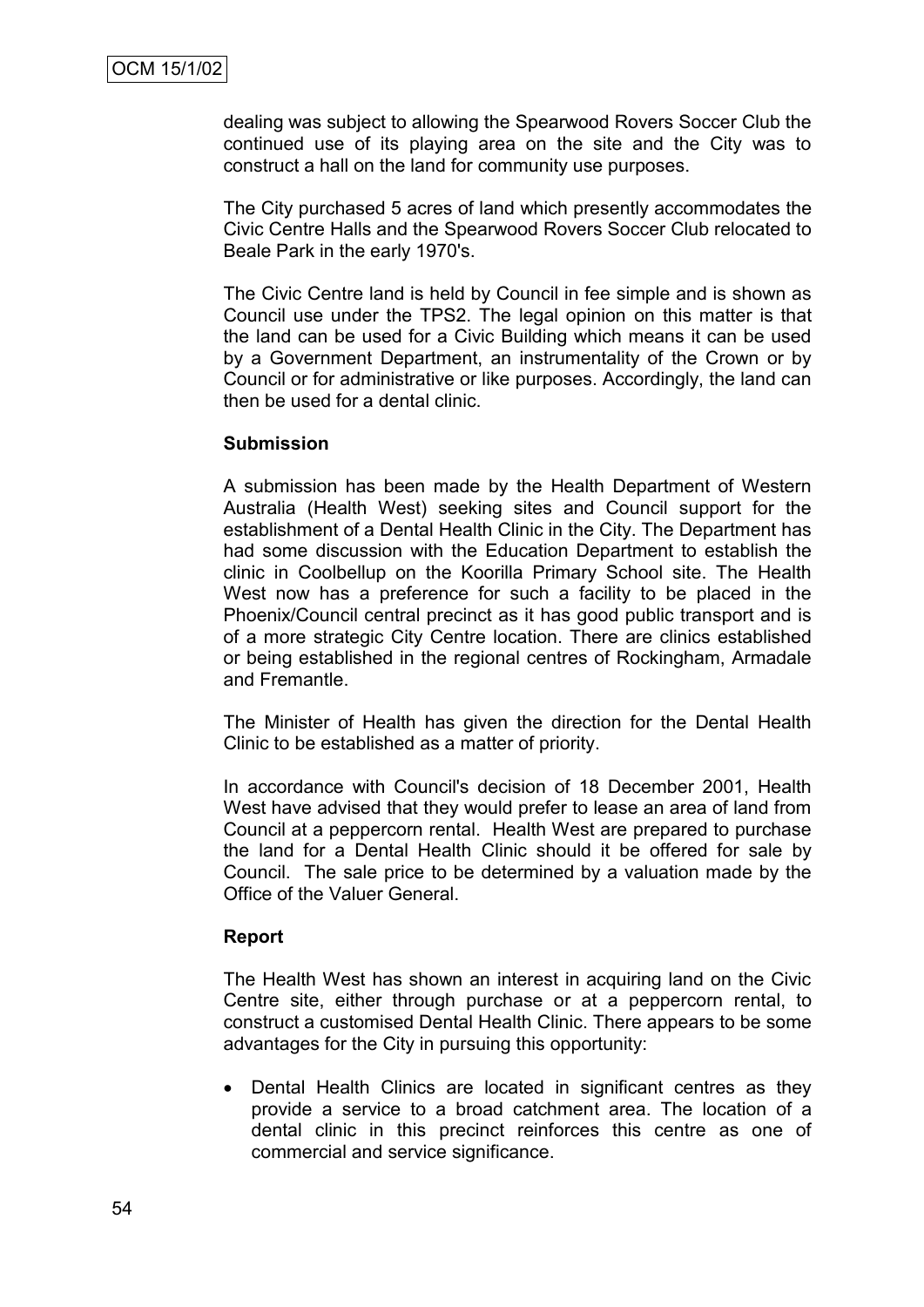- The Dental Health Clinic attracts approximately 150 people per day and hence, has some commercial spin off effect for the viability of the commercial services that operate in the precinct. In addition, there will be a permanent staff of 15 to 25 based in the Clinic.
- The original purposes for which the City acquired the land was for civic/community services.
- The clinic is State funded and provides a service for those on a pension or pension card.
- The State Government will construct a new facility that can be designed to integrate with the future plans for the precinct and be in architectural sympathy with the existing buildings.
- The Dental Health Clinic will be the only State Government funded service of any significance in the Spearwood area.

The usual practise for the State Government in purchasing land, is the purchase price is determined by the Valuer General. Whilst a valuation has not been sought, the understanding from independent advice is that the 2000 $m^2$  sought has a value in the vicinity of \$350,000.

Under Part 6 30 (2) (c) of the Local Government (Functions and General) Regulations 1996, the sale of land to a Government Department or Instrumentality is exempt from 3.58 of the Local Government Act. That is Council is not required to go to tender for the sale of the land.

Subject to the preparation of a master plan for the site, there could be several options open to the Council in respect to the possible location of the Dental Clinic on the site.

- The option preferred by Health West is a site on the North east corner of the Civic Precinct with Health West purchasing the land from Council.
- The land required by Health West is available within the area currently leased by the Bowling Club but unused by them. Health West have viewed this area but see it as less attractive as it is some distance from the main Phoenix precinct. Council would also need to negotiate with the Bowling Club for an alteration to the lease to acquire the land.
- It may be possible for the main hall of the Civic Centre to be modified to form a Dental Health Clinic with Health West leasing the portion of the building from Council. Health West has advised that they are willing to purchase the land or lease the land at a peppercorn rental. Should Council choose the lease option it is proposed that Health West be required to fund the cost of the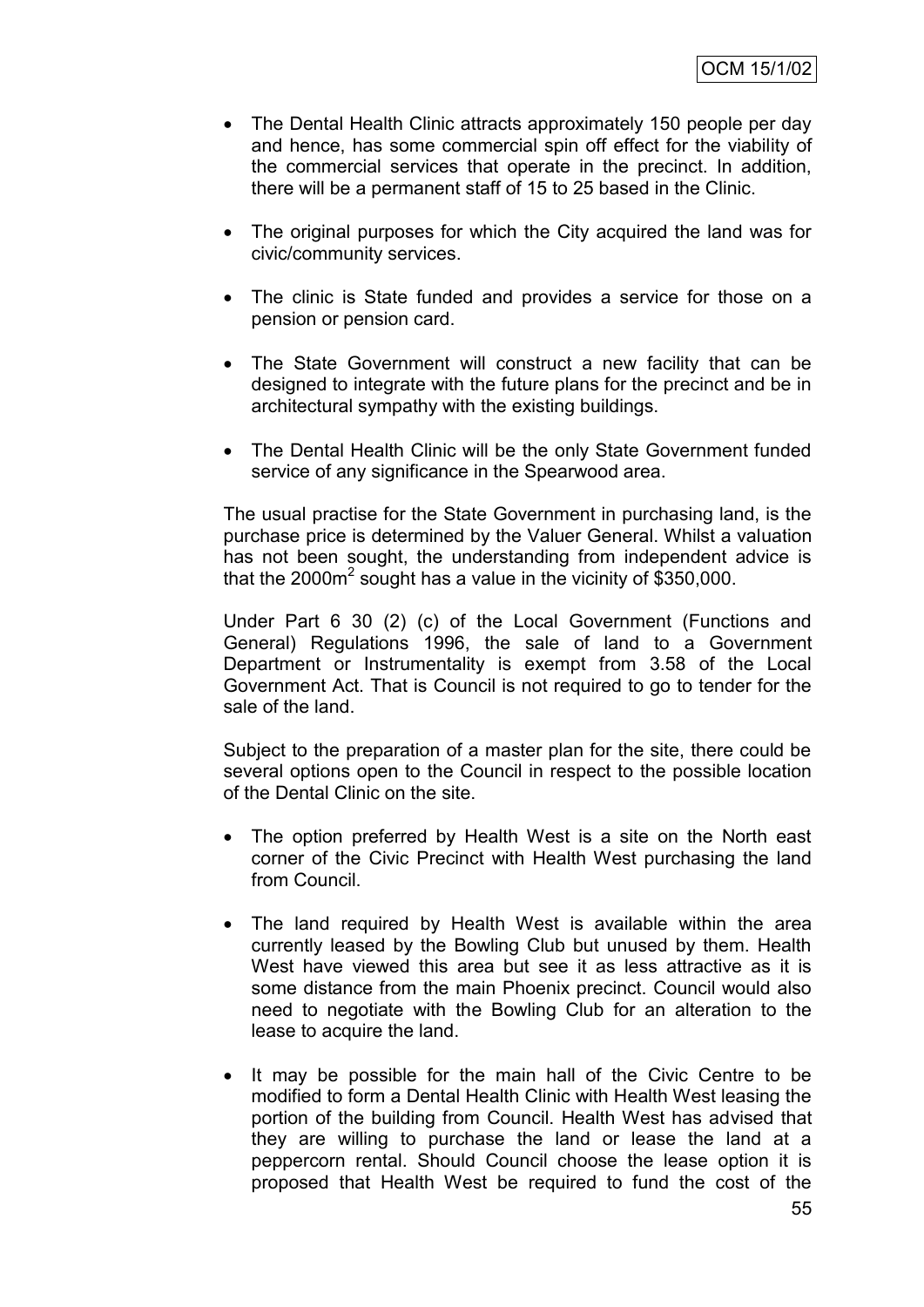modifications of the main hall and Council enter a long-term lease for the use of the building. Health West have not had the opportunity to price the cost of modifying the building. It is suggested that should this option proceed the design of the modification allow for the lesser hall to be retained for use by Council and the community. The Civic Centre had an operating deficit of \$60,741 in 1999/00 and \$54,472 in 2000/01.

An important consideration for the recommended option for the sale of the land, is for new facilities constructed to have the orientation and aesthetics to match the future development of the site to form a 'Civic Square' or Precinct. It is recommended that a master plan for the Civic Precinct be prepared prior to the final site for the Clinic being agreed. It is proposed that Health West be required to adhere to Council's design requirements for the site as a condition of sale.

## **Strategic Plan/Policy Implications**

Key Result Areas "To facilitate and provide an optimum range of community services" and "To ensure that the development will enhance the level of amenity currently enjoyed by the community" refer.

#### **Budget/Financial Implications**

The effect of the sale of this land is that Council will be liquidating an asset. It is recommended that the funds generated be expended on the purchase or development of land.

#### **Implications of Section 3.18(3) Local Government Act, 1995**

The proposed sale of the land is to a State Government Department to provide a public service.

## **17.4 (OCM1\_1\_2002) - RECREATION ADVISORY COMMITTEE RESTRUCTURE (8162) (AJ) (ATTACH)**

# **RECOMMENDATION**

That Council:

- (1) disband the Recreation Advisory Committee membership as previously adopted by Council;
- (2) establish a revised Recreation Advisory Committee comprising of the following membership:
	- Two (2) Elected Members
	- Recreation Services Coordinator
	- Two (2) Sporting Club Representatives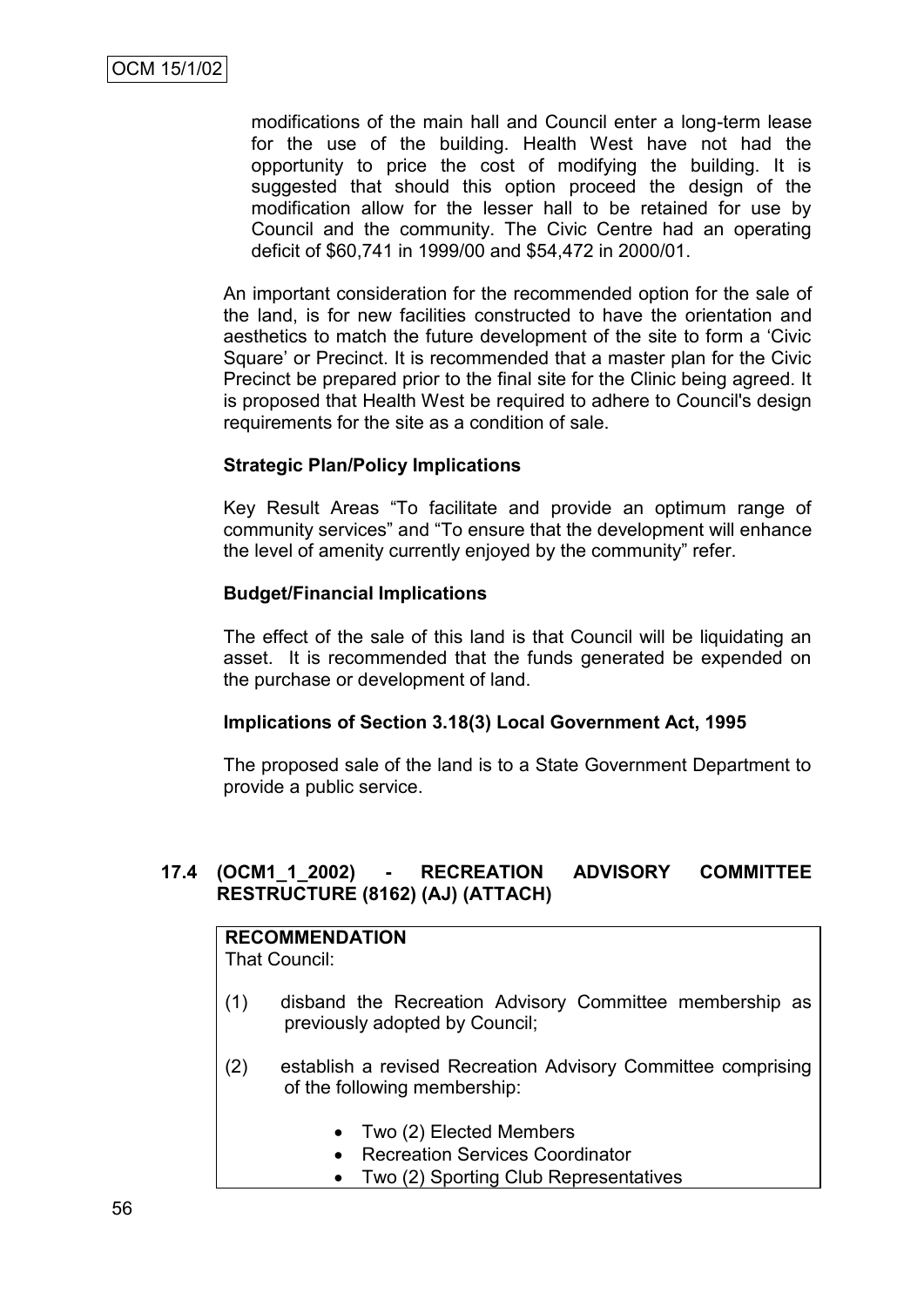- Two (2) Community Representatives
- Two (2) Recreation, Industry or Organisation **Representatives**
- One (1) Business Sector Representative
- One (1) Youth Representative
- One (1) Aged/Disabled Representative

to be appointed by Council at a future meeting; and

(3) adopt the revised Terms of Reference for the City of Cockburn Recreation Advisory Committee as attached to the Agenda.

# **TO BE CARRIED BY ABSOLUTE MAJORITY OF COUNCIL**

## **COUNCIL DECISION**

# **Background**

Council, at its December 1998 meeting, decided to revise the Recreation Advisory Committee to comprise of the following membership:

- Two (2) Councillors
- Recreation Services Coordinator
- Three (3) Cockburn Domestic Sports Council Representatives selected by the Sports Council
- Three (3) Community representatives appointed by Council following a public call for nominations
- Three (3) Recreation Industry or Recreation Organisation representatives appointed by Council following a call for nominations.

This format for the Recreation Advisory Committee has been in operation since the decision to revise the Committee was made in December 1998.

## **Submission**

N/A

## **Report**

At the December 2001 meeting, the Recreation Advisory Committee reviewed its terms of reference with particular emphasis placed upon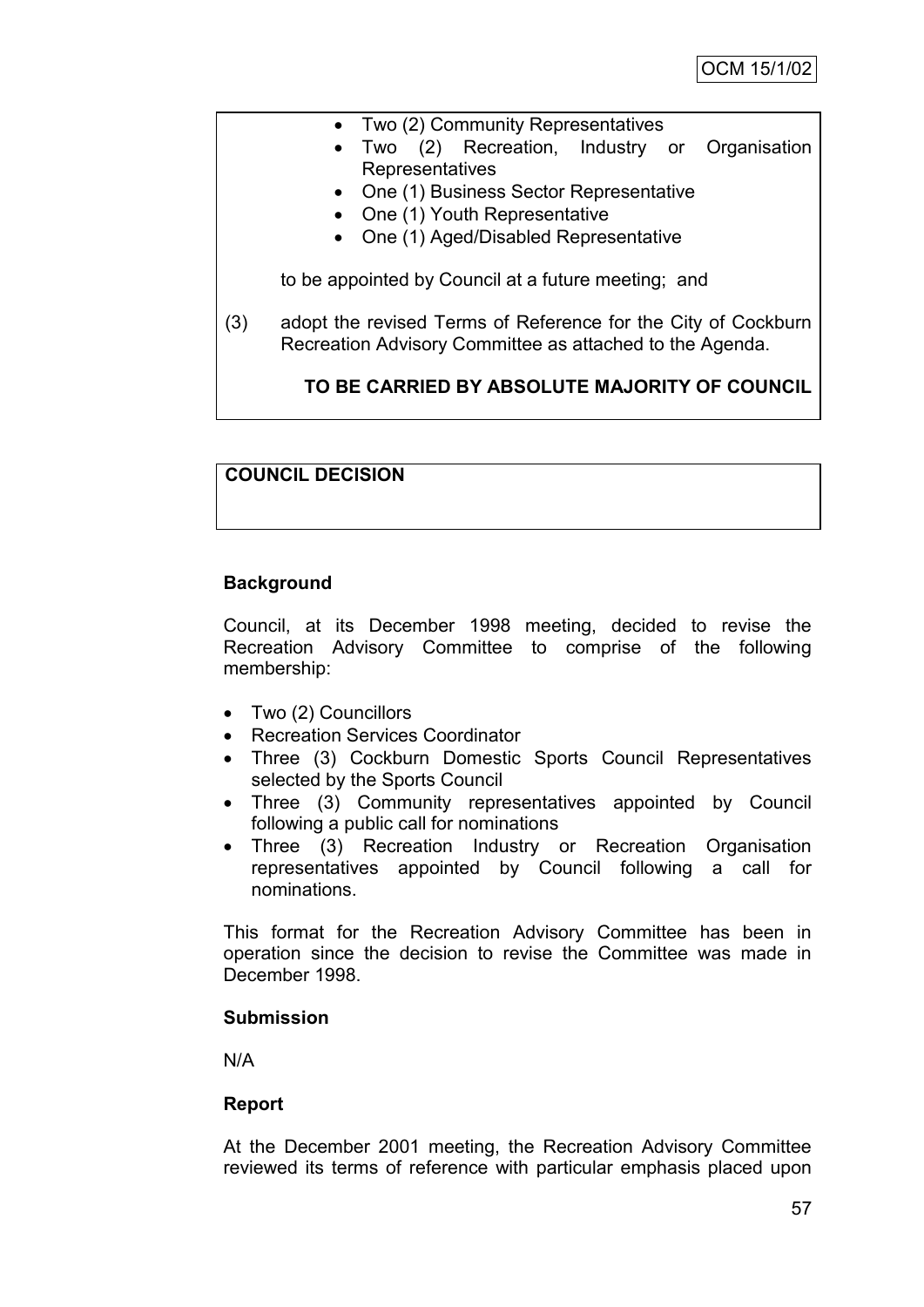the structure of the Committee. Part of this review included the formalising of the Committee Mission Statement as follows:

‗*Promote, support, develop and generate awareness of local community recreational initiatives, facilities and services in the Cockburn area*.'

The Committee as a whole, felt it necessary to broaden the scope and also the knowledge and experience base available to them. The following motion was carried at the Recreation Advisory Committee meeting of 6 December 2001:

To recommend that the Recreation Advisory Committee Membership be revised to the following:

- Two (2) Councillors
- Recreation Services Coordinator
- Two (2) Sporting Representatives
- Two (2) Community Representatives
- Two (2) Recreation Representatives
- One (1) Business Representative
- One (1) Youth Representative
- One (1) Aged/Disabled Representative

**CARRIED**

The Recreation Advisory Committee is a Council appointed committee under section 5.9 of the Local Government Act.

Three new representative positions have been created, while the representation of the Sporting, Community and Recreation representatives have each been reduced by one member.

The introduction of the Business, Youth and Aged/Disabled is expected to increase communication and cooperation between other Council appointed Advisory Committees such as the Youth Advisory Council (Y.A.C.) and the Disability Advisory Committee (D.A.C.) along with external business interests.

Councillors Ian Whitfield and Alistair Edwards have previously been elected to the Recreation Advisory Committee and it is expected that they will retain their interest in remaining on the committee.

#### **Strategic Plan/Policy Implications**

Key Result Areas "Facilitating the needs of your community" refer.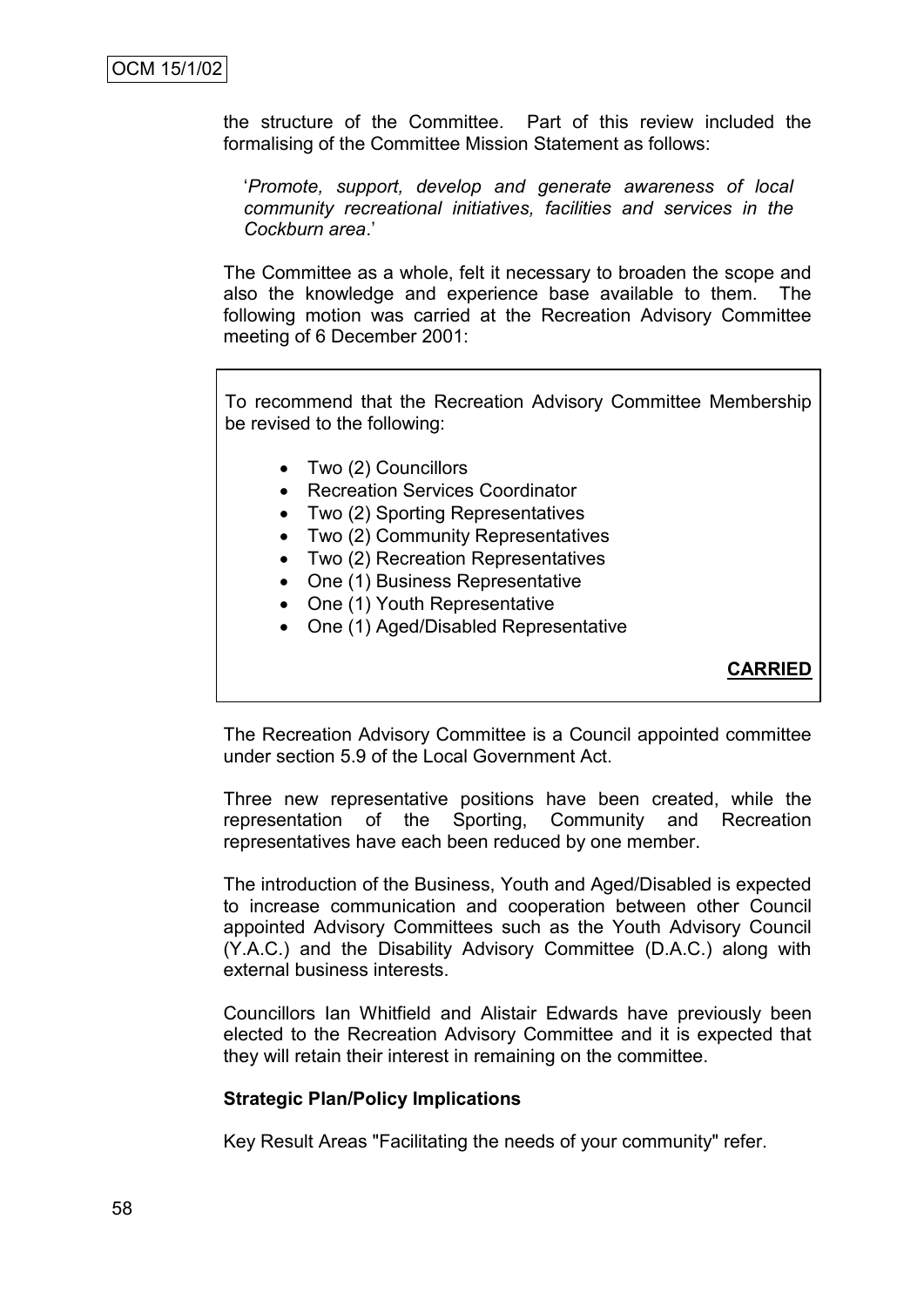## **Budget/Financial Implications**

N/A

**Implications of Section 3.18(3) Local Government Act, 1995**

Nil.

# **18. EXECUTIVE DIVISION ISSUES**

Nil

# **19. MOTIONS OF WHICH PREVIOUS NOTICE HAS BEEN GIVEN**

Nil

# **20. NOTICES OF MOTION GIVEN AT THE MEETING FOR CONSIDERATION AT NEXT MEETING**

## **21. NEW BUSINESS OF AN URGENT NATURE INTRODUCED BY DECISION OF MEETING BY COUNCILLORS OR OFFICERS**

## **22. MATTERS TO BE NOTED FOR INVESTIGATION, WITHOUT DEBATE**

## **23. CONFIDENTIAL BUSINESS**

Nil

## **24. RESOLUTION OF COMPLIANCE (Section 3.18(3), Local Government Act 1995)**

That Council is satisfied that resolutions carried at this Meeting and applicable to items concerning Council provided services and facilities, are:-